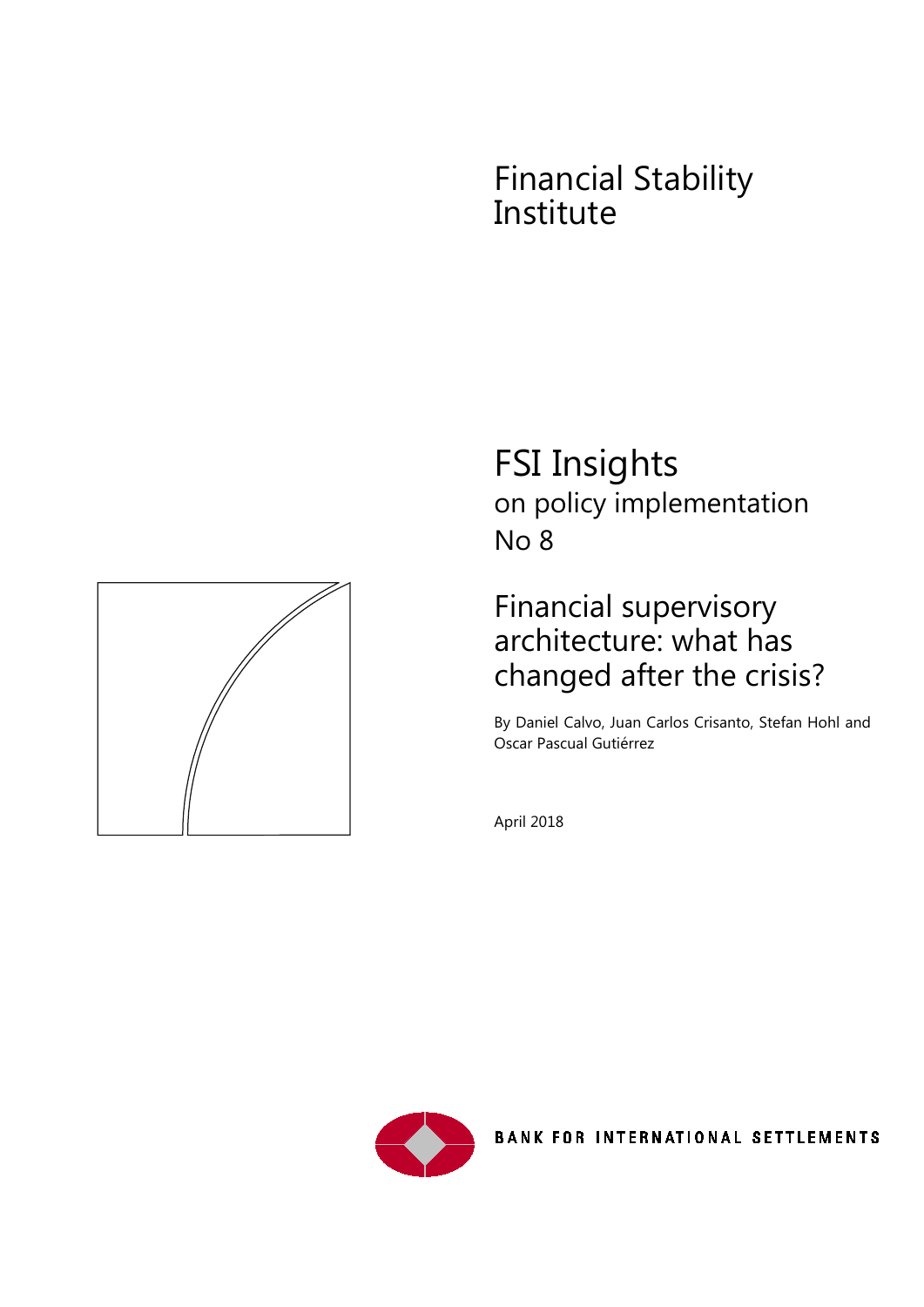FSI Insights are written by members of the Financial Stability Institute (FSI) of the Bank for International Settlements (BIS), often in collaboration with staff from supervisory agencies and central banks. The papers aim to contribute to international discussions on a range of contemporary regulatory and supervisory policy issues and implementation challenges faced by financial sector authorities. The views expressed in them are solely those of the authors and do not necessarily reflect those of the BIS or the Basel-based committees.

Authorised by the Chairman of the FSI, Fernando Restoy.

This publication is available on the BIS website [\(www.bis.org\)](http://www.bis.org/). To contact the BIS Media and Public Relations team, please email [press@bis.org.](mailto:press@bis.org) You can sign up for email alerts at [www.bis.org/emailalerts.htm.](http://www.bis.org/emailalerts.htm)

*© Bank for International Settlements 2018. All rights reserved. Brief excerpts may be reproduced or translated provided the source is stated.*

ISSN 2522-2481 (print) ISBN 978-92-9259-140-3 (print)

ISSN 2522-249X (online) ISBN 978-92-9259-141-0 (online)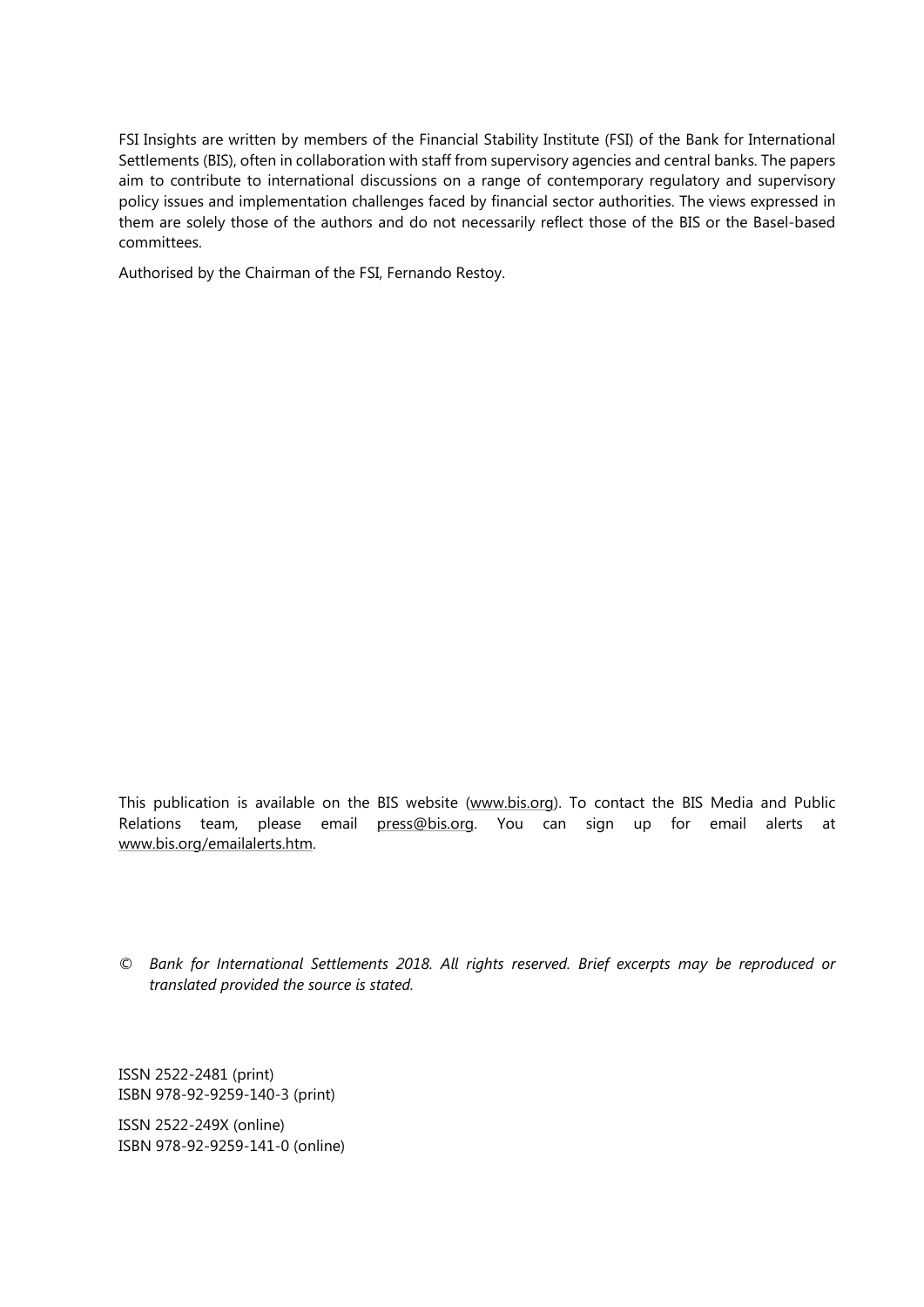## Contents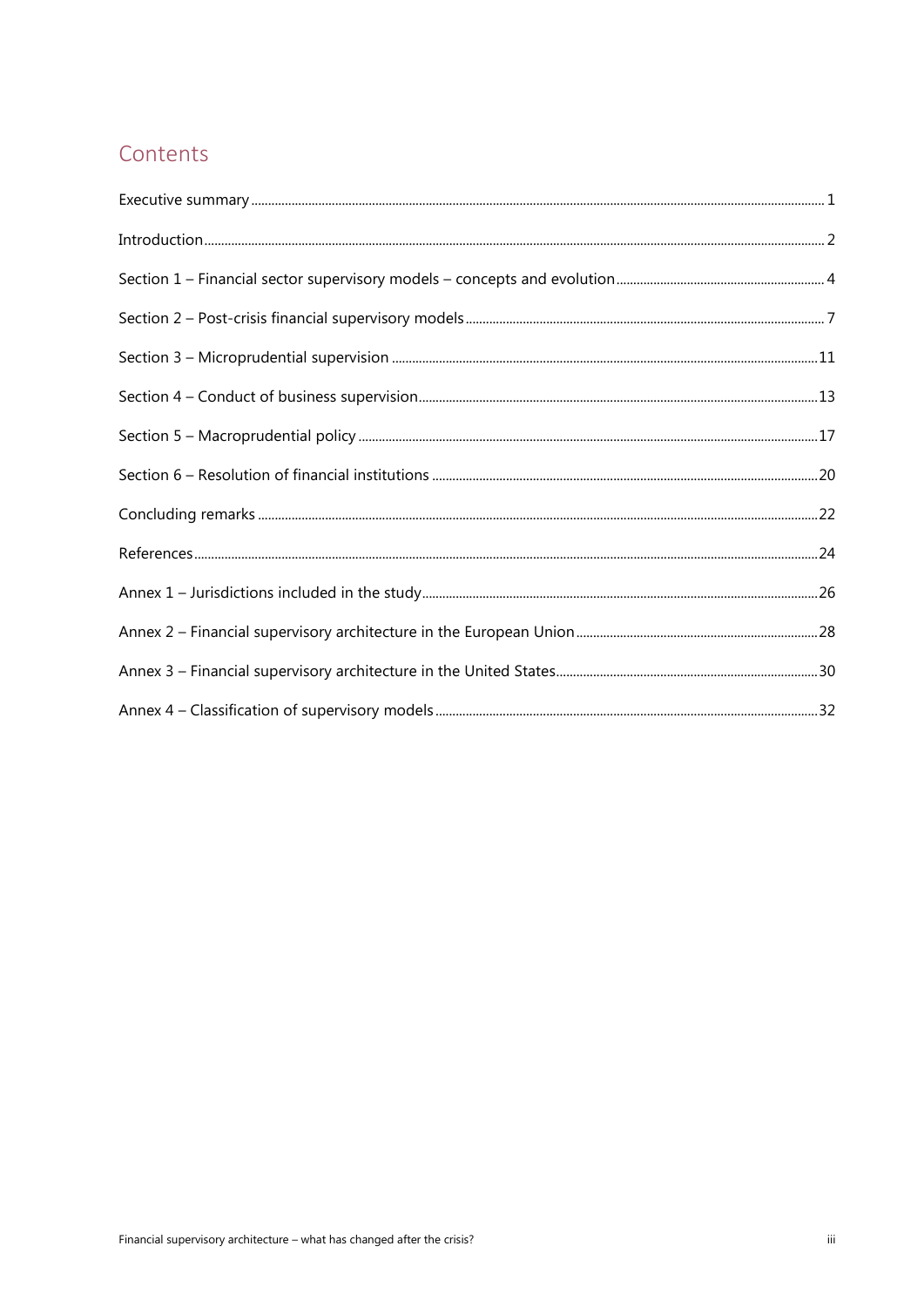# Financial supervisory architecture – what has changed after the crisis?[1](#page-3-1)

### <span id="page-3-0"></span>Executive summary

**An institutional design for financial sector oversight must be fit-for-purpose, if it is to support the post-crisis regulatory reforms**. After the Great Financial Crisis (GFC), these reforms have helped to improve both crisis prevention and crisis management systems. Yet, an effective supervisory regime is essential to optimise the positive effect of the new rules. Effective oversight depends on an appropriate allocation of functions to one or more agencies. And these, in turn, should be able to act with clear objectives, operational autonomy, comprehensive and effective powers, sufficient resources and adequate incentives.

**Different jurisdictions have assigned financial sector responsibilities to various authorities following a variety of models.** The choice of a financial supervisory model entails trade-offs between synergies across functions and possible conflicts of interest between them. It is often influenced by the structure of the financial sector, past experience with financial crises as well as legal, historical, cultural and political economy considerations. A key feature of any financial supervisory architecture is the role assigned to central banks in respect to financial sector oversight.

**The post-crisis reform has added two new relevant functions for financial sector authorities: macroprudential policy and resolution.** These two functions have been assigned to new or existing authorities after facing similar trade-offs between synergies and conflicts of interest in the context of the above considerations.

**This paper describes the current state and the evolution of the financial supervisory architecture since the GFC.** The study is based on a survey covering 82 jurisdictions. Respondents were asked to describe their institutional arrangements for financial sector oversight in the areas of microprudential supervision, conduct of business supervision, financial stability monitoring and macroprudential policies as well as resolution.

**Currently, financial supervisory arrangements around the world correspond roughly to one of the following models: sectoral, integrated and partially integrated.** In the *sectoral* model, one financial sector authority is responsible for the prudential and conduct of business supervision of banks. Another authority has the same mandate for insurance companies. A third authority is responsible for market integrity and the securities business. In the *integrated* model*,* a single agency – which could be the central bank or a separated supervisory agency – is responsible for all oversight functions in all three sectors. *Partially integrated* models group responsibilities according to supervisory objectives or sectors. The *Twin Peaks* model is an example of the former, as two different agencies are in charge of prudential oversight and conduct of business for all types of financial institution, respectively. The *Two Agency* model is an example of the latter, as one agency is responsible for the supervision of both solvency and conduct of business for banks and insurance companies, and a second agency is responsible for market integrity and the securities business.

<span id="page-3-1"></span><sup>&</sup>lt;sup>1</sup> Daniel Calvo, Central Bank of Chile, Juan Carlos Crisanto and Stefan Hohl, Bank for International Settlements, and Oscar Pascual Gutiérrez, PUCP Peru.

We would like to thank David Archer, Luis Morais and Paul Moser-Boehm for their input and comments on earlier versions of this paper. We are also grateful to Bettina Müller and Christina Paavola for their valuable assistance with this paper.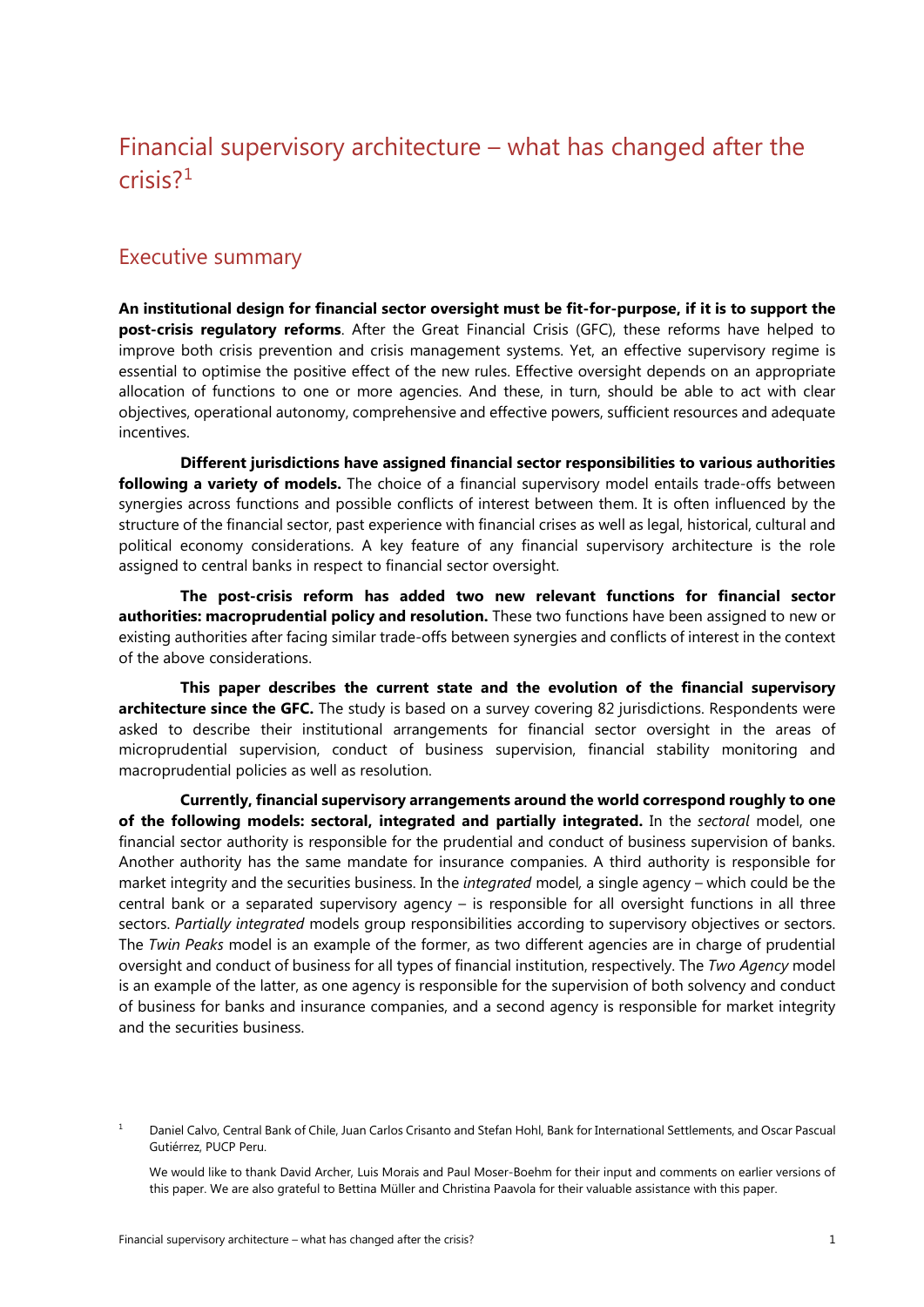**Post-GFC, most jurisdictions have implemented incremental changes in existing supervisory models.** These reforms include new macroprudential and resolution frameworks; stronger consumer and investor protection; and improved coordination for the monitoring of financial stability.

**Some jurisdictions have gone further by also changing their financial supervisory models**. These jurisdictions (close to 15% of our sample) have tended to move in the direction of more integration of supervisory responsibilities. As a consequence, the *sectoral* model has lost some weight in favour of the *integrated* or *partially integrated* models. Yet, the *sectoral* model is still the most commonly used organisational arrangement for financial sector supervision. This model is employed in about half of the jurisdictions and still prevails in all regions, except Europe. The *integrated* model is applied in just under one third of the jurisdictions. *Partially integrated* models – ie the *Twin Peaks* and *Two Agency* models – have been adopted by around a fifth of jurisdictions including some with large financial systems.

**As a result, central banks have acquired more responsibility for financial sector oversight**. Currently, microprudential banking supervision resides in the central bank in two thirds of the surveyed jurisdictions. Moreover, central banks gained more microprudential responsibility for banks and insurance companies, alongside new macroprudential and resolution functions. Yet, insurance companies continue to be mostly supervised by separate supervisory agencies. This is the case in two thirds of jurisdictions. The role of separate supervisory agencies is even more predominant in the regulation and supervision of securities business and securities firms (slightly more than 80% of jurisdictions).

**Significant changes in the institutional setup for consumer and investor protection have taken place since the GFC.** These changes include new oversight powers for conduct of business rules; new dispute resolution procedures; or the creation of new bodies or specialised departments within existing agencies. In general, however, those changes have not included the creation of an integrated supervisor for conduct of business in the financial industry.

**Central banks are the lead authority for macroprudential policy in most jurisdictions.**  Macroprudential responsibilities are more likely to be given to the central bank when the central bank is also the microprudential supervisor for banking. Dedicated committees are also responsible for macroprudential policy in a number of jurisdictions and typically include government representatives, central bankers and supervisory officials. More generally, most jurisdictions have strengthened their frameworks for monitoring financial stability, typically by setting up inter-agency committees. These efforts are ongoing.

**The primary resolution authority is typically located within the authority responsible for the microprudential supervision of banks, especially when the latter is the central bank.** However, in some cases, bank resolution involves more than one agency. That said, changes in the institutional setup of resolution regimes continue to be work in progress and have thus far taken place mainly in FSB member jurisdictions and EU countries.

**In general, changes in the institutional arrangements after the GFC seek to exploit additional synergies.** The increased integration of supervisory responsibilities within the central bank, particularly in countries most affected by the GFC, may respond to the need to correct possible coordination difficulties.

### <span id="page-4-0"></span>**Introduction**

1. **The weaknesses exposed by the GFC showed the need for a stronger regulatory framework.** The GFC exposed the inadequacy of key aspects of the financial regulatory framework to meet the challenges posed by a financial system that had grown progressively more complex, capital markets-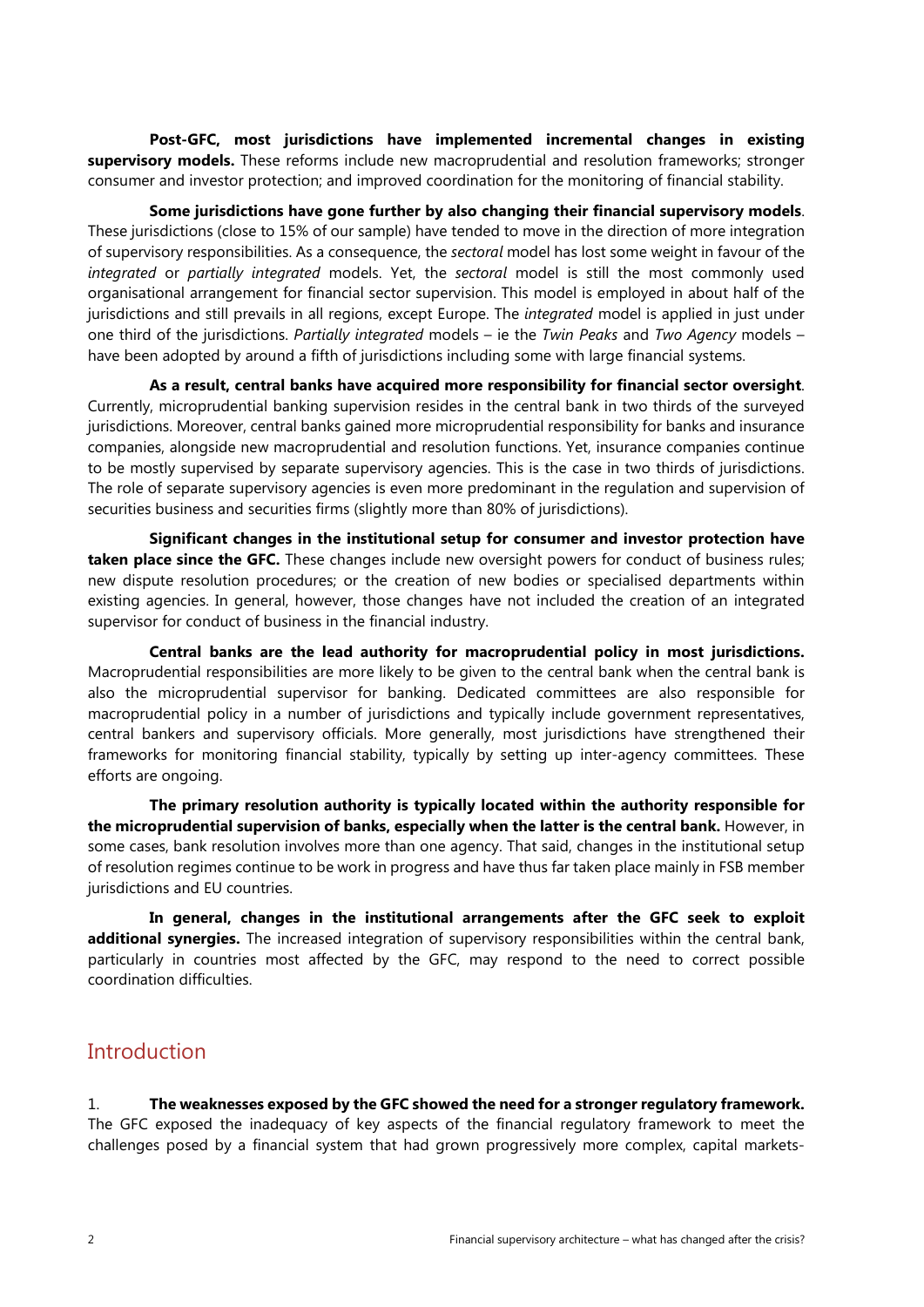<span id="page-5-4"></span>focused, and globally integrated. [2](#page-5-0) In response, policy reforms have sought to increase the resilience of the financial system. In this regard, Basel III aims to ensure that there is sufficient high-quality bank capital and enough liquidity to withstand stress periods. In addition, macroprudential reforms seek to reduce procyclicality in the financial system and require additional capital for global systemically important banks. In relation to the latter, a set of financial reforms address the too-big-to-fail issue, including global standards to resolve the failure of large cross-border financial institutions safely and without recourse to public funds.

2. **The post-crisis reforms need to be complemented with more effective supervision.** The G20 Leaders have stressed that supervisors should have strong and unambiguous mandates, sufficient independence to act and appropriate resources. They should also have a full suite of tools and powers to proactively identify and address risks. This includes early intervention powers and the ability to restructure or resolve all types of financial institution.[3](#page-5-1)

3. **In some cases, enhanced supervisory effectiveness may require some institutional changes.**  That is particularly the case when supervisors have insufficient institutional or operational independence, when their mandates entail significant conflicts of interest among different objectives or when the organisation of supervision does not ensure the necessary coordination across financial authorities with respect to crisis prevention and resolution.

4. **The post-crisis reforms have added new functions to the financial supervisory architecture.** Traditionally, the prudential dimension was mainly understood to refer to a microprudential perspective, ie monitoring financial institutions with the purpose of limiting risk of losses for their customers/investors and possible spill-over effects on other institutions. In the post-GFC environment, financial authorities have added a macroprudential policy dimension. This aims at increasing the resilience of financial institutions and at helping to smooth out the financial cycle. Additionally, following the publication of the FSB's *Key Attributes of Effective Resolution Regimes for Financial Institutions*, [4](#page-5-2) jurisdictions are expected to add the resolution function to the tasks performed by financial authorities.

5. **This study outlines the current financial supervisory architecture and highlights the key institutional changes post-GFC.** This study builds upon previous FSI work on institutional arrangements for financial sector supervision<sup>[5](#page-5-3)</sup> and is based on a survey conducted between February and September 2017. It covers 82 jurisdictions worldwide.<sup>[6](#page-5-4)</sup> The structure of the paper is as follows: Section 1 describes the conceptual framework behind the institutional arrangements for financial sector supervision. Sections 2 to 5 present the main findings of the survey with respect to microprudential supervision, conduct of business supervision, macroprudential policy and resolution of financial institutions. Section 6 presents some concluding remarks.

<span id="page-5-0"></span><sup>2</sup> Carney (2017).

- <span id="page-5-1"></span><sup>3</sup> G20 Toronto Summit Declaration (2010).
- <span id="page-5-2"></span><sup>4</sup> Financial Stability Board (2014).
- <span id="page-5-3"></span><sup>5</sup> Financial Stability Institute (2007).
- <sup>6</sup> See Annex 1 for the complete list of jurisdictions included.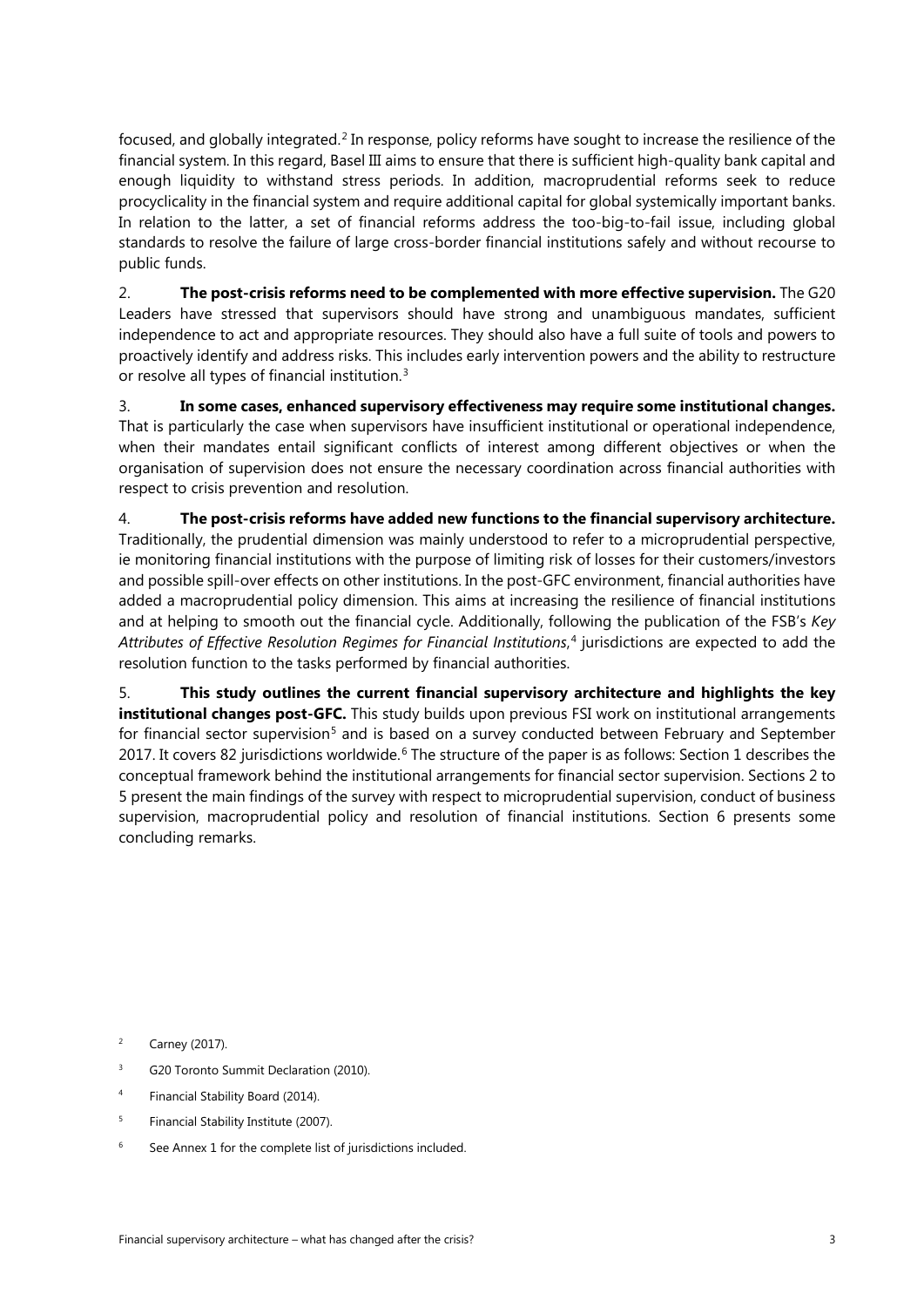## <span id="page-6-4"></span><span id="page-6-0"></span>Section 1 – Financial sector supervisory models – concepts and evolution

6. **The setup of a financial supervisory architecture requires a number of key institutional decisions.**[7](#page-6-1) These choices include (i) assigning specific functions to individual financial authorities; (ii) establishing coordination mechanisms; and (iii) specifying approaches and arrangements to avoid potential conflicts of interest.

7. **The choice of a specific model for financial sector supervision entails trade-offs[8](#page-6-2) and is typically motivated by an array of considerations.** Settling on the appropriate choice requires assessing the synergies across financial oversight functions and the potential conflicts of interest among them. The considerations that generally influence the choice of a supervisory model include the structure of the financial sector, past experience with financial crises as well as legal, historical, cultural and political economy factors.

8. **From a conceptual point of view, financial supervisory models can be compared in terms of how much they help to optimise synergies and mitigate conflicts of interest.** Following Kremers et al,<sup>[9](#page-6-3)</sup> different supervisory models can be classified according to their associated synergies and conflicts of interest. An important source of synergies identified by several authors<sup>[10](#page-6-4)</sup> is the ability to facilitate crisis management by combining specific functions within a single agency. As an example of potential conflicts of interest, the priorities of microprudential supervision may not align with those of investor/consumer protection.

9. **The organisation of financial sector supervision traditionally followed a sectoral approach.** The *sectoral* model consists of three separate authorities that supervise three different financial sectors: banking, insurance and securities. The authority responsible for securities business covers market integrity and market intermediaries, such as securities firms and asset managers. Each authority typically has a prudential role and a conduct of business role in the sector they supervise. The prudential dimension focuses on financial institutions' safety and soundness. The conduct of business dimension deals with monitoring transparency and the fair treatment of customers and investors.[11](#page-6-5) The *sectoral* model allows to monitor compliance with the relevant regulation in each sector. It developed at a time when there were only a limited number of credit institutions with insurance activities.

10. **The first wave of substantive reforms in financial supervisory architectures was connected with the introduction of the integrated supervisory model.** This model (also referred to as the single or unified model) involves the integration of supervisory functions for most or all financial sectors into a single authority. This includes the oversight of the prudential as well as the conduct of business requirements affecting different types of financial institution and their activities. The creation of single financial supervisory authorities was closely linked to the development of financial conglomerates, which

- <span id="page-6-3"></span><sup>9</sup> Kremers et al (2003) developed a framework to analyse the trade-offs of different supervisory models by listing the synergies and conflicts of interest associated with them. This framework has recently been used by Shoenmaker and Verón (2017) to propose a Twin Peaks vision for Europe.
- <sup>10</sup> See for instance, Kremers et al (2003) and Morais (2016). Morais argues that adequate crisis management capabilities, including adequate information-sharing, must be another important post-GFC consideration in setting up financial supervisory architecture.
- <span id="page-6-5"></span><sup>11</sup> According to IOSCO (2017), the three objectives of securities regulation are protecting investors, which include customers or other consumers of financial services; ensuring that markets are fair, efficient and transparent; and reducing systemic risk.

<span id="page-6-1"></span><sup>&</sup>lt;sup>7</sup> The institutional design of financial supervisory architecture has been discussed, among others, by Llewelyn (2006), Goodhart (2000), Kremers et al (2003), Cecchetti (2007), The Group of Thirty (2008), and the European Systemic Risk Board (2012).

<span id="page-6-2"></span><sup>&</sup>lt;sup>8</sup> For discussions of some of the trade-offs involved, see Llewelyn (2004), Goodhart (2000), Kremers et al (2003), Cecchetti (2007), The Group of Thirty (2008), European Systemic Risk Board (2012), among others.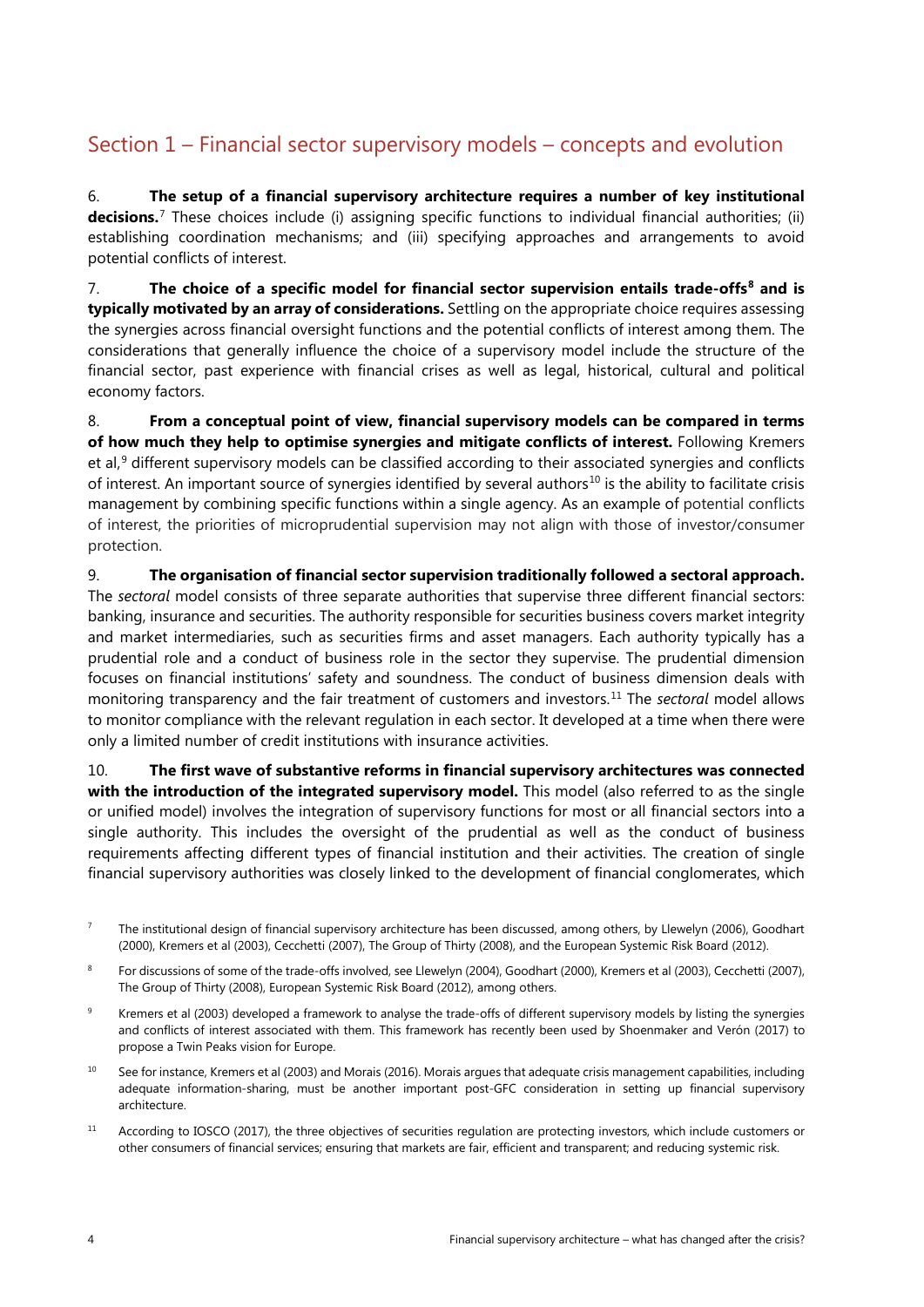<span id="page-7-2"></span>pointed to relevant synergies in the supervision of banks, insurance companies and securities firms. It started with the creation of a single financial sector supervisor in Singapore in 1984. This was followed by the Scandinavian countries, with reforms taking place in Norway (1986), Denmark (1988) and Sweden (1991). However, it was only with the establishment of the Financial Services Authority (FSA) in 1997, that the single supervisory model gained wider recognition, given the United Kingdom's status as a major international financial centre.<sup>[12](#page-7-0)</sup>

11. **The second wave of reforms in financial supervisory models corresponded with the introduction of the Twin Peaks model.** This model was first introduced in Australia in 1997. The *Twin Peaks* model is based on supervisory specialisation by objectives and hence envisages two separate financial supervisory authorities, one specialised in the prudential monitoring of regulated institutions and another on the oversight of business conduct. The latter function includes the oversight of market integrity and of the relationship between any form of financial intermediary and its clients. This model permits the mitigation of conflicts of interest between promoting the solvency of financial institutions and ensuring sufficient protection for their clients and investors.[13](#page-7-1) In addition, the *Twin Peaks* model takes advantage of potential synergies arising in the prudential or the business conduct supervision of different types of financial institution.[14](#page-7-2)

12. **In practice, most jurisdictions have implemented various forms of hybrid supervisory models.** For instance, in countries with integrated supervisors, there often exist separate agencies with specific investor/consumer protection responsibilities. In addition, in jurisdictions with separate agencies for prudential monitoring and conduct of business supervision, the prudential oversight of investment firms or asset managers is often assigned to the latter.

13. **A particular hybrid model which has gained relevance is what could be described as the Two Agency model**.<sup>[15](#page-7-3)</sup> This scheme, currently adopted in France and Italy,<sup>[16](#page-7-2)</sup> could be depicted as another partially *integrated* model with two supervisors: one agency is in charge of prudential and conduct supervision of the banking and insurance sectors, and another agency is responsible for securities firms and markets. This model takes advantage of the synergies between banking and insurance supervision. Compared with the *Twin Peaks* model, it is less well adapted to addressing possible conflicts of interest emerging from the prudential and consumer/investor protection objectives for banks and insurance companies, as both functions are assigned to the same agency.

14. **The involvement of central banks is a key feature of any financial supervisory architecture.**  This is also a source of synergies and conflicts of interest. Synergies stem from the links between financial and economic stability and from the connection between monitoring the overall liquidity of the system – the role of central banks – and the oversight of financial system solvency, which is the role of the prudential supervisory function. On the other hand, conflicts of interest may emerge as monetary policy decisions concerning the setting of interest rates can impact banks' profitability and solvency. The assignment of prudential responsibilities to the central bank also raises concerns of a political economy nature including

- <span id="page-7-0"></span><sup>12</sup> Morais (2016).
- <span id="page-7-1"></span><sup>13</sup> The two types of supervision generally require different mindsets and skills that may occasionally conflict with each other. For example, Schoenmaker and Verón argue that in times of stress, authorities might close their eyes to questionable commercial practices if these help a bank to increase its profitability and, as a result, its capital. Conversely, prudential considerations might be less important during benign times. This is what arguably happened in the run-up to the GFC at the UK Financial Services Authority in its supervision of several banks (see Schoenmaker and Verón (2017)).
- <sup>14</sup> The report of the Wallis Commission of Inquiry on the Australian financial system, for example, mentions both gaining greater efficiency, especially in regulating financial conglomerates, and removing a potential conflict of interest for the central bank if it provided banks with emergency liquidity assistance in order to bolster its own reputation (see Hanratty (1997)).
- <span id="page-7-3"></span><sup>15</sup> In this case, the term agency is used in a broad sense, since one of the agencies could be the central bank (see also Annex 4).
- <sup>16</sup> China recently announced that it would implement a Two Agency model by merging the China Banking Regulatory Commission (CBRC) and the China Insurance Regulatory Commission (CIRC).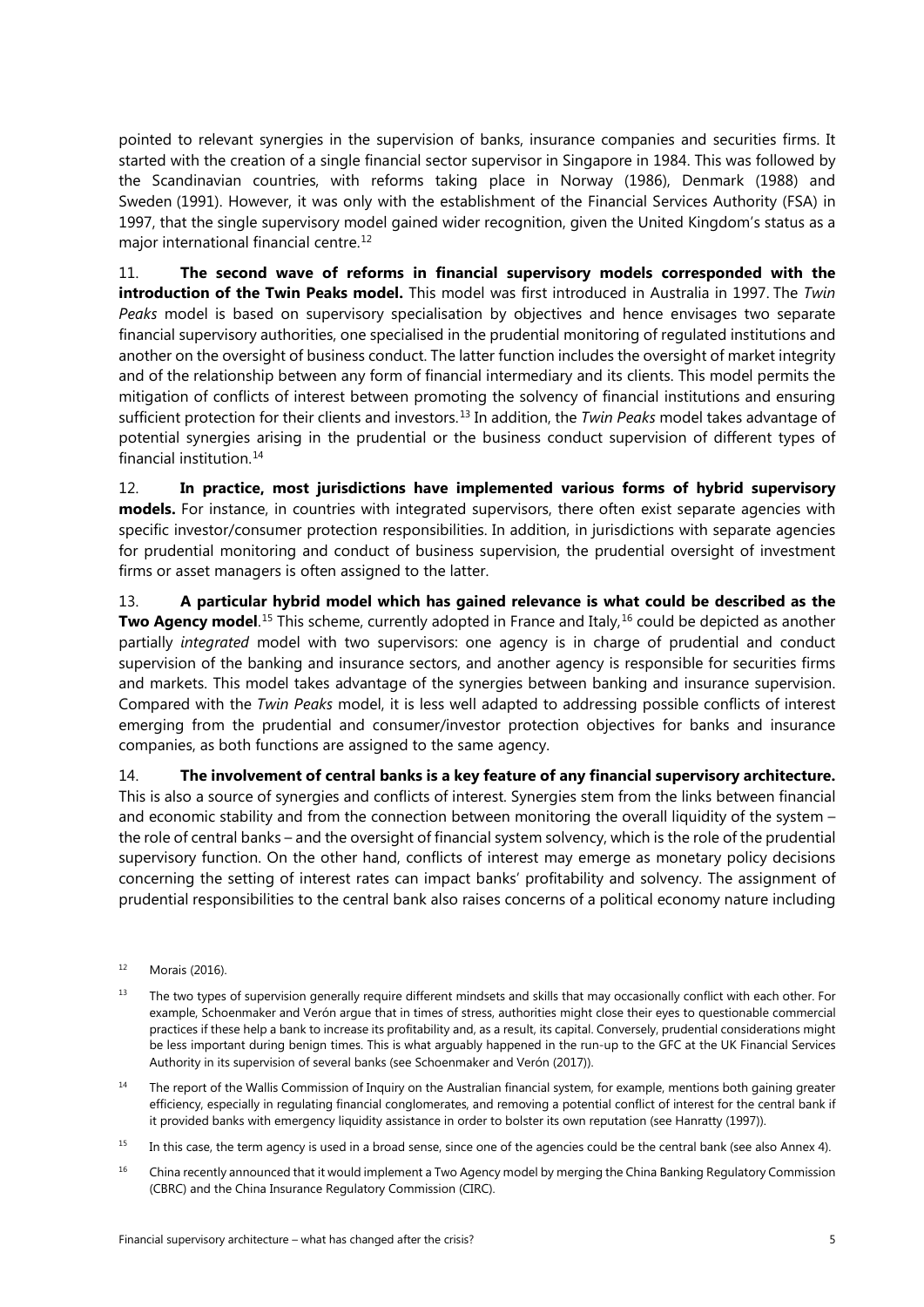<span id="page-8-1"></span>reputational risk and excessive concentration of authority. All models (ie the sectoral, integrated, Twin Peaks and Two Agency) are compatible with different degrees of central bank involvement.

15. **After the GFC, the macroprudential policy and resolution functions were added to the financial supervisory architecture.** These functions generate both synergies and potential conflicts with other policy areas. In particular, the integration of both macro- and microprudential responsibilities within the same agency can facilitate an integrated approach to financial stability assessment and coordinated action. At the same time, the risk arises that macroprudential policies, with their typically longer time horizon, could become subordinated to microprudential priorities, which are more short-term. The integration of the resolution function within the authority responsible for microprudential banking supervision may facilitate the achievement of well-coordinated arrangements for crisis prevention and resolution. By contrast, integration could also encourage supervisory forbearance, as the prudential authority may have an incentive to delay resolution in order to protect its credibility or to avoid a potential spill-over to other institutions. Table 1 summarises the potential benefits and costs associated with different combinations of supervisory functions. For the sake of simplicity, the table shows the effects of adding functions only to the microprudential banking supervisor.

16. **Trade-offs associated with different financial supervisory models could be smoothed by introducing complementary arrangements**. In particular, in jurisdictions adopting both the sectoral and the partially integrated models (ie Twin Peaks or Two Agency), additional synergies can be obtained by establishing effective coordination arrangements between agencies.<sup>[17](#page-8-0)</sup> At the same time, conflicts of interest within integrated or partially integrated models can be reduced by establishing a strict functional separation of responsibilities across departments within the agency and/or different boards to decide on issues belonging to different policy domains (ie monetary policy, micro- or macroprudential, resolution  $etc$ ).  $18$ 

<span id="page-8-0"></span><sup>&</sup>lt;sup>17</sup> A good example is the Twin Peaks model in Australia. It establishes a Council of Financial Regulators, on a non-statutory basis, comprising members from the Australian Prudential Regulation Authority, the Australian Securities and Investment Commission, the Central Bank and the Treasury; and it is chaired by the Governor of the Reserve Bank. The Twin Peaks model in the Netherlands seeks to deal with the coordination element between the prudential and consumer protection supervisors through detailed and regularly revised cooperation agreements.

<sup>&</sup>lt;sup>18</sup> An example is the new financial architecture in the United Kingdom, established after the GFC. The Bank of England holds responsibilities in the areas of monetary policy, micro- and macroprudential supervision as well as resolution. The different responsibilities are attached to different units that report to specific committees such as the Monetary Policy Committee (MPC), the Financial Policy Committee (FPC) and the Prudential Regulatory Committee (PRC). Those committees have different statutory functions and membership, and include the participation of external members.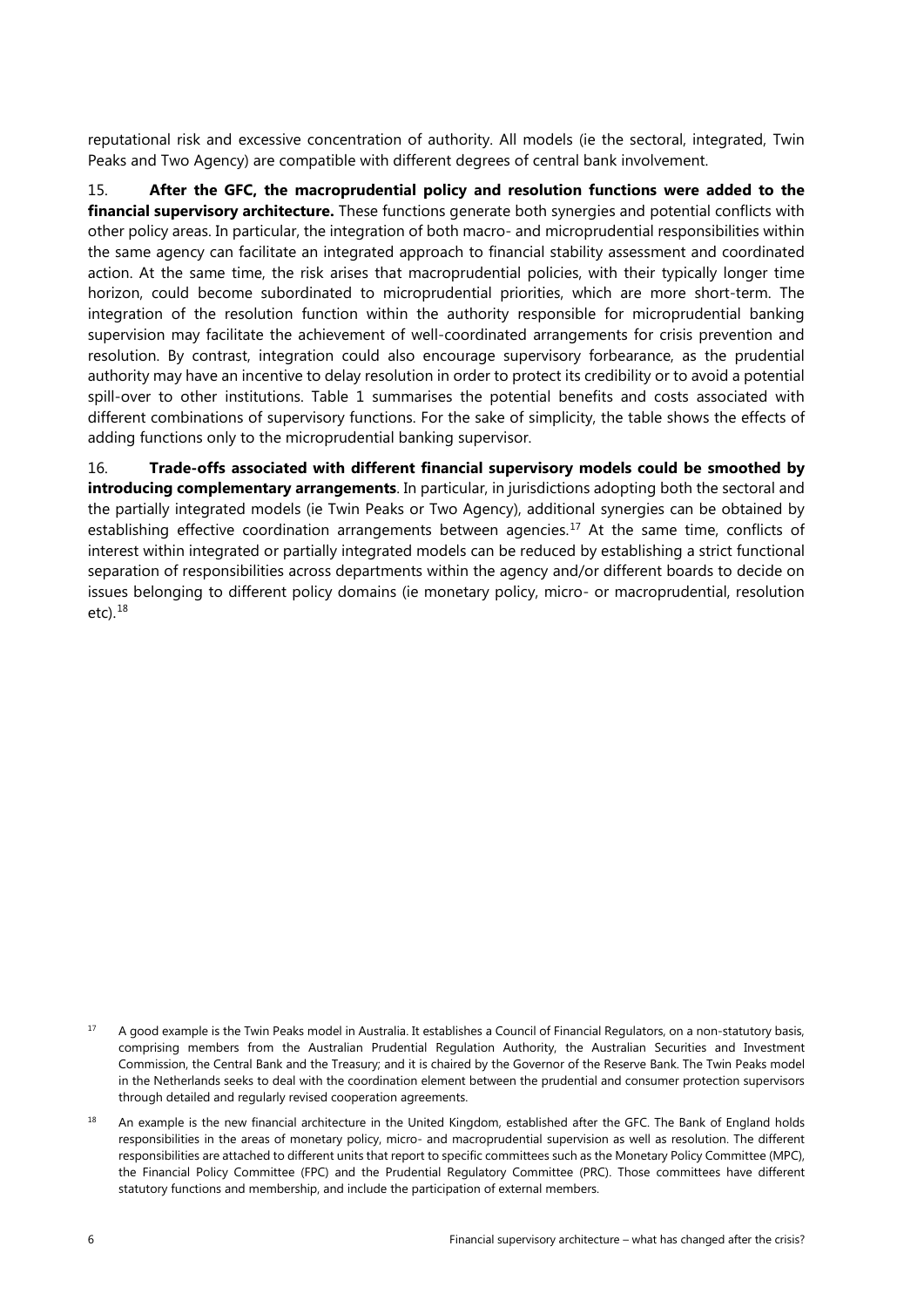#### Potential benefits and costs of attaching additional financial supervisory responsibilities to the microprudential banking supervisor Theorem Table 1

| <b>Functions added</b>                                        | <b>Potential benefits</b>                                                                                                                   | Potential costs                                                                         |
|---------------------------------------------------------------|---------------------------------------------------------------------------------------------------------------------------------------------|-----------------------------------------------------------------------------------------|
| + Microprudential insurance                                   | Similar required technical capacity<br>Supervision of financial<br>conglomerates                                                            | Potential confusion among<br>beneficiaries of the safety net (deposit<br>insurance)     |
| + Business conduct,<br>consumer/investor protection           | Integrated supervisory examinations<br>Consumer/investor protection issues<br>could signal some broader<br>weaknesses, including prudential | Risk of subordinating investors'<br>interests to a bank's solvency and<br>profitability |
| + Monetary policy (banking<br>supervisor is the central bank) | Integrated liquidity, solvency and<br>payment system oversight<br>Better knowledge of transmission<br>mechanism of monetary policy          | Biases in monetary policy decisions<br>Reputational risk                                |
| + Macroprudential policy                                      | Integrated financial stability<br>assessment                                                                                                | Risk of subordinating<br>macroprudential to microprudential<br>objectives               |
| + Resolution of banks                                         | Integrated crisis prevention and<br>management<br>Similar required technical capacity<br>and better knowledge of institution                | Risk of forbearance (ie delaying the<br>trigger of resolution)                          |

# <span id="page-9-0"></span>Section 2 – Post-crisis financial supervisory models

17. **Most supervisory models broadly fall into three categories: sectoral, integrated or partially integrated.** For the purpose of this study, we distinguish between two subcategories within the integrated models, [19](#page-9-1) depending on whether the central bank (integrated-CB model) or a separate supervisory agency (integrated-SSA model) is the integrated supervisor. We also distinguish between two subcategories of the partially integrated model: the Twin Peaks model, where two different supervisors are responsible for the prudential oversight and the conduct of business, respectively, of all types of financial institution, and the Two Agency model, where one agency conducts prudential and business conduct supervision of both banks and insurance companies and the other agency supervises markets and security businesses. See Annex 4 for a more detailed description of the classification of supervisory models used in this study.

18. **Supervisory models in the United States and the European Union have special characteristics.** In the United States, different functions are typically assigned to several agencies at the federal or state level. In the European Union, countries within the euro zone share a single prudential supervisory authority (the ECB's Single Supervisory Mechanism) for significant banks. Member States do, however, keep responsibility for the prudential oversight of smaller institutions and for other supervisory functions. Annexes 2 and 3 describe the most relevant arrangements in the United States and the European Union. Given the uniqueness of these two jurisdictions, they are not included in our comparative analysis. For the European Union, each Member State is treated separately.

19. **The prevailing model of financial sector supervision is still sectoral.** This model is present in almost half of the jurisdictions and it is the most frequently applied in all regions of the world, except

<span id="page-9-1"></span> $19$  Also referred as unified or single models in the literature.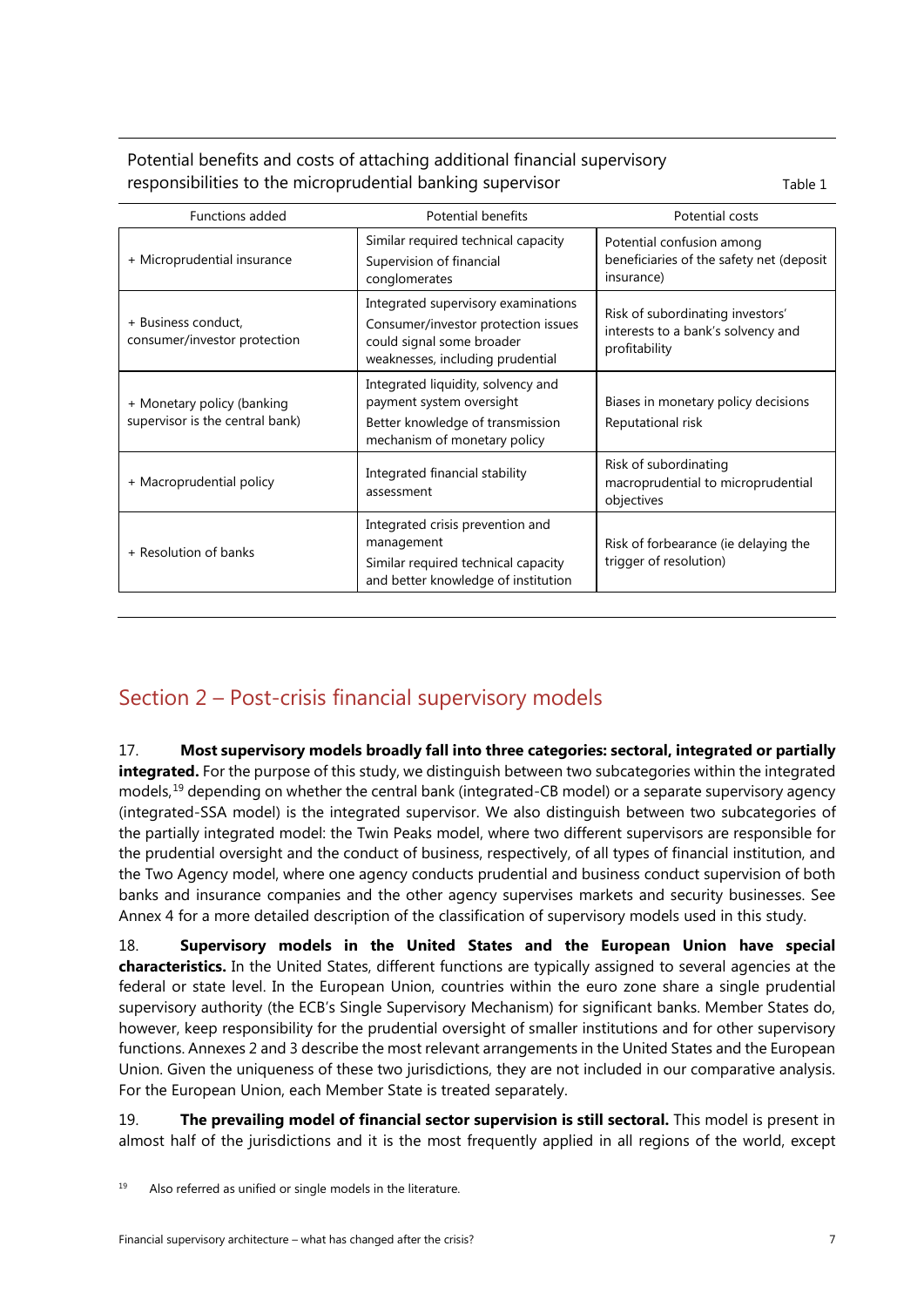Europe (see table 2). In Africa, this model is currently employed in all surveyed jurisdictions, although the Twin Peaks model has just been implemented in South Africa and is consequently not reflected in the survey data. [20](#page-10-0)

| Model of supervision by region (percentage, rounded)<br>Table 2 |             |       |         |      |                |      |        |      |             |      |       |      |
|-----------------------------------------------------------------|-------------|-------|---------|------|----------------|------|--------|------|-------------|------|-------|------|
|                                                                 | Africa      |       | America |      | Asia & Pacific |      | Europe |      | Middle East |      | Total |      |
|                                                                 |             |       |         |      |                |      |        |      |             |      |       |      |
| Sectoral                                                        | 9           | 100%  | 9       | 52%  | 7              | 50%  | 10     | 30%  | 4           | 66%  | 39    | 50%  |
| Integrated-CB                                                   | $\mathbf 0$ | 0%    | 1       | 6%   | 2              | 14%  | 5      | 15%  | 1           | 17%  | 9     | 11%  |
| Integrated-SSA                                                  | $\theta$    | $0\%$ | 1       | 6%   | 2              | 14%  | 11     | 33%  | 0           | 0%   | 14    | 18%  |
| Two Agency                                                      | $\mathbf 0$ | $0\%$ | 3       | 18%  | 1              | 8%   | 4      | 12%  | 1           | 17%  | 9     | 11%  |
| <b>Twin Peaks</b>                                               | $\mathbf 0$ | $0\%$ | 3       | 18%  | $\overline{2}$ | 14%  | 3      | 10%  | 0           | 0%   | 8     | 10%  |
| Total                                                           | 9           | 100%  | 17      | 100% | 14             | 100% | 33     | 100% | 6           | 100% | 79    | 100% |
|                                                                 |             |       |         |      |                |      |        |      |             |      |       |      |

20. **The integrated model is employed by close to 30% of the jurisdictions.** Some 23 jurisdictions in our sample have implemented the *integrated* model for supervision. This is most prominent in Europe, where about half of the jurisdictions apply this model. In most cases, the integrated supervisor is a separate supervisory agency. We also find that certain jurisdictions operating with a single supervisory authority are relatively small in terms of population or GDP.<sup>[21](#page-10-1)</sup>

21. **Slightly more than a fifth of the jurisdictions have implemented partially integrated models.** The Twin Peaks model is present in eight jurisdictions, including some with large financial systems such as Australia and the United Kingdom. Half of the Twin Peaks jurisdictions locate the prudential agency within the central bank and the others locate it in a separate agency. The Two Agency model is used in nine jurisdictions, including large financial centres such as those of France and Italy.

<span id="page-10-0"></span><sup>&</sup>lt;sup>20</sup> South Africa's financial supervisory architecture is in a period of transition. In August 2017, the Financial Sector Regulation Act 9 of 2017 was enacted. This Act became effective [on 1 April 2018](detected://date/2) and is in the process of being implemented. It introduces a Twin Peaks supervisory model in South Africa. The Prudential Authority, is a new entity within the Reserve Bank. It replaces the Banking Supervision Department, and will be responsible for the safety and soundness of banks, insurers, and other financial institutions. The Financial Sector Conduct Authority will supervise how financial institutions conduct their business and treat customers. It replaces the Financial Services Board.

<span id="page-10-1"></span> $21$  In line with Barth et al (2013).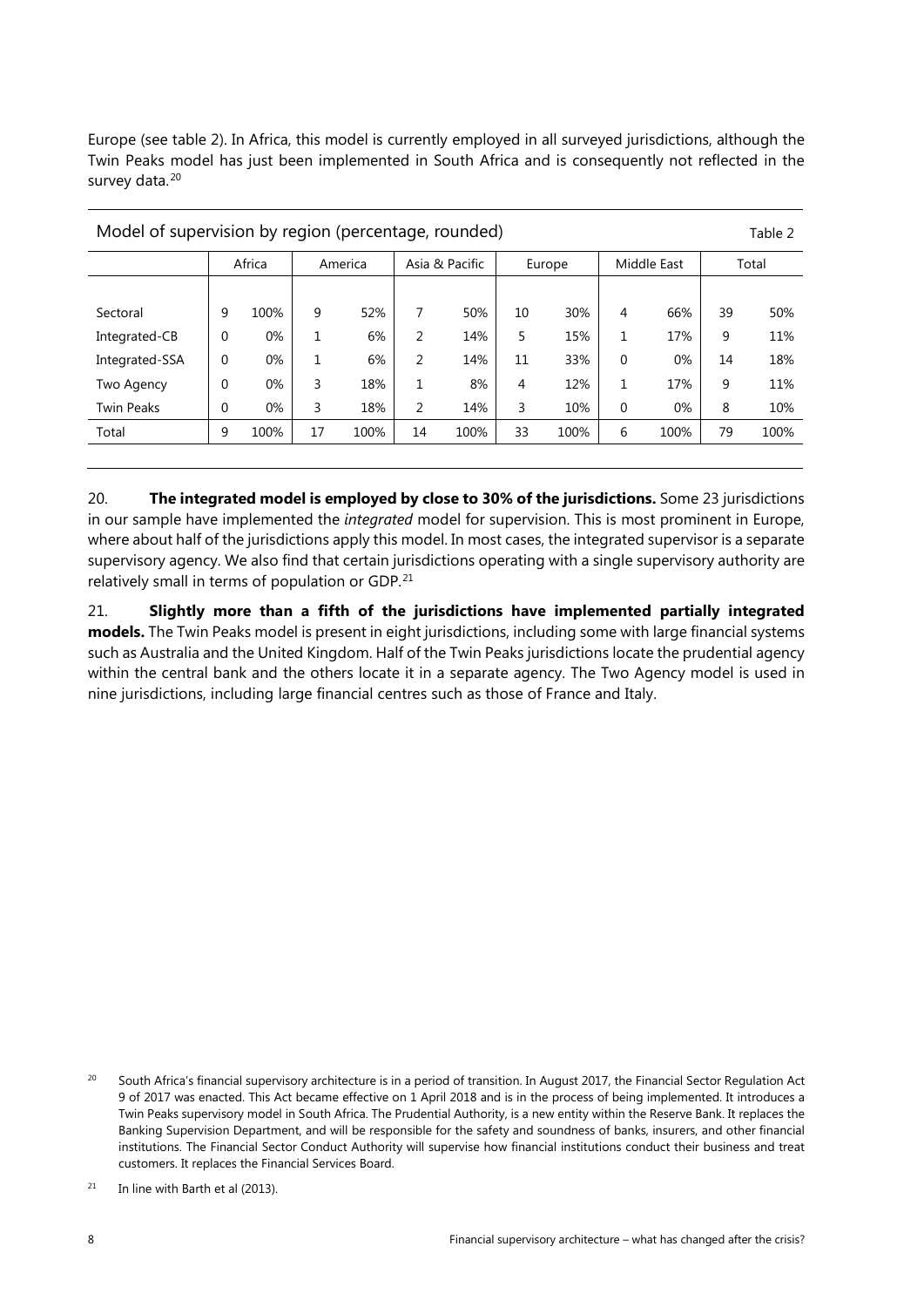| Changes in the model of financial sector supervision |                           |               |                   |                           |                   |                  |                  |  |  |
|------------------------------------------------------|---------------------------|---------------|-------------------|---------------------------|-------------------|------------------|------------------|--|--|
|                                                      |                           |               | Current           |                           |                   |                  |                  |  |  |
|                                                      | To<br>From                | Sectoral      | Integrated-<br>CB | Integrated-<br><b>SSA</b> | <b>Twin Peaks</b> | Two Agency       | Total<br>pre-GFC |  |  |
|                                                      | Sectoral                  | 39            | $\mathbf{1}$      | 3                         | $\mathbf{1}$      | $\overline{2}$   | 46               |  |  |
| Pre-GFC                                              | Integrated-<br>CB         | 0             | 6                 | $\mathbf 0$               | $\mathbf 0$       | $\boldsymbol{0}$ | 6                |  |  |
|                                                      | Integrated-<br><b>SSA</b> | $\mathbf 0$   | $\overline{2}$    | 11                        | $\overline{2}$    | $\mathbf 0$      | 15               |  |  |
|                                                      | <b>Twin Peaks</b>         | $\Omega$      | $\overline{0}$    | $\Omega$                  | 5                 | $\mathbf 0$      | 5                |  |  |
|                                                      | Two Agency                | 0             | 0                 | $\Omega$                  | 0                 | 7                | 7                |  |  |
|                                                      | Total current             | 39            | 9                 | 14                        | 8                 | 9                | 79               |  |  |
|                                                      |                           |               |                   |                           |                   |                  |                  |  |  |
|                                                      |                           | Total changes |                   |                           |                   |                  |                  |  |  |
|                                                      |                           |               |                   |                           |                   |                  |                  |  |  |

Note: changes are highlighted/shaded.

22. **Since the beginning of the crisis, a limited number of jurisdictions have shifted their supervisory model.** The survey shows that 11 out of 79 jurisdictions have changed their supervisory model (see Table 3). However, as seen below, a number of jurisdictions have adjusted their existing supervisory model to improve the monitoring of financial stability and incorporate new functions, such as macroprudential policies and resolution, as well as to strengthen the coordination among the various actors in financial supervision.<sup>[22](#page-11-0)</sup>

23. **Most jurisdictions that reported changes have been shifting away from a sectoral model towards a more integrated model.** As a consequence, the sectoral model has lost ground in favour of the integrated-CB model and the two partially integrated models.

<span id="page-11-0"></span><sup>22</sup> Morais (2016).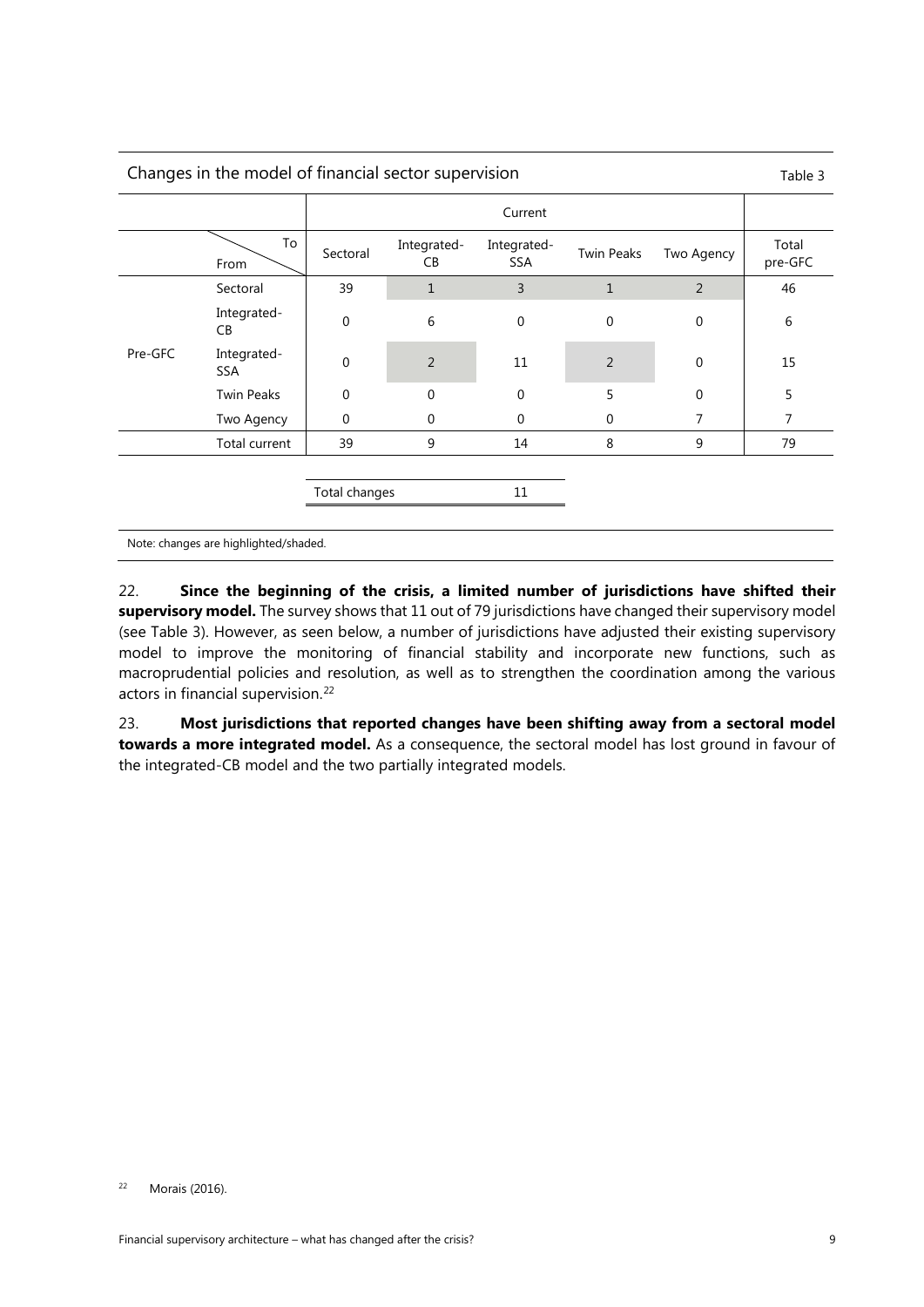| Changes in model of financial sector supervision in crisis countries |                           |               |                   |                           |                   |              |                  |  |  |
|----------------------------------------------------------------------|---------------------------|---------------|-------------------|---------------------------|-------------------|--------------|------------------|--|--|
|                                                                      |                           |               | Current           |                           |                   |              |                  |  |  |
|                                                                      | To<br>From                | Sectoral      | Integrated-<br>CB | Integrated-<br><b>SSA</b> | <b>Twin Peaks</b> | Two Agency   | Total<br>pre-GFC |  |  |
|                                                                      | Sectoral                  | 5             | 1                 | 1                         | 0                 | $\mathbf{1}$ | 8                |  |  |
|                                                                      | Integrated-CB             | $\mathbf 0$   | $\mathbf 0$       | $\Omega$                  | 0                 | 0            | 0                |  |  |
| Pre-GFC                                                              | Integrated-<br><b>SSA</b> | $\Omega$      | $\overline{2}$    | 5                         | $\overline{2}$    | 0            | 9                |  |  |
|                                                                      | <b>Twin Peaks</b>         | 0             | $\mathbf 0$       | $\Omega$                  |                   | $\Omega$     |                  |  |  |
|                                                                      | Two Agency                | 0             | 0                 | 0                         | 0                 |              |                  |  |  |
|                                                                      | Total current             | 3             | 6                 | 5                         | 3                 | 2            | 19               |  |  |
|                                                                      |                           |               |                   |                           |                   |              |                  |  |  |
|                                                                      |                           | Total changes |                   |                           |                   |              |                  |  |  |
|                                                                      |                           |               |                   |                           |                   |              |                  |  |  |

Note: changes are highlighted/shaded.

25. **GFC-affected jurisdictions that have changed their model**[23](#page-12-0) **have tended to give more supervisory powers to their central banks.** Around a third of the jurisdictions that experienced a crisis have changed their financial supervisory architecture (seven jurisdictions out of 19, see Table 4). The most frequently used model of supervision among crisis jurisdictions before the GFC was the integrated-SSA, closely followed by the sectoral model. Both models have lost some relevance since the GFC (a reduction from 17 jurisdictions to eight). In addition, the post-GFC changes broadly point to the replacement of supervisory models where central banks have little or no prudential responsibility with models where the central bank in most cases has a central role, ie the integrated-CB model; the Twin Peaks model where the prudential peak is located in the central bank; and the Two Agency model where the central bank hosts the supervisory authority for banks and insurance companies.

26. **Only a limited number of jurisdictions appear to have specific mechanisms to deal with conflicts of interest stemming from different supervisory roles within an authority.** About a quarter of jurisdictions indicated having structures in place to limit potential conflicts of interest stemming from additional supervisory functions. The most common mechanisms include assigning conflicting responsibilities to different departments or board members. In a small number of jurisdictions, these responsibilities appear to be assigned to different decision-making bodies (boards/committees) within the same organisation.

<span id="page-12-0"></span><sup>&</sup>lt;sup>23</sup> To identify crisis countries, we followed Laeven and Valencia (2010) and included all countries characterised as having experienced either a "systemic crisis" or a "borderline crisis": Austria, Belgium, Denmark, France, Germany, Greece, Hungary, Iceland, Ireland, Kazakhstan, Latvia, Luxembourg, the Netherlands, Portugal, Russia, Slovenia, Spain, Switzerland, Ukraine, the United Kingdom and the United States. It is worth noting that neither the United States nor Kazakhstan were included in the results of the survey.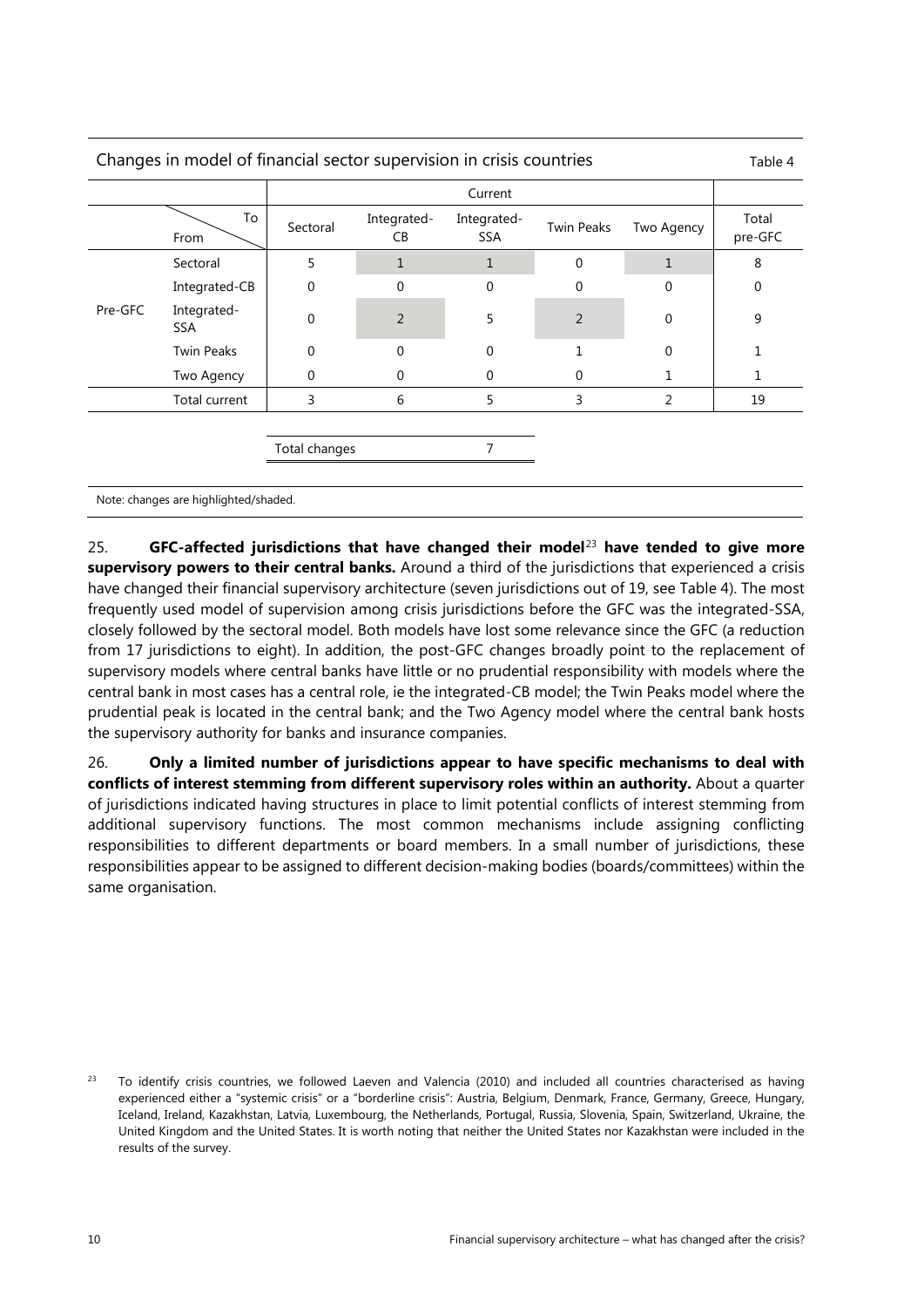# <span id="page-13-0"></span>Section  $3 -$  Microprudential supervision<sup>[24](#page-13-1)</sup>

27. **Central banks remain the predominant primary microprudential banking supervisor.** [25](#page-13-2) Two thirds of the jurisdictions assign banking supervision to the central bank (see Table 5). About one third locate it in a separate supervisory agency (SSA). There are no longer departments within the government responsible for banking supervision.

28. **Insurance companies and securities business**[26](#page-13-3) **are mostly supervised by an SSA.** In contrast to banking, the supervision of insurance companies is performed by an SSA in about two thirds of cases. The role of SSAs is even more predominant in the regulation and supervision of securities business and securities firms. This is conducted by an SSA in slightly more than 80% of cases. In a handful of cases, the responsibility for supervising the insurance sector still lies with a department within the government (and only one case in the securities sector).

| Current organisation of microprudential supervision <sup>27</sup><br>Table 5 |          |         |    |           |    |                             |  |  |
|------------------------------------------------------------------------------|----------|---------|----|-----------|----|-----------------------------|--|--|
|                                                                              |          | Banking |    | Insurance |    | Securities/investment firms |  |  |
| Central bank                                                                 | 54       | 66%     | 22 | 28%       | 13 | 17%                         |  |  |
| Separate supervisory<br>agency                                               | 28       | 37%     | 52 | 65%       | 63 | 82%                         |  |  |
| Government<br>department                                                     | $\Omega$ | 0%      | 6  | 7%        |    | 1%                          |  |  |
| Total                                                                        | 82       | 100%    | 80 | 100%      | 77 | 100%                        |  |  |
|                                                                              |          |         |    |           |    |                             |  |  |

29. **There have only been a few changes with respect to the location of the primary microprudential supervisor of banks since the GFC.** From this limited number of changes, the main reform has been the reallocation of supervisory responsibility for banks from SSAs to central banks (see Table 6). In particular, out of the seven changes reported, in six cases, this function has been moved to the central bank.

<span id="page-13-2"></span><sup>25</sup> If an SSA is a subsidiary of, or an agency sponsored by the central bank, the SSA was considered within the central bank category.

- <span id="page-13-3"></span><sup>26</sup> We use the term "securities firms" for institutions which are allowed to perform securities underwriting, brokering, dealing and mutual fund business. These will, in general, be distinct from investment banks. We included in the survey questions regarding investment banks and development banks. However, the data quality of the responses did not allow for a separate analysis.
- <span id="page-13-4"></span><sup>27</sup> In the analysis, the category "government department" has been exclusively assigned to jurisdictions in which the supervisory function is directly performed by a unit within the government or a ministry.

<span id="page-13-1"></span>This section refers to the "primary" microprudential supervisor, unless indicated otherwise this approach is similar to the one taken in the previous FSI study, see Financial Stability Institute (2007). The primary supervisor is the supervisory authority with the main responsibility for the regulation and supervision of financial institutions in the respective financial sector. For the purpose of this paper, we supplemented the survey responses with public and other readily available information when necessary.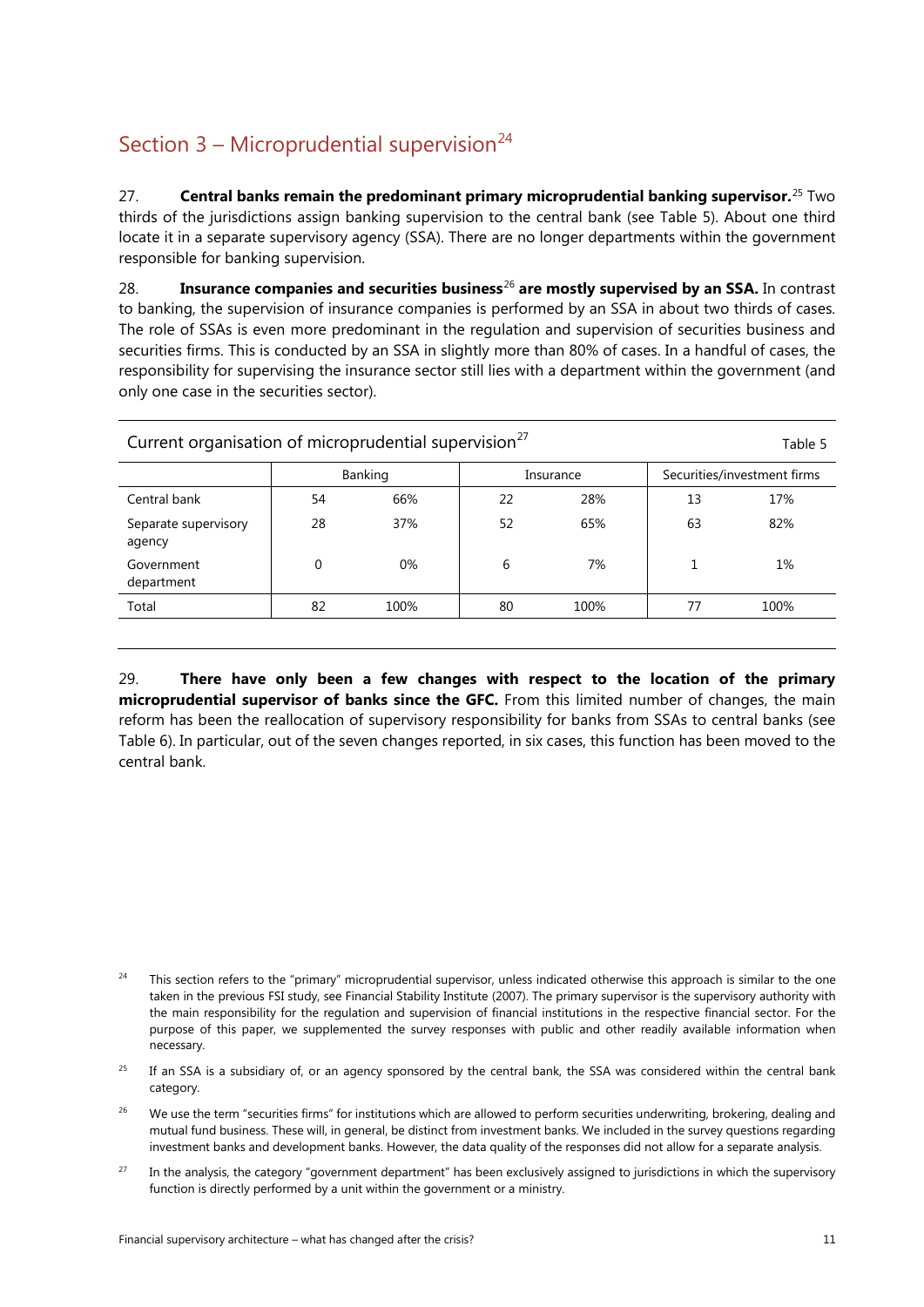|         | Changes in the primary microprudential authority for banking supervision |                                      |         |               |  |  |  |  |
|---------|--------------------------------------------------------------------------|--------------------------------------|---------|---------------|--|--|--|--|
|         |                                                                          |                                      | Current |               |  |  |  |  |
|         | To<br>From                                                               | Separate supervisory<br>Central bank |         | Total pre-GFC |  |  |  |  |
|         | Central bank                                                             | 48<br>1                              |         | 49            |  |  |  |  |
| Pre-GFC | Separate supervisory agency                                              | 5                                    | 27      | 32            |  |  |  |  |
|         | Government department                                                    |                                      | 0       | 1             |  |  |  |  |
|         | Total current                                                            | 54                                   | 28      | 82            |  |  |  |  |
|         |                                                                          |                                      |         |               |  |  |  |  |
|         |                                                                          | 7<br>Total changes                   |         |               |  |  |  |  |
|         |                                                                          |                                      |         |               |  |  |  |  |
|         | Note: changes are highlighted/shaded.                                    |                                      |         |               |  |  |  |  |

30. **The main change in the supervision of the insurance sector has been the migration from**  an SSA to the central bank. In eight out of 11 changes, the central bank has become the primary supervisor responsible for the supervision of insurance companies (see Table 7). In seven jurisdictions, the central bank has taken over this responsibility from an SSA and in only one case from a department within the government. In three cases, the supervision of the insurance sector has been moved from a department within the government to an SSA.

|         | Changes in the primary microprudential authority for insurance supervision |               |                                |                          |                  |  |  |  |  |
|---------|----------------------------------------------------------------------------|---------------|--------------------------------|--------------------------|------------------|--|--|--|--|
|         |                                                                            |               | Current                        |                          |                  |  |  |  |  |
|         | To<br>From                                                                 | Central bank  | Separate<br>supervisory agency | Government<br>department | Total<br>pre-GFC |  |  |  |  |
|         | Central bank                                                               | 14            | 0                              | 0                        | 14               |  |  |  |  |
| Pre-GFC | Separate supervisory agency                                                | 7             | 49                             | 0                        | 56               |  |  |  |  |
|         | Government department                                                      | 1             | 3                              | 6                        | 10               |  |  |  |  |
|         | Total current                                                              | 22            | 52                             | 6                        | 80               |  |  |  |  |
|         |                                                                            |               |                                |                          |                  |  |  |  |  |
|         |                                                                            | Total changes | 11                             |                          |                  |  |  |  |  |
|         |                                                                            |               |                                |                          |                  |  |  |  |  |
|         | Note: changes are highlighted/shaded.                                      |               |                                |                          |                  |  |  |  |  |

31. **Only a few changes have been observed since the GFC in the location of the microprudential supervisor for securities firms.** The main movement of responsibilities has been the reassignment from an SSA to the central bank, in line with other financial sectors (see Table 8).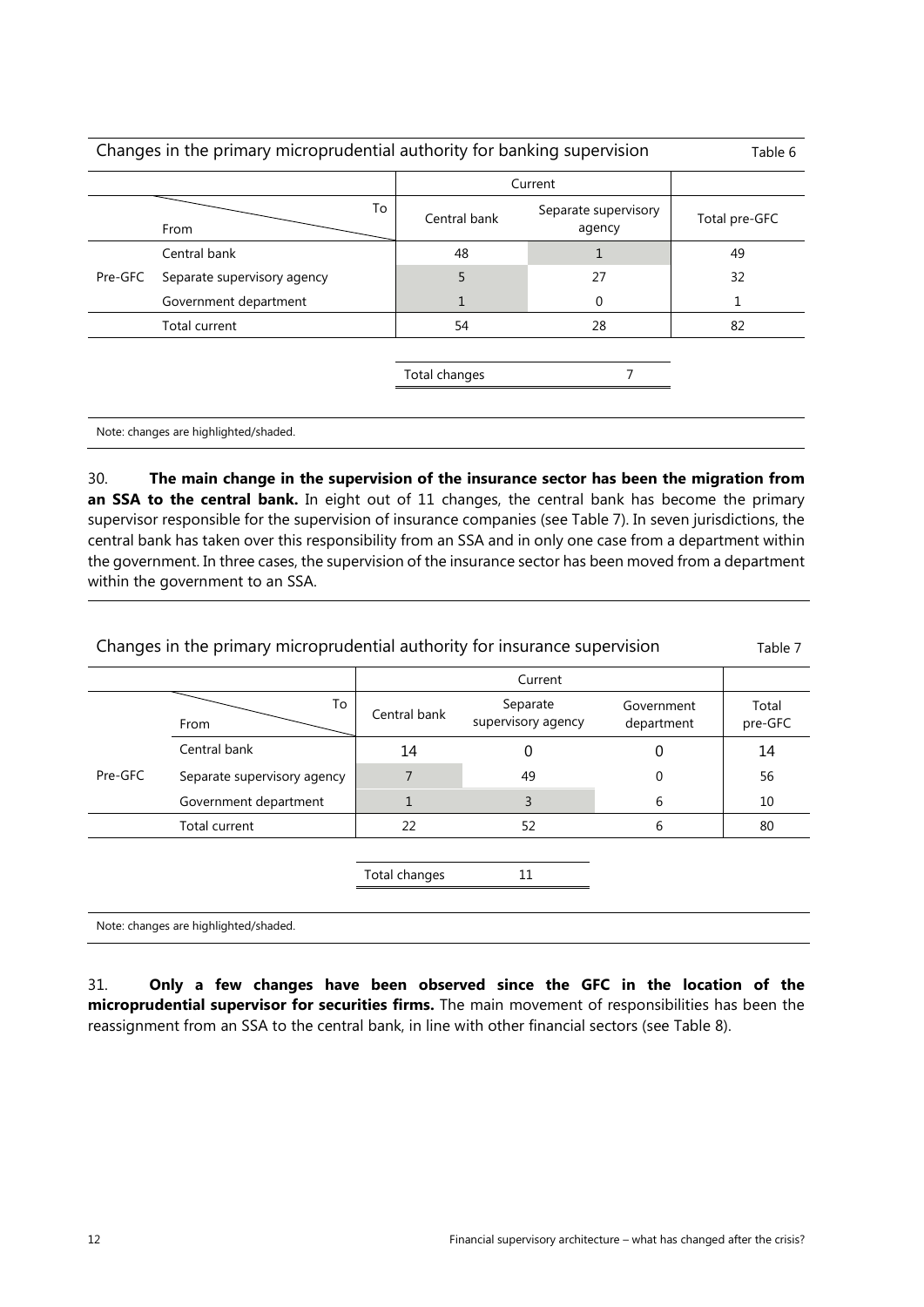| services firms |                                       |               |                                |                          | Table 8          |
|----------------|---------------------------------------|---------------|--------------------------------|--------------------------|------------------|
|                | To<br>From                            | Central bank  | Separate<br>supervisory agency | Government<br>department | Total<br>pre-GFC |
|                | Central bank                          | 8             | 0                              |                          | 8                |
| Pre-GFC        | Separate supervisory agency           | 5             | 62                             | 0                        | 67               |
|                | Government department                 | 0             |                                |                          | 2                |
|                | Total current                         | 13            | 63                             |                          | 77               |
|                |                                       |               |                                |                          |                  |
|                |                                       | Total changes | 6                              |                          |                  |
|                |                                       |               |                                |                          |                  |
|                | Note: changes are highlighted/shaded. |               |                                |                          |                  |

# Changes in the primary microprudential authority for securities/investment

### <span id="page-15-0"></span>Section 4 – Conduct of business supervision

32. **The regulation and supervision of business conduct has gained relevance since the GFC.**  Many jurisdictions have or are in the process of implementing changes to enhance their role in conduct supervision. Given its wide scope, the concept of "conduct supervision" often means different things depending on the context and the type of business being regulated. The framework for conduct supervision involves, at a minimum, transparency rules, market integrity, selling practices related to financial services and dispute resolution.

33. **In many cases, conduct supervision is performed by several agencies.** In a number of jurisdictions, a dedicated consumer protection agency has a wide set of responsibilities to protect consumer interests. In the case of financial products, this function is mostly shared with other authorities. In the case of banking products, there are 19 jurisdictions with a shared responsibility. This is also the case for the supervision of insurance products in 10 jurisdictions.

34. **The prudential supervisor, independent of the chosen supervisory model, is in most cases responsible for consumer/investor protection of banking products.** Central banks and SSAs play a key role in performing supervision of conduct of business in relation to retail banking products. In jurisdictions where the central bank is the primary microprudential bank supervisor, it is also the sole conduct supervisor in two thirds of these jurisdictions (see Table 9). When the SSA is the primary prudential supervisor (as it is in 25 jurisdictions), it also holds the sole responsibility for consumer/investor protection in almost half of those jurisdictions. Central banks and SSAs not have any role in conduct supervision in 15% of jurisdictions, despite being the primary prudential supervisor.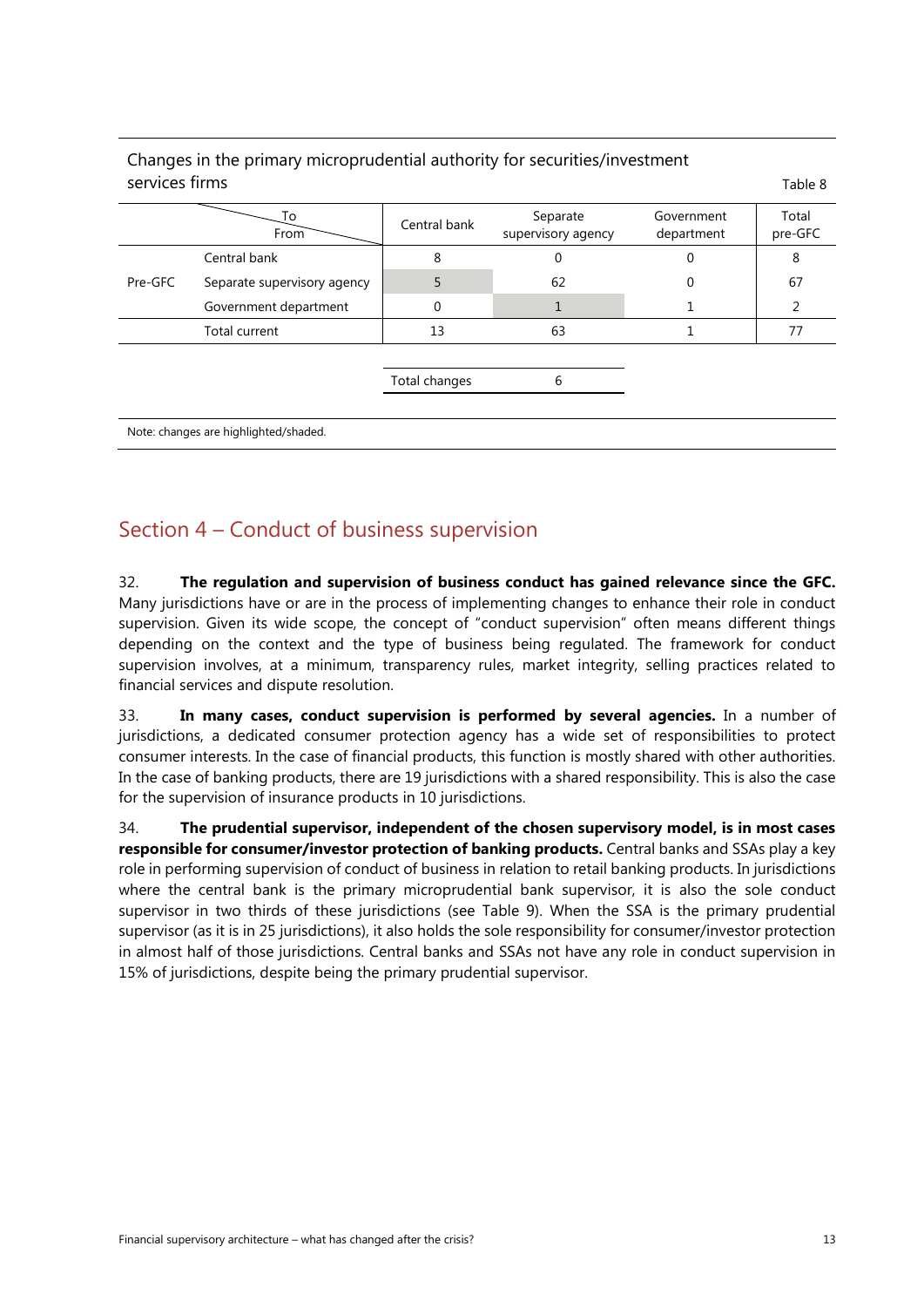| Authorities sharing responsibilities of consumer/investor protection for                 |   |    |   |    |   |   |   |         |  |
|------------------------------------------------------------------------------------------|---|----|---|----|---|---|---|---------|--|
| banking products by primary microprudential supervisor <sup>28</sup>                     |   |    |   |    |   |   |   | Table 9 |  |
| Authorities for consumer/investor protection – banking products                          |   |    |   |    |   |   |   |         |  |
| 9.1 When the central bank is the primary microprudential banking supervisor              |   |    |   |    |   |   |   |         |  |
| Central bank                                                                             |   |    |   |    |   |   |   | 40      |  |
| Dedicated authority                                                                      |   |    |   |    |   |   |   | 9       |  |
| Separate supervisory agency                                                              |   |    |   |    |   |   |   | 5       |  |
| Government department                                                                    |   |    |   |    |   |   |   | 4       |  |
| Other                                                                                    |   |    |   |    |   |   |   | 1       |  |
| Number of countries (48)                                                                 | 1 | 5  | 2 | 31 | 6 | 2 | 1 |         |  |
|                                                                                          |   |    |   |    |   |   |   |         |  |
| 9.2 When a separate supervisory agency is the primary microprudential banking supervisor |   |    |   |    |   |   |   |         |  |
| Central bank                                                                             |   |    |   |    |   |   |   | 1       |  |
| Dedicated authority                                                                      |   |    |   |    |   |   |   | 9       |  |
| Separate supervisory agency                                                              |   |    |   |    |   |   |   | 21      |  |
| Government department                                                                    |   |    |   |    |   |   |   | 3       |  |
| Other                                                                                    |   |    |   |    |   |   |   | 0       |  |
| Number of countries (25)                                                                 | 2 | 12 | 2 | 1  | 7 | 1 |   |         |  |

Note: green dots represent the authority, as mentioned in the corresponding row, that has responsibility for consumer/investor protection of banking products or is sharing this responsibility when the primary microprudential banking supervisor is either the central bank (in 9.1) or a separate supervisory agency (in 9.2). More than one green dot per column represents more than one authority sharing this function. The last row shows the number of jurisdictions in which a specific combination of responsible authorities exists. The last column provides the number of jurisdictions for each type of authority performing the function either with sole responsibility or sharing the responsibility with other authorities.

35. **In the case of insurance products, the supervision of consumer protection is predominantly** 

**located in an SSA.** This reflects the fact that SSAs are in most cases the primary microprudential insurance supervisor and, in these cases, they also carry the sole responsibility for consumer protection in 75% of jurisdictions (see Table 10). Central banks are the sole supervisor for consumer protection in two thirds of the jurisdictions if they are also the primary prudential supervisor. There are five jurisdictions where a department within the government is the microprudential insurance supervisor and at the same time the supervisor for consumer protection. In general, the case of shared responsibilities for conduct supervision in insurance products is less widespread compared to conduct supervision for banking products.

<span id="page-16-0"></span><sup>&</sup>lt;sup>28</sup> We considered the primary supervisor of consumer/investor protection to be the authorities that survey respondents identified as responsible for the "Oversight of selling/offering practices, including transparency obligations". There were 73 jurisdictions that have at least one authority with this responsibility. We did not include agencies, institutions or persons that were either a self-regulatory agency or a privately sponsored arbitrator.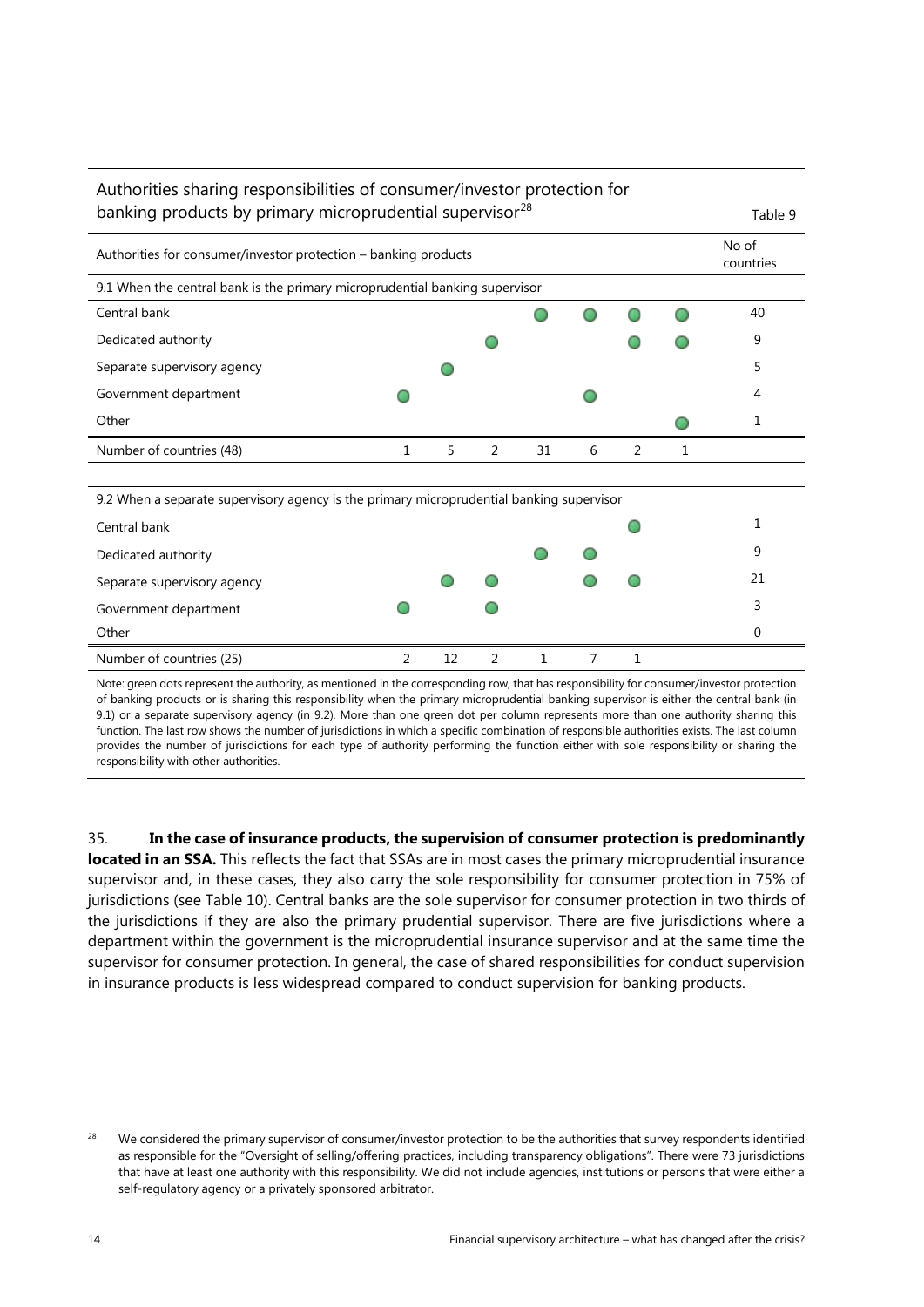#### Authorities sharing responsibilities of consumer protection of insurance products by primary microprudential supervisor and the state of the Table 10

| Authorities for consumer protection – insurance products                        |   |    |   |   |              |   |    |  |  |  |
|---------------------------------------------------------------------------------|---|----|---|---|--------------|---|----|--|--|--|
| 10.1 Separate supervisory agency - primary microprudential insurance supervisor |   |    |   |   |              |   |    |  |  |  |
| Central bank                                                                    |   |    |   |   |              |   | 3  |  |  |  |
| Dedicated authority                                                             |   |    |   |   |              |   | 10 |  |  |  |
| Separate supervisory agency                                                     |   |    |   |   |              |   | 42 |  |  |  |
| Government department                                                           |   |    |   |   |              |   | 2  |  |  |  |
| Number of countries (47)                                                        | 1 | 35 | 4 | 4 | $\mathbf{1}$ | 2 |    |  |  |  |
|                                                                                 |   |    |   |   |              |   |    |  |  |  |
| 10.2 Central bank - primary microprudential insurance supervisor                |   |    |   |   |              |   |    |  |  |  |
| Central bank                                                                    |   |    |   |   |              |   | 17 |  |  |  |
| Dedicated authority                                                             |   |    |   |   |              |   | 3  |  |  |  |
| Separate supervisory agency                                                     |   |    |   |   |              |   | 4  |  |  |  |
| Government department                                                           |   |    |   |   |              |   | 0  |  |  |  |
| Number of countries (25)                                                        | 4 | 14 | 3 |   |              |   |    |  |  |  |

Note: green dots represent the authority mentioned in the corresponding row that has responsibility for consumer protection of insurance products or is sharing this responsibility when the primary microprudential insurance supervisor is either a separate supervisory agency (on 10.1) or the central bank (in 10.2). More than one green dot per column represents more than one authority sharing this function. The last row shows the number of jurisdictions in which a specific combination of responsible authorities exists. The last column provides the number of jurisdictions for each type of authority performing the function either with a sole responsibility or sharing the responsibility with other authorities.

36. **Separate supervisory agencies, by a large majority, have responsibility for consumer/investor protection in the securities sector**. SSAs are involved in consumer/investor protection in the securities sector in 53 out of 69 jurisdictions. There are only four cases where the SSA is not involved in this activity (see Table 11).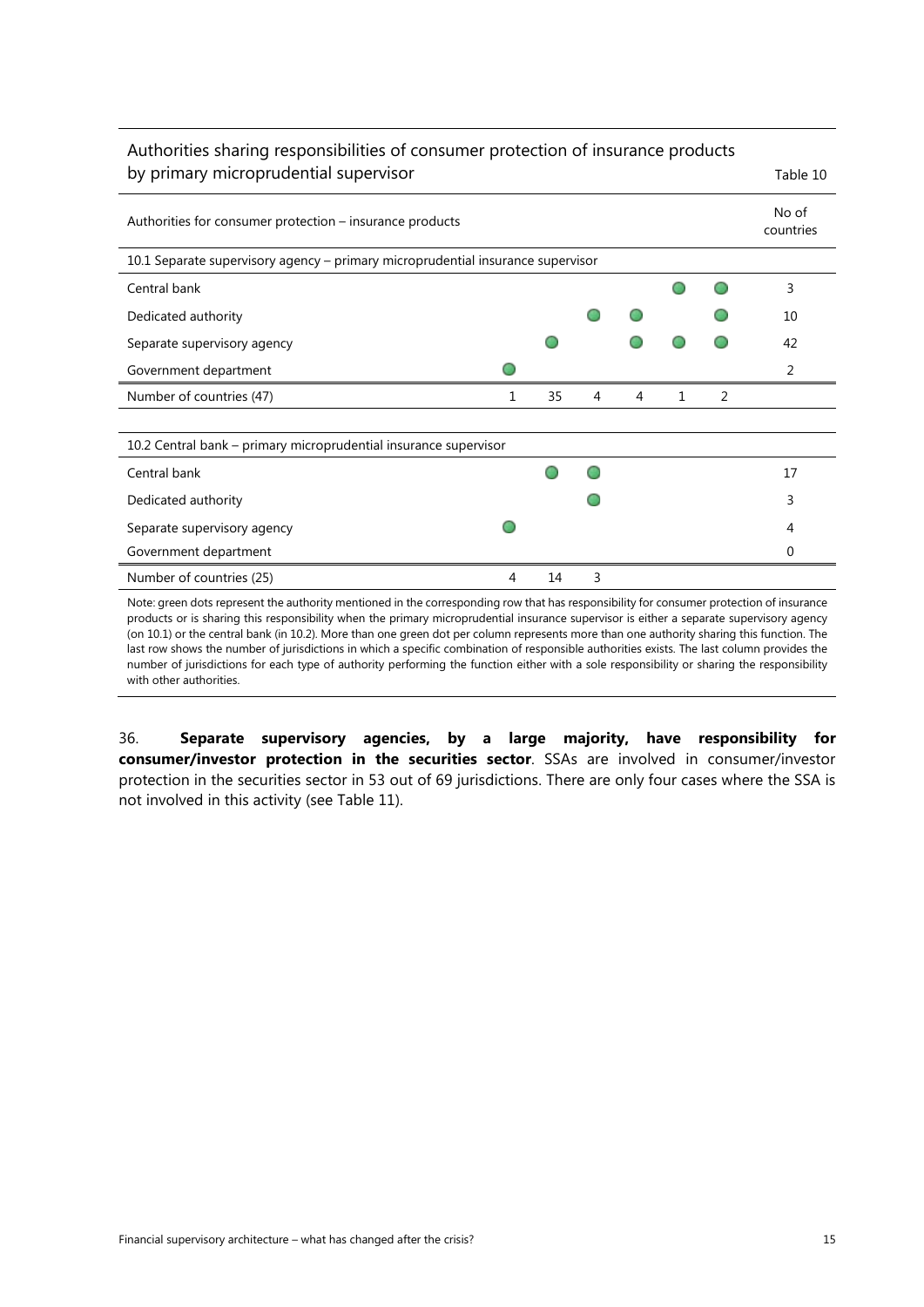| Authorities sharing responsibilities of consumer/investor protection for |   |  |    |   |   |   |  |                    |
|--------------------------------------------------------------------------|---|--|----|---|---|---|--|--------------------|
| securities business                                                      |   |  |    |   |   |   |  | Table 11           |
| Authorities for consumer/investor protection – securities business       |   |  |    |   |   |   |  | No of<br>countries |
| Central bank                                                             |   |  |    |   |   |   |  | 12                 |
| Dedicated authority                                                      |   |  |    |   |   |   |  | 7                  |
| Separate supervisory agency                                              |   |  |    |   |   |   |  | 53                 |
| Government department                                                    |   |  |    |   |   |   |  | 2                  |
| Other                                                                    |   |  |    |   |   |   |  | 2                  |
| Number of countries (69)                                                 | 3 |  | 54 | 4 | 4 | C |  |                    |

Note: green dots represent the authority, as mentioned in the corresponding row, that has responsibility for consumer/investor protection of securities business or is sharing this responsibility. More than one green dot per column represents more than one authority sharing this function. The last row shows the number of jurisdictions in which a specific combination of responsible authorities exists. The last column provides the number of jurisdictions for each type of authority performing the function either with a sole responsibility or sharing the responsibility with other authorities.

37. **Approximately half of the respondents report major changes in the institutional setup for consumer/investor protection post-crisis.** Table 12 shows changes in consumer/investor protection for the three different financial sectors. These changes are divided in two broad categories: legal or regulatory and administrative. Most jurisdictions adopting reforms have implemented legal changes that strengthen the regulatory framework, including the establishment of a new specialised authority. The most common type of reported change is the establishment of either a new unit or a department dedicated to consumer protection within the supervisory authority. The changes affected all three sectors.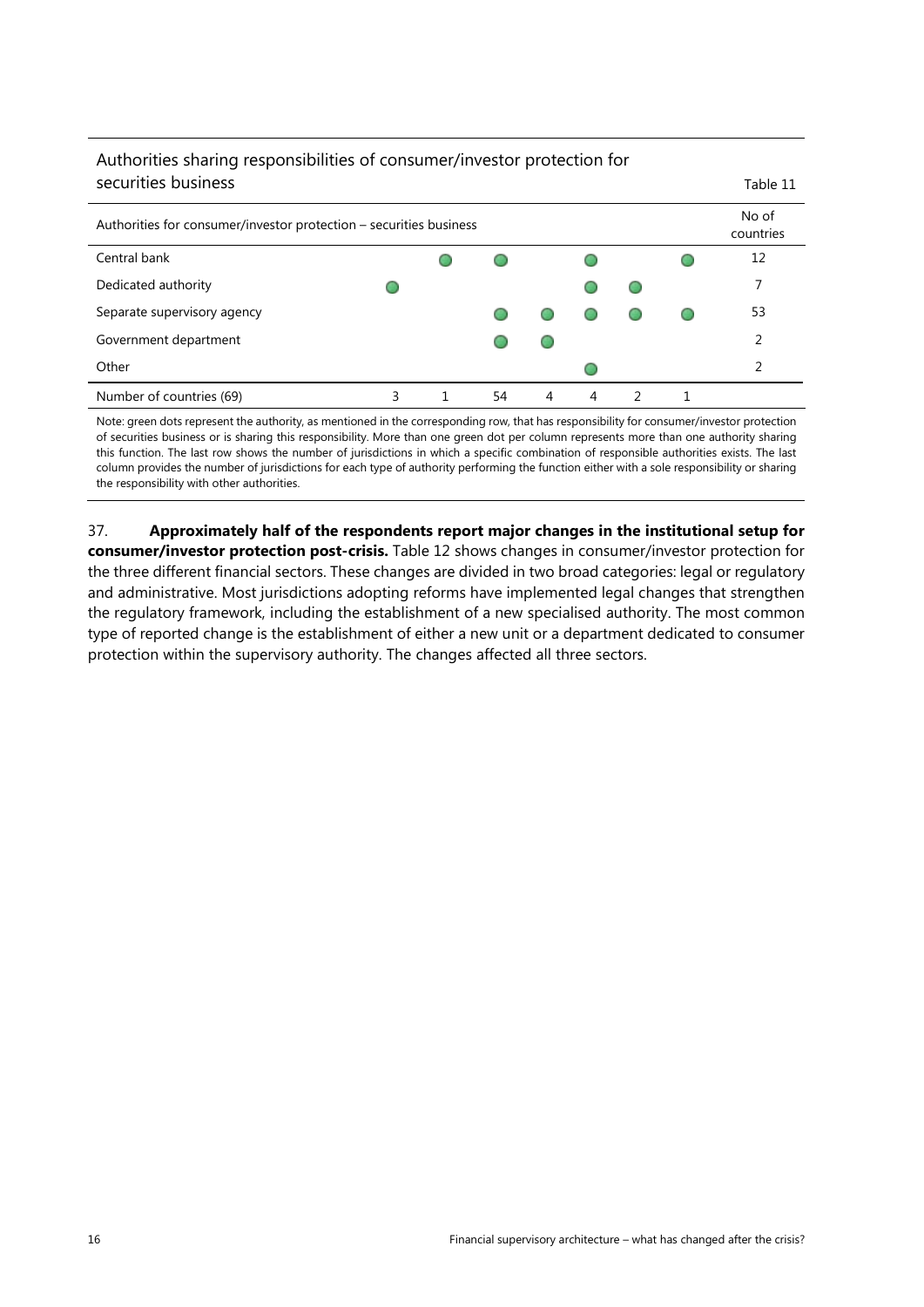| Nature of change                                                                             | Type of change                                                   | <b>Banking</b> | Insurance | Securities | Number of<br>countries |
|----------------------------------------------------------------------------------------------|------------------------------------------------------------------|----------------|-----------|------------|------------------------|
| Legal/regulatory                                                                             | More<br>powers/responsibilities                                  | 9              | 5         | 4          | 12                     |
|                                                                                              | New agency/authority                                             | 9              | 11        | 9          | 12                     |
|                                                                                              | Enhanced consumer <sup>30</sup><br>and/or investor<br>safeguards | 8              |           | 4          | 14                     |
| Jurisdictions with legal/regulatory changes                                                  |                                                                  | 26             | 23        | 18         | 32                     |
| Jurisdictions with administrative changes<br>(new units/departments in existing authorities) |                                                                  | 15             | 7         | 5          | 17                     |
| Jurisdictions with legal/regulatory or<br>administrative changes $31$                        |                                                                  | 35             | 26        | 20         | 39                     |

#### Reported changes in the institutional setup for consumer/investor protection in  $f$ inancial sector<sup>[29](#page-19-1)</sup> Table 12

38. **A number of jurisdictions indicated that they were planning to implement changes in consumer and investor protection.** Jurisdictions that are planning to make adjustments to their current conduct supervisory framework (around 18) describe a wide range of changes including strengthening day-to-day supervision and creating new authorities dealing only with conduct issues. To improve conduct supervision in the wider sense, some jurisdictions also reported that they are establishing a better framework for corporate governance and improving corporate culture in financial institutions.

### <span id="page-19-0"></span>Section 5 – Macroprudential policy

39. **Post-GFC, some jurisdictions have adopted a macroprudential policy framework**. This required, among other actions, modifying legislation to adopt the new macroprudential tools and assigning them to existing or newly created authorities. In many jurisdictions, specific bodies have been created with the purpose of either activating macroprudential policies<sup>[32](#page-19-4)</sup> or issuing recommendations for other financial authorities to conduct macroprudential policy actions.

40. **Central banks are the leading authority for macroprudential policy in the largest number of jurisdictions.** Currently, this responsibility is assigned to either an existing financial authority or to a dedicated inter-agency committee with the involvement of central banks, supervisory authorities,

<span id="page-19-1"></span>In five cases, we were unable to classify the additional information provided because it was only partial. They cover regulations dealing with alternative dispute resolution; the way complaints are dealt with; access to borrowers' own financial information; and transparency of financial information and contracts, among others.

<span id="page-19-2"></span><sup>&</sup>lt;sup>30</sup> "Enhanced consumer and/or investor safeguards" cover a broad range of changes reported by jurisdictions. These changes are different from setting up a new authority and are not related to gaining more powers or responsibilities.

<span id="page-19-3"></span><sup>&</sup>lt;sup>31</sup> Some jurisdictions reported changes in multiple categories and therefore the totals do not necessarily add up.

<span id="page-19-4"></span><sup>&</sup>lt;sup>32</sup> The reference to "activating macroprudential policies" throughout the paper refers to both the decision to implement macroprudential tools and the actual operationalisation of these tools.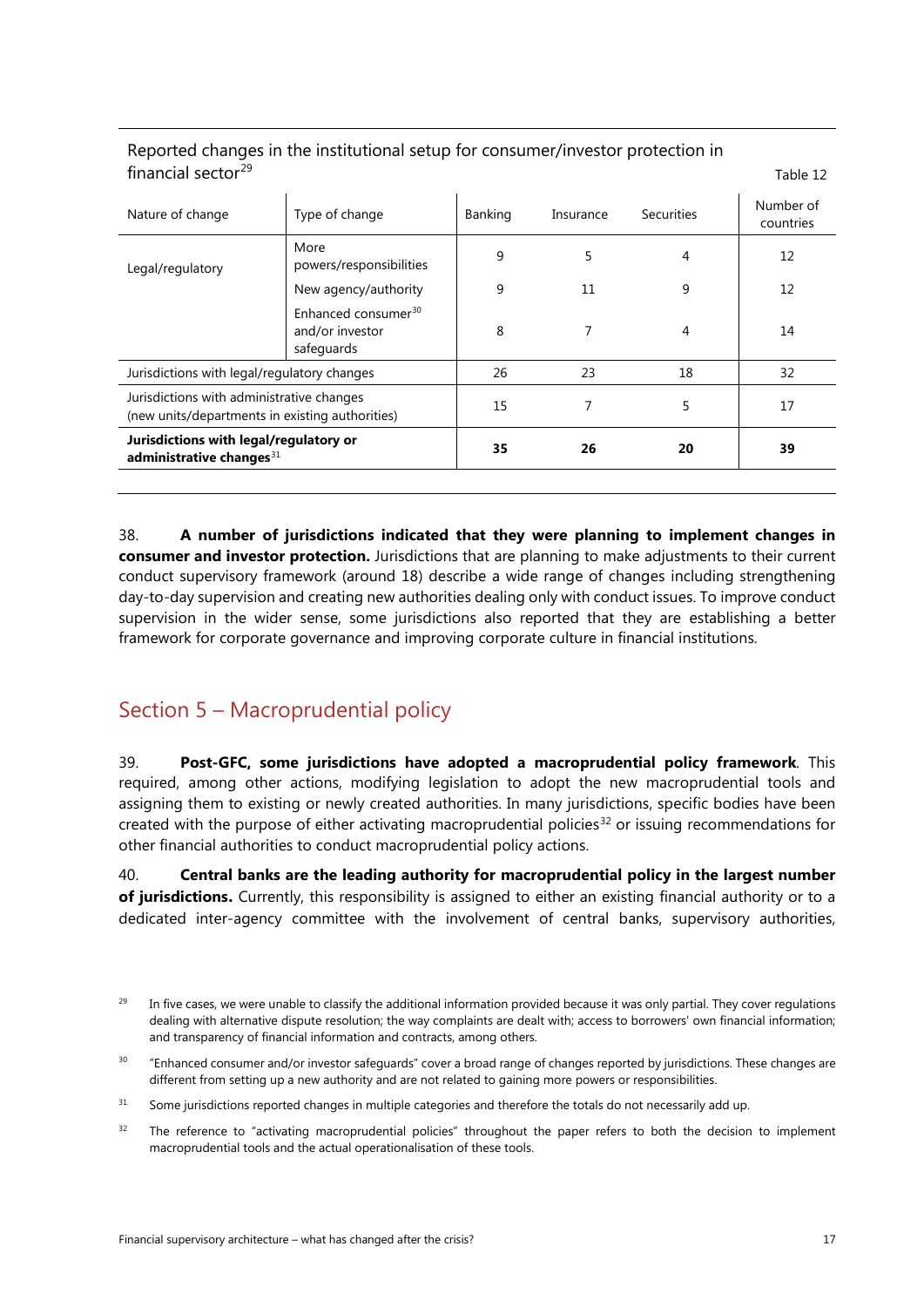government representatives and, sometimes, independent external experts. [33](#page-20-0) We identified the primary authority for macroprudential policy, within existing institutional arrangements, by examining the availability of macroprudential tools and the power to activate these tools.<sup>[34](#page-20-1)</sup> This led to the conclusion that central banks are the primary authority for macroprudential policy in close to 60% of the surveyed jurisdictions (see Table 13). The macroprudential responsibility is largely aligned with the banking microprudential responsibility when central banks are also in charge of the latter (close to 80% of the cases). In about half of these cases, central banks can both activate available macroprudential tools and also make concrete recommendations to other agencies.

41. **The allocation of the macroprudential function varies more in jurisdictions where a separate supervisory agency is the microprudential bank supervisor.** As seen in Table 13, when an SSA is the primary microprudential bank supervisor (26 jurisdictions), the SSA is the macroprudential authority only in a handful of cases (six jurisdictions). In this scenario, central banks are responsible for macroprudential supervision in a similar number of jurisdictions. More frequently (in 11 cases) a dedicated committee[35](#page-20-2) has been set up as the macroprudential authority. In only four cases the responsibility for macroprudential policy is assigned to a governmental department.

| Entity responsible for<br>Recommendation<br>Primary banking<br>Recommendation<br>Activation only<br>Total<br>macroprudential<br>and activation<br>only<br>supervisor<br>policy | Table 13 |
|--------------------------------------------------------------------------------------------------------------------------------------------------------------------------------|----------|
|                                                                                                                                                                                |          |
| 35<br>18<br>17<br>Central bank<br>Central bank                                                                                                                                 |          |
| 10<br>5<br>5<br>0<br>Dedicated committee                                                                                                                                       |          |
| 3<br>5<br>Central bank                                                                                                                                                         |          |
| 3<br>11<br>Dedicated committee<br>Separate                                                                                                                                     |          |
| Separate supervisory<br>supervisory<br>6<br>2<br>0<br>4<br>agency<br>agency                                                                                                    |          |
| Government<br>2<br>2<br>0<br>4<br>department                                                                                                                                   |          |
| 32<br>71<br>13<br>26<br>Total                                                                                                                                                  |          |

42. **Dedicated committees are responsible for macroprudential supervision in a number of jurisdictions and typically include government representatives, central bankers and supervisory officials.** Table 13 shows that a dedicated committee is the primary entity responsible for macroprudential supervision in close to a third of the jurisdictions included in our sample. This holds for an almost equal number of cases where the central bank and the SSA are the primary banking supervisors. Table 14 shows that, in nearly all cases, dedicated committees comprise representatives of the government, the central

- <span id="page-20-0"></span><sup>33</sup> IMF-BIS-FSB (2016).
- <span id="page-20-1"></span><sup>34</sup> The survey question on macroprudential supervision included possible responses for up to four agencies. In order to define the primary entity responsible for macroprudential policy we followed this criteria: first, whether the survey respondent explicitly stated the macroprudential authority; and second, whether the survey respondent indicated the existence of a dedicated committee that could at least make recommendations on macroprudential policy. If both responses were negative, we determined whether the central bank had the power to activate macroprudential tools. We only considered in this section jurisdictions where, according to their responses, macroprudential tools were available to their authorities. In the category department of the government we also included representative of the government such as the ministry of finance or a group of ministers in addition to a regular department.
- <span id="page-20-2"></span><sup>35</sup> A "dedicated committee" refers to an inter-agency council. The analysis in this paper focuses on the composition of the committee and not on individual responsibilities such as chairing the committee.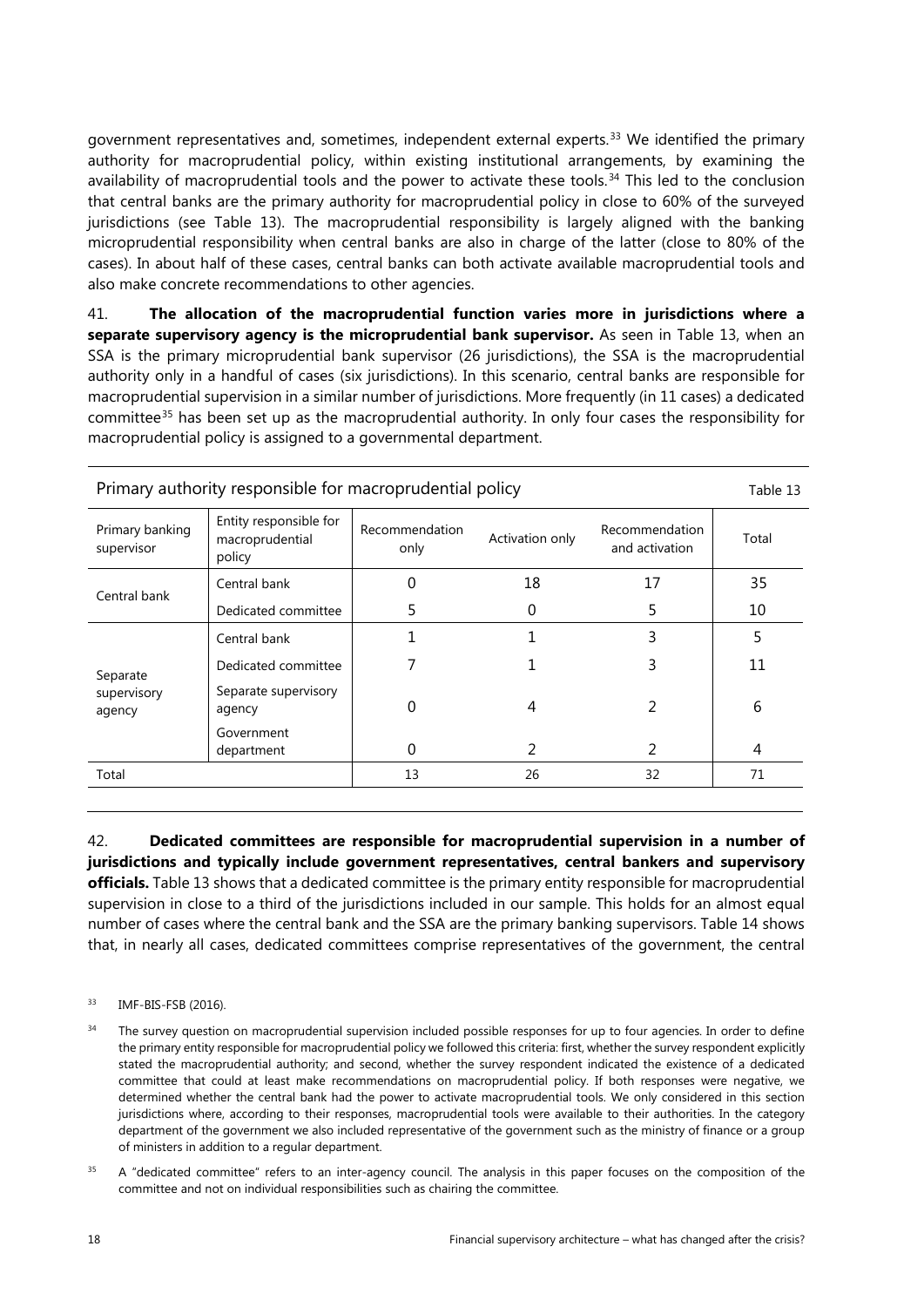bank and supervisory agencies. The central bank is excluded from the dedicated committee in one jurisdiction. Authorities responsible for deposit insurance participate in a third of the jurisdictions that contributed to this part of the survey. It is quite unusual that external (non-official sector) representatives form part of the dedicated committees. This happens only in three jurisdictions.

| Composition of a dedicated committee                                         |  |    |   |   |  |    |  |
|------------------------------------------------------------------------------|--|----|---|---|--|----|--|
| Composition of dedicated committees when it is the macroprudential authority |  |    |   |   |  |    |  |
| Ministry or ministries                                                       |  |    |   |   |  | 21 |  |
| Central bank                                                                 |  |    |   |   |  | 20 |  |
| Supervisory agency                                                           |  |    |   |   |  | 19 |  |
| Deposit insurance agency/authority                                           |  |    |   |   |  | 7  |  |
| External experts                                                             |  |    |   |   |  | 3  |  |
| Total countries (21)                                                         |  | 10 | 6 | 3 |  |    |  |

Note: green dots represent the authority/representatives, as mentioned in the corresponding row, that is part of the dedicated committee. More than one green dot per column shows that more than one authority/representative is part of the committee. The last row shows the number of jurisdictions in which a specific combination of responsible authorities/representatives exists. The last column shows the number of jurisdictions for each type of authority/representative participating in a dedicated committee.

43. **Most jurisdictions have strengthened and continue to further develop their frameworks for financial stability monitoring**. More than half of the jurisdictions that participated in the survey (ie 45 jurisdictions) indicated that they are introducing changes in the setup to monitor financial stability.<sup>[36](#page-21-0)</sup> Table 15 shows that the creation of a specific coordination body has taken place in almost 80% of the jurisdictions that have introduced changes in this domain. In addition to the 21 jurisdictions that have created dedicated committees designated as macroprudential authorities, another 14 jurisdictions have created a financial stability coordination committee, albeit without specific macroprudential powers. Within the jurisdictions that have not set up coordination committees, a significant number have formed specifically designated financial stability units or departments. A number of jurisdictions (25) mentioned that they have plans to further strengthen macroprudential supervision.

| Changes in the setup of monitoring financial stability |    |   |    |   |   |       |
|--------------------------------------------------------|----|---|----|---|---|-------|
| Creation of                                            |    |   |    |   |   | Total |
| Dedicated committee (macroprudential authority)        |    |   |    |   |   | 21    |
| Financial stability coordination committee             |    |   |    |   |   | 14    |
| Financial stability unit or department                 |    |   |    |   |   | 19    |
| Total countries (45)                                   | 18 | 8 | 10 | З | 6 |       |

Note: green dots represent the specific arrangement for setting up the monitoring of financial stability mentioned in the corresponding row. More than one green dot per column represents more than one arrangement. The last row shows the number of jurisdictions in which a specific combination of responsible authorities exists. The last column shows the number of jurisdictions for each type of authority participating in a dedicated committee.

<span id="page-21-0"></span><sup>36</sup> This observation is in line with similar findings by other authors. See, for example, Edge (2017).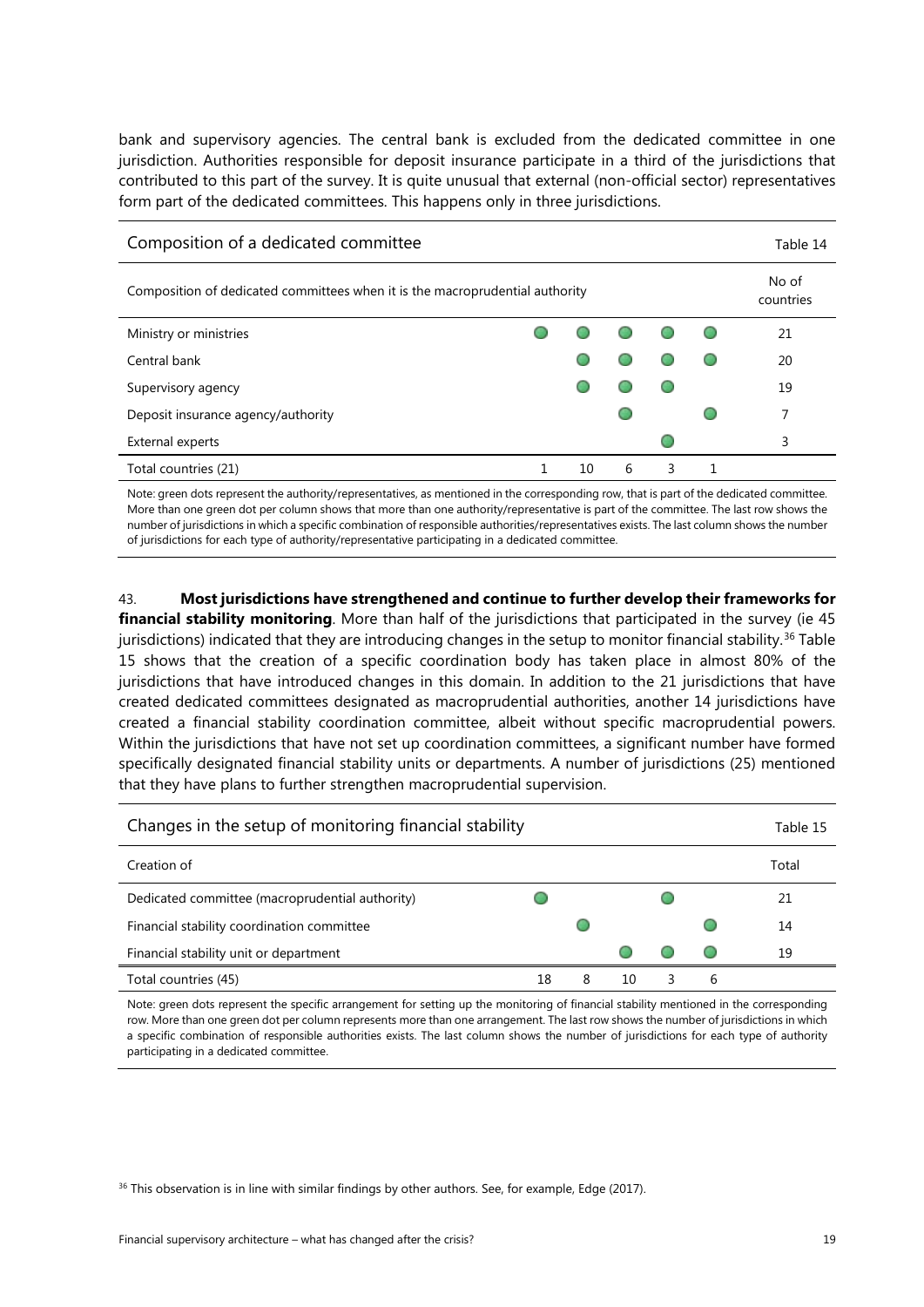# <span id="page-22-2"></span><span id="page-22-0"></span>Section 6 – Resolution of financial institutions

44. **A critical new function for financial authorities stems from the FSB's key attributes of effective resolution regimes for financial institutions (the Key Attributes).** [37](#page-22-1) These global standards set out the core elements of an effective resolution regime. FSB member jurisdictions are expected to implement them in a way that will allow resolution authorities to resolve financial institutions in an orderly manner without using taxpayer money while at the same time maintaining continuity of vital economic functions. A number of FSB member countries, mostly G-SIB home jurisdictions, have already implemented the Key Attributes, though some of the critical powers for resolution authorities are still lacking.<sup>[38](#page-22-2)</sup>

45. **The Key Attributes do not prescribe specific institutional arrangements for resolution authorities.** They must, however, have operational independence, as well as sufficient resources and powers to adopt international agreements with resolution authorities in other jurisdictions. Where there is more than one resolution authority in a single jurisdiction, one of the agencies should play a coordinating role.[39](#page-22-3)

46. **The primary resolution authority is typically located within the microprudential supervisory authority for banks, especially when the latter is the central bank.** The survey indicates that in most cases, central banks are the primary resolution authority. This is especially true in cases where the central bank is the primary microprudential supervisor for banks. Table 16 shows that, when central banks are responsible for the microprudential supervisor of banks, it is also the authority in charge of resolving deposit-taking institutions in almost 90% of cases. When an SSA is the microprudential supervisor for banks, it is also their resolution authority in close to two thirds of cases.

| Primary responsibility for the resolution of deposit-taking institutions <sup>40</sup> | Table 16     |                             |                 |
|----------------------------------------------------------------------------------------|--------------|-----------------------------|-----------------|
|                                                                                        |              |                             |                 |
|                                                                                        | Central bank | Separate supervisory agency | Total countries |
| Central bank                                                                           | 39           |                             | 40              |
| Dedicated authority                                                                    |              | 4                           | 6               |
| Deposit insurance agency                                                               |              |                             | 6               |
| Separate supervisory agency                                                            |              | 16                          | 16              |
| Other                                                                                  | 0            |                             |                 |
| Total countries                                                                        | 44           | 25                          | 69              |

47. **In a number of jurisdictions, bank resolution requires the involvement of more than one agency.** This is the case in slightly more than 40% of cases (see Table 17). Central banks play a key role, as they are typically still involved in the resolution process even when the central bank is not the single resolution authority. Altogether, central banks are involved in more than 70% of jurisdictions. SSAs participate in the resolution process in 35% of jurisdictions. A specialised resolution authority, a dedicated authority or a deposit insurance agency, outside the central bank, exists in close to 25% of jurisdictions.

- <span id="page-22-1"></span><sup>37</sup> FSB (2014).
- <sup>38</sup> FSB (2017).
- <span id="page-22-3"></span><sup>39</sup> FSB (2014).
- <span id="page-22-4"></span><sup>40</sup> To determine the primary resolution authority, we followed this criteria: if there was only one resolution authority, we selected this authority; if there was more than one authority involved, we selected the one in charge of resolution tools; and if there was more than one authority in charge of resolution tools, we selected the one responsible for "resolution planning".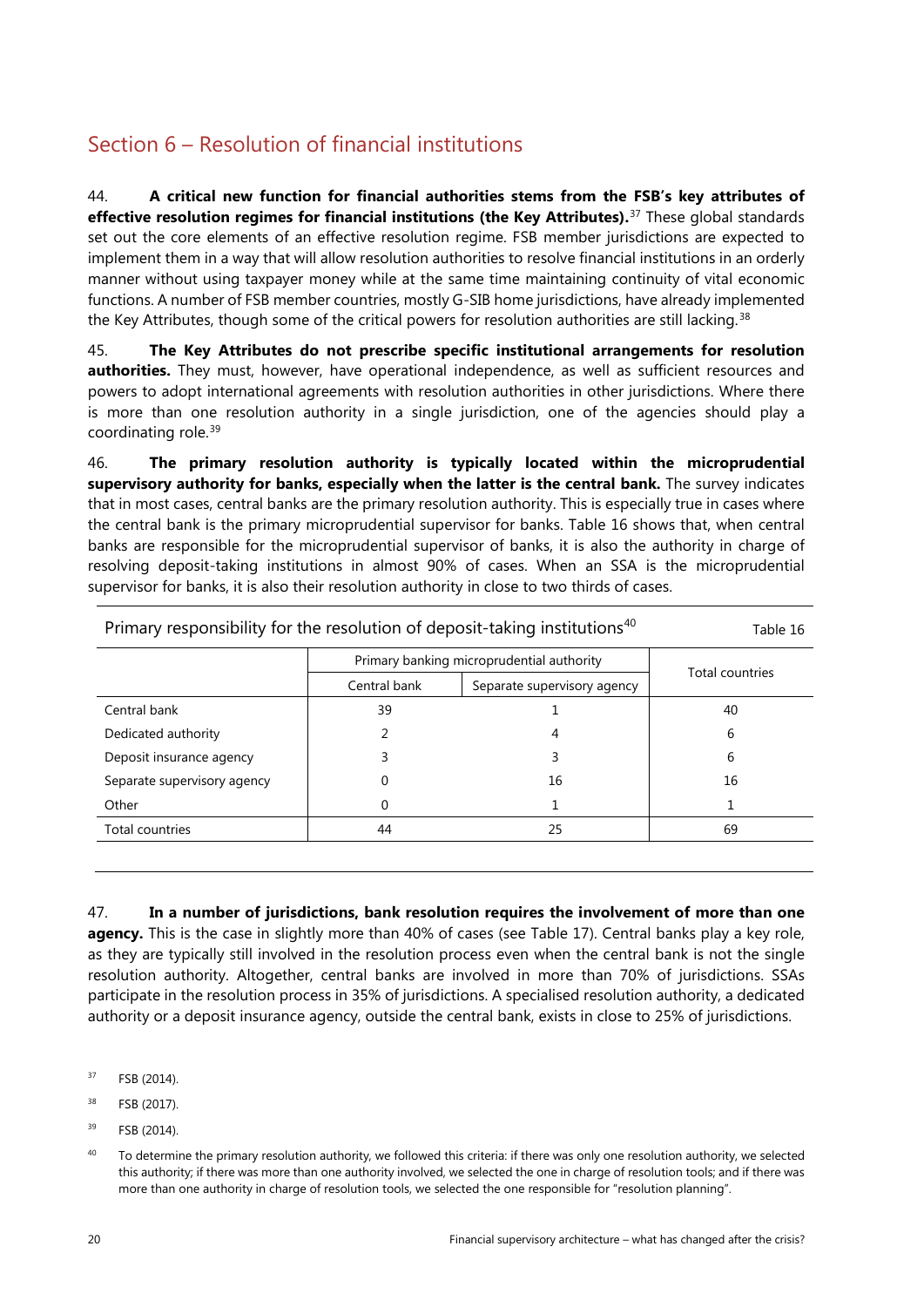| Authorities participating in the resolution process of deposit-taking institutions |   |   |               |    |       |  |  |
|------------------------------------------------------------------------------------|---|---|---------------|----|-------|--|--|
| 17.1 Jurisdictions with one resolution authority                                   |   |   |               |    | Total |  |  |
| Central bank                                                                       |   |   |               |    | 31    |  |  |
| Dedicated authority or deposit insurance authority                                 |   |   |               |    | 2     |  |  |
| Separate supervisory agency                                                        |   |   |               |    | 9     |  |  |
| Government department                                                              |   |   |               |    | 0     |  |  |
| Dedicated committee                                                                |   |   |               |    |       |  |  |
| Other                                                                              |   |   |               |    | 0     |  |  |
| Total countries (43)                                                               | 1 | 9 | $\mathcal{P}$ | 31 |       |  |  |
|                                                                                    |   |   |               |    |       |  |  |

| 17.2 Authorities involved in resolution (jurisdictions with shared responsibilities in resolution) <sup>41</sup> |  |  |  |   |  |    |  |  |
|------------------------------------------------------------------------------------------------------------------|--|--|--|---|--|----|--|--|
| Central bank                                                                                                     |  |  |  |   |  | 13 |  |  |
| Dedicated authority or deposit insurance authority                                                               |  |  |  |   |  | 11 |  |  |
| Separate supervisory agency                                                                                      |  |  |  |   |  |    |  |  |
| Government department                                                                                            |  |  |  |   |  |    |  |  |
| Dedicated committee                                                                                              |  |  |  |   |  | າ  |  |  |
| Other                                                                                                            |  |  |  |   |  |    |  |  |
| Total countries (18)                                                                                             |  |  |  | 6 |  |    |  |  |

Note: green dots represent the authority, as mentioned in the corresponding row that has the responsibility for the resolution of deposittaking institutions or shares this responsibility. More than one green dot per column represents more than one authority sharing the resolution responsibility. The last row shows the number of jurisdictions for which a specific combination of responsible authorities prevail. The last column shows the number of jurisdictions for each type of authority performing the function either with a sole responsibility or sharing the responsibility with other authorities.

48. **Changes in the institutional setup of resolution regimes are work in progress and have taken place mainly in FSB member jurisdictions and EU countries.** Most of the observed changes in resolution regimes since the GFC have taken place in FSB member jurisdictions. Table 18 shows that 27 countries have implemented a new resolution framework. Among them, 21 countries are members of either the FSB, the European Union or both. In Europe, this development is based on the national implementation of [the Bank Recovery and Resolution Directive](http://europa.eu/rapid/press-release_MEMO-14-297_en.htm) (BRRD). Among the survey respondents, 18 jurisdictions have announced plans to change their existing resolution framework. Many responses highlighted the need to develop and implement a framework for resolution of central counterparties (CCPs) and insurance companies.

<span id="page-23-0"></span><sup>41</sup> There are eight additional countries where authorities have shared resolution responsibilities under a unique combination setup:

- (1) Central bank (CB)+Separate supervisory agency (SSA) + Government department (DG);
- (2) CB + Dedicated authority/deposit insurance authority (DA/DIA)+SSA+Dedicated committee (DC);
- (3) CB+DA/DIA+SSA;
- $(4)$  CB+DA/DIA + SSA + DG;
- (5) CB+SSA +DG+DC;
- (6) DA/DIA + SSA;
- (7) SSA +DG; and
- (8) SSA+ other agency different from the above.
- Within these eight unique resolution setups, the CB shares responsibility in five of these combinations; the DA/DIA in four; the SSA in eight; the DG in four; the DC in two: and other agencies in one.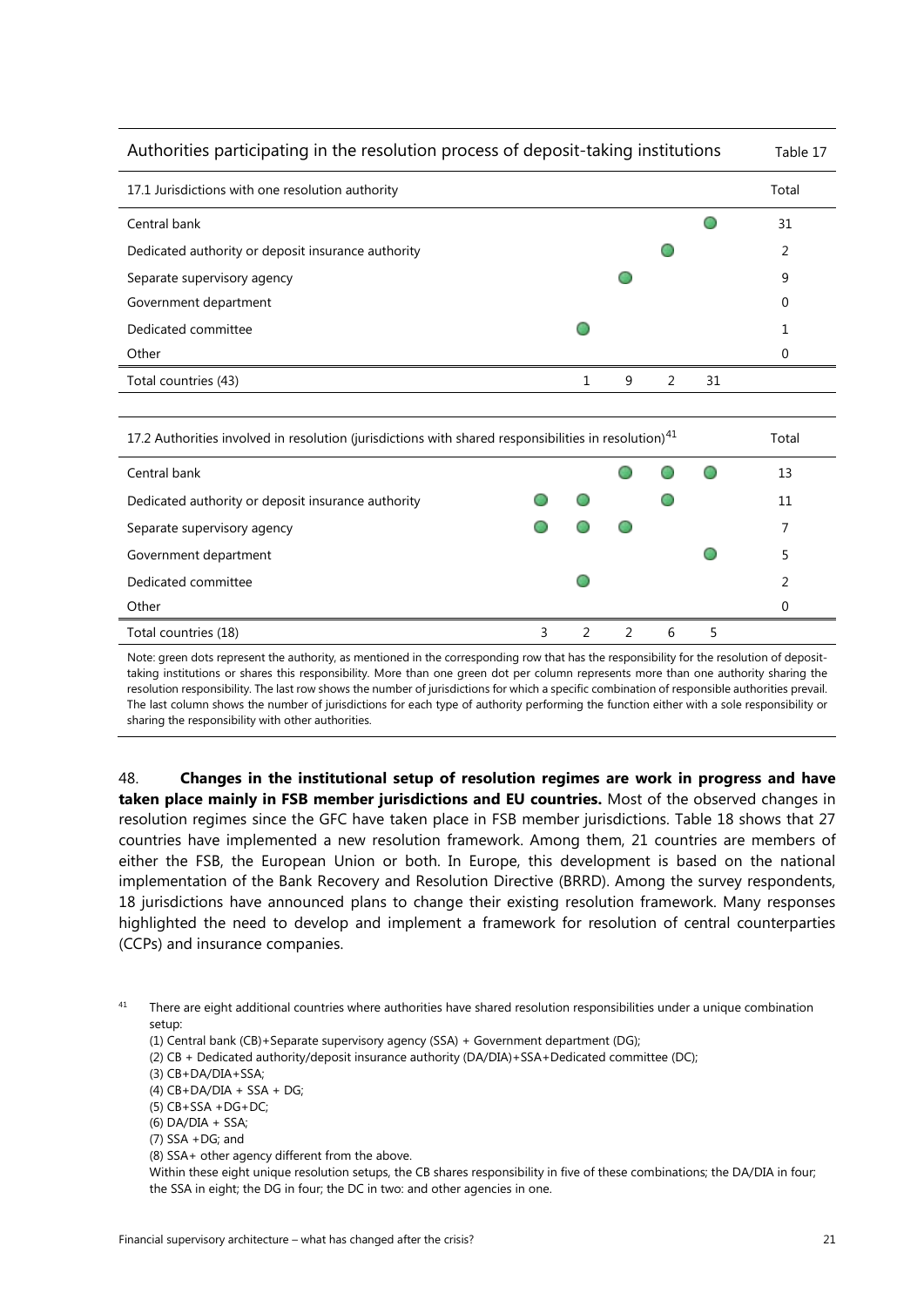#### Changes in the resolution framework since the Great Financial Crisis Table 18 Countries with a new resolution framework Countries with new resolution tools added (within the same framework) Countries attaching resolution role to an existing supervisor Countries with a new resolution authority 27 (22) 5 (2) 27 (21) 4 (4)

Note: The number of members of the FSB and the European Union that reported changes in the resolution framework is stated in parenthesis.

# <span id="page-24-0"></span>Concluding remarks

49. **A proper design of the financial supervisory architecture is a relevant factor for the effective functioning of any financial system.** An adequate setup of supervisory arrangements in a jurisdiction contributes to an effective implementation of supervision by exploiting synergies across functions and mitigating conflicts of interest, such as those potentially arising between microprudential, macroprudential, monetary policy and consumer/investor protection. Therefore, a well-designed supervisory architecture contributes to strengthen the ability of financial authorities to prevent financial crises and mitigate their impact.

50. **Post-GFC, most jurisdictions have implemented incremental, but noticeable, changes within their institutional arrangements for financial sector oversight.** These changes respond to the adoption of the new macroprudential and resolution functions; a strengthening of consumer and investor protection; and improvements in financial stability monitoring.

51. **The post-GFC changes to financial supervisory models consist mainly in integrating supervisory functions and shifting more supervisory responsibilities to central banks.** In general, our survey identified a limited degree of change to financial supervisory models post-GFC. These changes reflect a tendency towards (i) greater integration of financial supervisory functions and (ii) shifting additional supervisory functions to central banks. These functions included, in several cases, the microprudential supervision of banks and insurance companies and, in most cases, macroprudential policy actions and bank resolution.

52. **The regulatory and supervisory framework for business conduct has been strengthened worldwide.** Only in a few cases, however, has this resulted in the establishment of a business conduct supervisory authority separate from the prudential supervisor. The Twin Peaks model is thus still confined to just a few jurisdictions, although they include some with highly developed financial systems.

53. **The post-GFC changes in supervisory models seem to have primarily aimed more at exploiting synergies than at preventing conflicts of interest.** This appears to be broadly consistent with the trend towards greater integration of supervisory responsibilities with an increasing focus on improving crisis management capabilities. The changes followed coordination failures, particularly between central banks and separate supervisory organisations, as seen in some jurisdictions during the past crisis. This helps explain the additional roles assigned to the central banks and the creation of interagency committees that specialise in the monitoring of financial stability risks.

54. **There seems to be no "silver bullet" for an ideal architecture of the organisation for financial supervision.** Recent experience indicates that no predefined model for financial supervision can obviate mistakes in crisis prevention and resolution. However, experience also shows that fit-for-purpose arrangements to facilitate information flows, adequate coordination across relevant parties and a good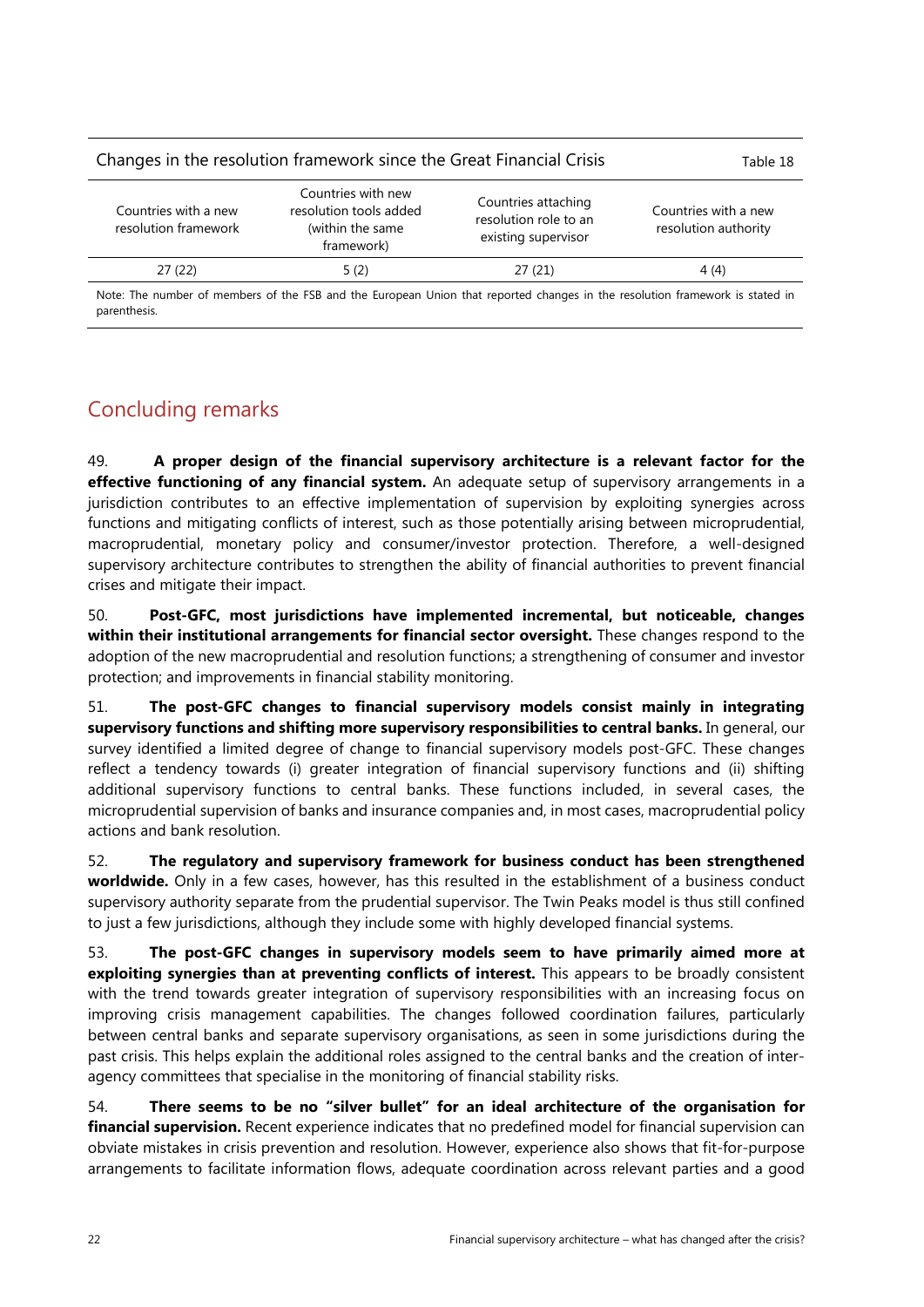structure of incentives for responsible authorities do matter. It therefore looks worthwhile to regularly conduct assessments of the functioning of the supervisory architecture in each jurisdiction in the light of prevailing objectives.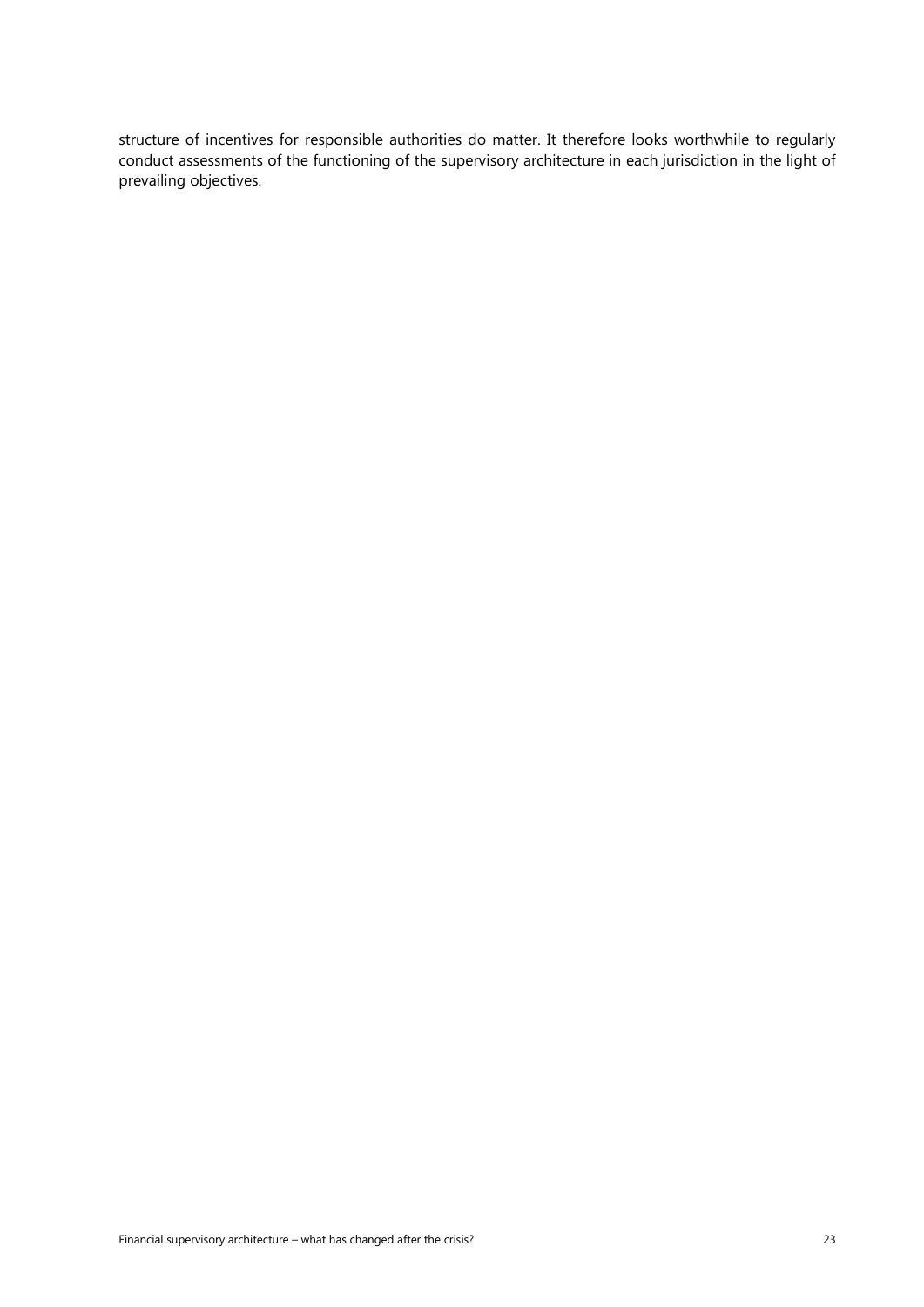### <span id="page-26-0"></span>References

Barth, J, G Caprio and R Levine (2013): "Bank [regulation and supervision in 180 countries from 1999 to](http://www.nber.org/papers/w18733)  [2011"](http://www.nber.org/papers/w18733), *Journal of Financial Economic Policy*, vol 5, pp 111–220.

Bank for International Settlements (2011): *[Central bank governance and financial stability](https://www.bis.org/publ/othp14.htm)*, report by a Study Group.

Borio, C (2003): ["Towards a macroprudential framework for financial supervision and regulation?"](https://www.bis.org/publ/work128.htm), *BIS Working Papers*, no 128.

Carney, M (2017): ["Ten years on: fixing the fault lines of the global financial crisis"](http://www.fsb.org/wp-content/uploads/BdF-Financial-Stability-Review.pdf), *Financial Stability Review*, Bank of France, no 21, pp 13–20, April.

Cecchetti, S (2008): "[The Subprime Series, part 3: Why central banks should be financial supervisors"](https://voxeu.org/article/subprime-series-part-3-why-central-banks-should-be-financial-supervisors), in A Felton and C Reinhart (eds), *The first global financial crisis in the 21st century*, VoxEU.org Publication, CEPR.

Darvas, Z, D Schoenmaker and N Véron (2016): "Reform of the European Union financial supervisory and [regulatory architecture and its implications for Asia"](http://bruegel.org/wp-content/uploads/2016/11/WP_09_16.pdf), *ADBI Working Paper Series*, no 615, November.

de Haan, J, S Oosterloo and D Schoenmaker (2015): *Financial markets and institutions: a European perspective*, third edition, Cambridge University Press.

Dincer, N and B Eichengreen (2012): ["The architecture and governance of financial supervision: sources](http://onlinelibrary.wiley.com/doi/10.1111/j.1468-2362.2013.12002.x/abstract)  [and implications"](http://onlinelibrary.wiley.com/doi/10.1111/j.1468-2362.2013.12002.x/abstract), *International Finance*, vol 15, no 3, pp 309–25.

Edge, R and N Liang (2017): ["New financial stability governance structures and central banks"](http://www.brookings.edu/wp-content/uploads/2017/08/es_20170808_liang_newfinancialstabilitygovernancestructures.pdf), *Hutchinsons Center Working Paper*, no 32.

European Commission (2009): *[Report of the high-level group on financial supervision in the EU](https://ec.europa.eu/info/system/files/de_larosiere_report_en.pdf)* ("de Larosière report"), February.

——— (2012): *[A roadmap towards a banking union](http://eur-lex.europa.eu/legal-content/EN/TXT/?uri=CELEX%3A52012DC0510)*, September.

——— (2014): *[Report from the Commission to the European Parliament and the Council on the operational](http://ec.europa.eu/internal_market/finances/docs/committees/140808-esfs-review_en.pdf)  [of the operation of the European Supervisory Authorities and the European](http://ec.europa.eu/internal_market/finances/docs/committees/140808-esfs-review_en.pdf) System of Financial Supervision [\(ESFS\)](http://ec.europa.eu/internal_market/finances/docs/committees/140808-esfs-review_en.pdf)*, August.

European Parliament, Directorate General for Internal Policies (2012): *[Monetary policy and banking](http://www.europarl.europa.eu/document/activities/cont/201212/20121210ATT57790/20121210ATT57790EN.pdf)  [supervision.](http://www.europarl.europa.eu/document/activities/cont/201212/20121210ATT57790/20121210ATT57790EN.pdf)*

European Systemic Risk Board (2012): ["Forbearance, resolution and deposit insurance"](https://www.esrb.europa.eu/pub/pdf/asc/Reports_ASC_1_1207.pdf), *Reports of the Advisory Scientific Committee*, no 1.

——— (2014): ["Allocating macro-prudential powers"](https://www.esrb.europa.eu/pub/pdf/asc/Reports_ASC_5_1411.pdf?ee720783d65ba25f6b017935d466693e), *Reports of the Advisory Scientific Committee*, no 5.

G20 Information Centre (2010): *[G20 Toronto Summit Declaration](http://www.g20.utoronto.ca/2010/to-communique.html)*.

Goodhart, C (2000): ["The organisational structure of banking supervision"](https://www.bis.org/fsi/fsipapers01.pdf), *FSI Occasional Papers*, no 1.

Financial Stability Board (2011): *[Macroprudential policy tools and frameworks –](http://www.fsb.org/2011/10/r_111027b/) Progress Report to G20*.

——— (2014): *Key [attributes of effective resolution regimes for financial institutions](http://www.fsb.org/wp-content/uploads/r_141015.pdf)*.

——— (2017): *[Implementation and effects of the G20 financial regulatory reform](http://www.fsb.org/wp-content/uploads/P030717-2.pdf)*s, Third Annual Report.

Financial Stability Institute (2007): *[Institutional arrangements for financial sector supervision: Results of the](https://www.bis.org/fsi/fsipapers07.htm)  [2006 FSI Survey](https://www.bis.org/fsi/fsipapers07.htm)*.

Hanratty, P (1997): *[The Wallis Report on the Australian financial system: summary and critique](https://www.aph.gov.au/About_Parliament/Parliamentary_Departments/Parliamentary_Library/pubs/rp/RP9697/97rp16)*.

Huang, R and D Schoenmaker (2015): *Institutional structure of financial regulation, theories and international experiences*, Taylor and Francis.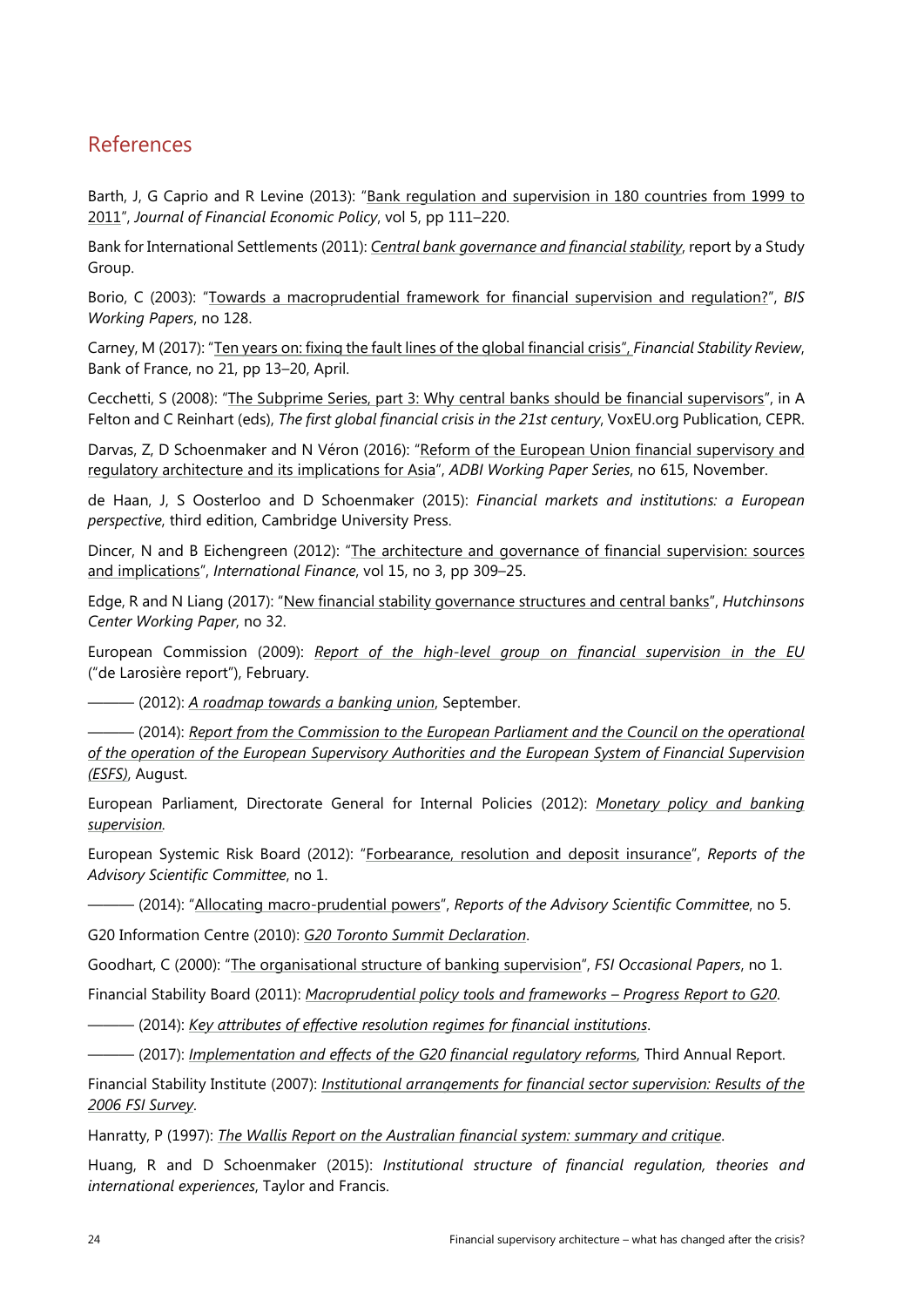IMF-FSB-BIS (2016): *[Elements of effective macroprudential policies –](https://www.imf.org/external/np/g20/pdf/2016/083116.pdf) lessons from international experience.*

International Organization of Securities Commissions (2017): *[Objectives and principles of securities](http://www.iosco.org/library/pubdocs/pdf/IOSCOPD561.pdf)  [regulation](http://www.iosco.org/library/pubdocs/pdf/IOSCOPD561.pdf)*.

Kremers, J, D Schoenmaker and P Wierts (2003): ["Cross-sector supervision: which model](https://www.researchgate.net/publication/236798262_Cross-Sector_Supervision_Which_Model)?", in R Herring and R Litan (eds), *Brookings-Wharton Papers on Financial Services*, Brookings Institution, Washington DC.

Laeven, L and F Valencia (2010): ["Resolution of banking crises: the good, the bad, and the ugly"](https://www.imf.org/external/pubs/ft/wp/2010/wp10146.pdf), *IMF Working Papers*, no 10/146.

Liikanen, E (2012): [High-level expert group on reforming the structure of](http://ec.europa.eu/internal_market/bank/docs/high-level_expert_group/report_en.pdf) the EU banking sector.

Llewellyn, D (2006): ["Institutional structure of financial regulation and supervision: the basic issues"](http://siteresources.worldbank.org/INTTOPCONF6/Resources/2057292-1162909660809/F2FlemmingLlewellyn.pdf), in A Fleming, D Llewellyn and J Carmichael (eds), *Aligning financial supervision structures with country needs*, World Bank Publications, Washington DC, pp 19–85.

Lindgren, C, T Baliño, C Enoch, A-M Gulde, M Quintyn and L Teo (1999): "Financial sector crisis and restructuring – [lessons from Asia"](https://www.imf.org/external/pubs/ft/op/opfinsec/op188.pdf), *IMF Occasional Papers*, no 188.

Masciandaro, D, R Vega Pansini and M Quintyn (2011): "The [economic crisis: did financial supervision](https://www.imf.org/external/pubs/ft/wp/2011/wp11261.pdf)  [matter?"](https://www.imf.org/external/pubs/ft/wp/2011/wp11261.pdf), *IMF Working Papers*, no 11/261.

Morais, L (2016): *[Modelos de Supervisão Financeira em Portugal e No Contexto da União Europeia](https://www.bportugal.pt/sites/default/files/anexos/pdf-boletim/livro_branco_web_en.pdf)*.

National Treasury of Republic of South Africa (2018): "Media statement – the launch of twin peaks".

Nier E, J Osiński, L Jácome, and P Madrid (2011): ["Institutional models for macroprudential policy"](https://www.imf.org/external/pubs/ft/sdn/2011/sdn1118.pdf), *IMF Staff Discussion Note*, no 11/18.

Oreški, T and A Pavković (2014): ["Global trends in financial sector supervisory architectures"](http://www.wseas.us/e-library/conferences/2014/Istanbul/FINANCE/FINANCE-08.pdf), in *Recent Advances in Financial Planning and Product Development*, Proceedings of the Fifth International Conference on Finance, Accounting and Law, December.

Quaglia, L (2013): ["Financial regulation and supervision in the European Union after the crisis"](https://pure.york.ac.uk/portal/en/publications/financial-regulation-and-supervision-in-the-european-union-after-the-crisis(a0c28220-5518-4035-a713-612bc7e8f746)/export.html), *Journal of Economic Policy Reform,* vol 16, no 1, pp 17–30.

Single Resolution Board (2016): S*[ingle Resolution Mechanism, introduction to resolution planning](https://srb.europa.eu/sites/srbsite/files/intro_resplanning.pdf.pdf)*, September.

Schoenmaker, D and N Véron (2017): ["A 'twin peaks' vision for Europe"](http://bruegel.org/wp-content/uploads/2017/11/PC-30-2017-1.pdf), Bruegel Policy Contribution, no 30.

The Group of Thirty (2008): *The [structure of financial supervision: approaches and challenges in a global](http://group30.org/images/uploads/publications/G30_StructureFinancialSupervision2008.pdf)  [marketplace](http://group30.org/images/uploads/publications/G30_StructureFinancialSupervision2008.pdf)*.

Wymeersch, E (2007): "The structure of financial supervision in Europe: about single, twin peaks and [multiple financial supervisors"](https://papers.ssrn.com/sol3/papers.cfm?abstract_id=946695), *European Business Organization Law Review*, no 8, pp 237–306.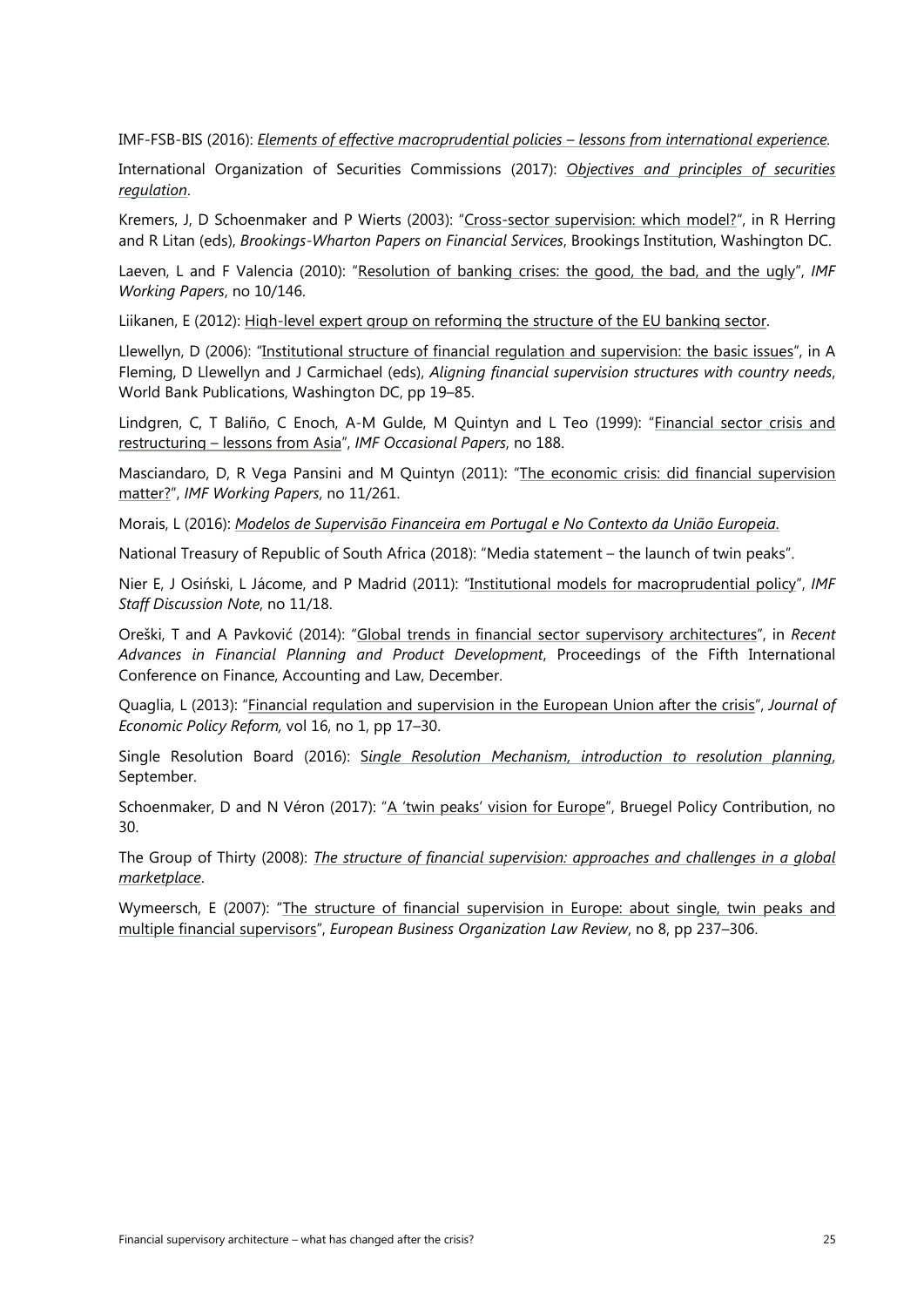### <span id="page-28-0"></span>Annex 1 – Jurisdictions included in the study

# Regional classification– Africa, Americas and Asia & Pacific Table 19 Jurisdiction Region Jurisdiction Region 1 Angola Africa 27 Australia Asia & Pacific 2 Botswana | Africa | 28 | Bangladesh | Asia & Pacific 3 Egypt | Africa | 29 | Hong Kong SAR | Asia & Pacific 4 | Mauritius | Africa | 30 | India | Asia & Pacific 5 Morocco Africa 31 Japan Asia & Pacific 6 South Africa Africa 32 Korea Asia & Pacific 7 Tunisia Africa 33 Kyrgyz Republic Asia & Pacific 8 Sudan Africa 34 Malaysia Asia & Pacific 9 Zambia Africa 35 New Zealand Asia & Pacific 10 Argentina Americas 36 Pakistan Asia & Pacific 11 | Bahamas | Americas | 37 | Philippines | Asia & Pacific 12 Belize Americas 138 Russia Asia & Pacific 13 | Brazil | Americas | 39 | Singapore | Asia & Pacific 14 | Canada | Americas 40 | Thailand Asia & Pacific 15 | Chile | Americas | 41 | Timor-Leste | Asia & Pacific 16 Colombia **Americas** Americas 142 Vietnam Asia & Pacific 17 | Dominican Republic | Americas 18 Ecuador Americas 19 | El Salvador | Americas 20 Guatemala Americas 21 Mexico Americas 22 Panama Americas 23 Paraguay **Americas** 24 Peru Americas 25 Trinidad and Tobago Americas 26 Uruguay **Americas**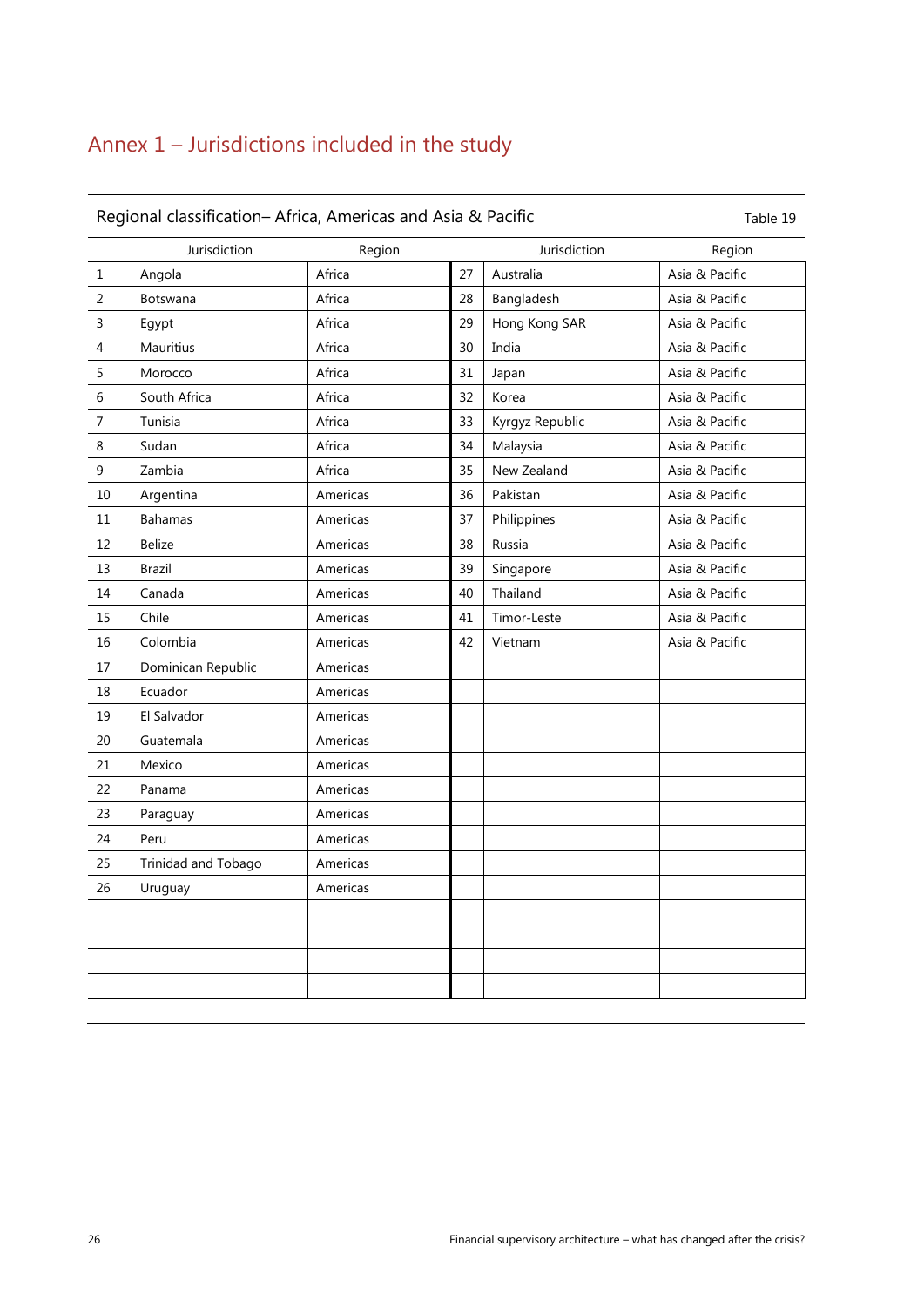# Regional classification– Europe and Middle East Table 20

|    | Jurisdiction           | Region |    | Jurisdiction   | Region      |
|----|------------------------|--------|----|----------------|-------------|
| 43 | Albania                | Europe | 63 | Macedonia      | Europe      |
| 44 | Austria                | Europe | 64 | Netherlands    | Europe      |
| 45 | Belgium                | Europe | 65 | Norway         | Europe      |
| 46 | Bosnia and Herzegovina | Europe | 66 | Poland         | Europe      |
| 47 | <b>Bulgaria</b>        | Europe | 67 | Portugal       | Europe      |
| 48 | Cyprus                 | Europe | 68 | San Marino     | Europe      |
| 49 | Czech Republic         | Europe | 69 | Serbia         | Europe      |
| 50 | Denmark                | Europe | 70 | Slovakia       | Europe      |
| 51 | Estonia                | Europe | 71 | Slovenia       | Europe      |
| 52 | Finland                | Europe | 72 | Spain          | Europe      |
| 53 | France                 | Europe | 73 | Sweden         | Europe      |
| 54 | Georgia                | Europe | 74 | Switzerland    | Europe      |
| 55 | Germany                | Europe | 75 | Ukraine        | Europe      |
| 56 | Greece                 | Europe | 76 | United Kingdom | Europe      |
| 57 | Hungary                | Europe | 77 | Bahrain        | Middle East |
| 58 | Iceland                | Europe | 78 | Israel         | Middle East |
| 59 | Ireland                | Europe | 79 | Kuwait         | Middle East |
| 60 | Italy                  | Europe | 80 | Lebanon        | Middle East |
| 61 | Latvia                 | Europe | 81 | Saudi Arabia   | Middle East |
| 62 | Luxembourg             | Europe | 82 | Turkey         | Middle East |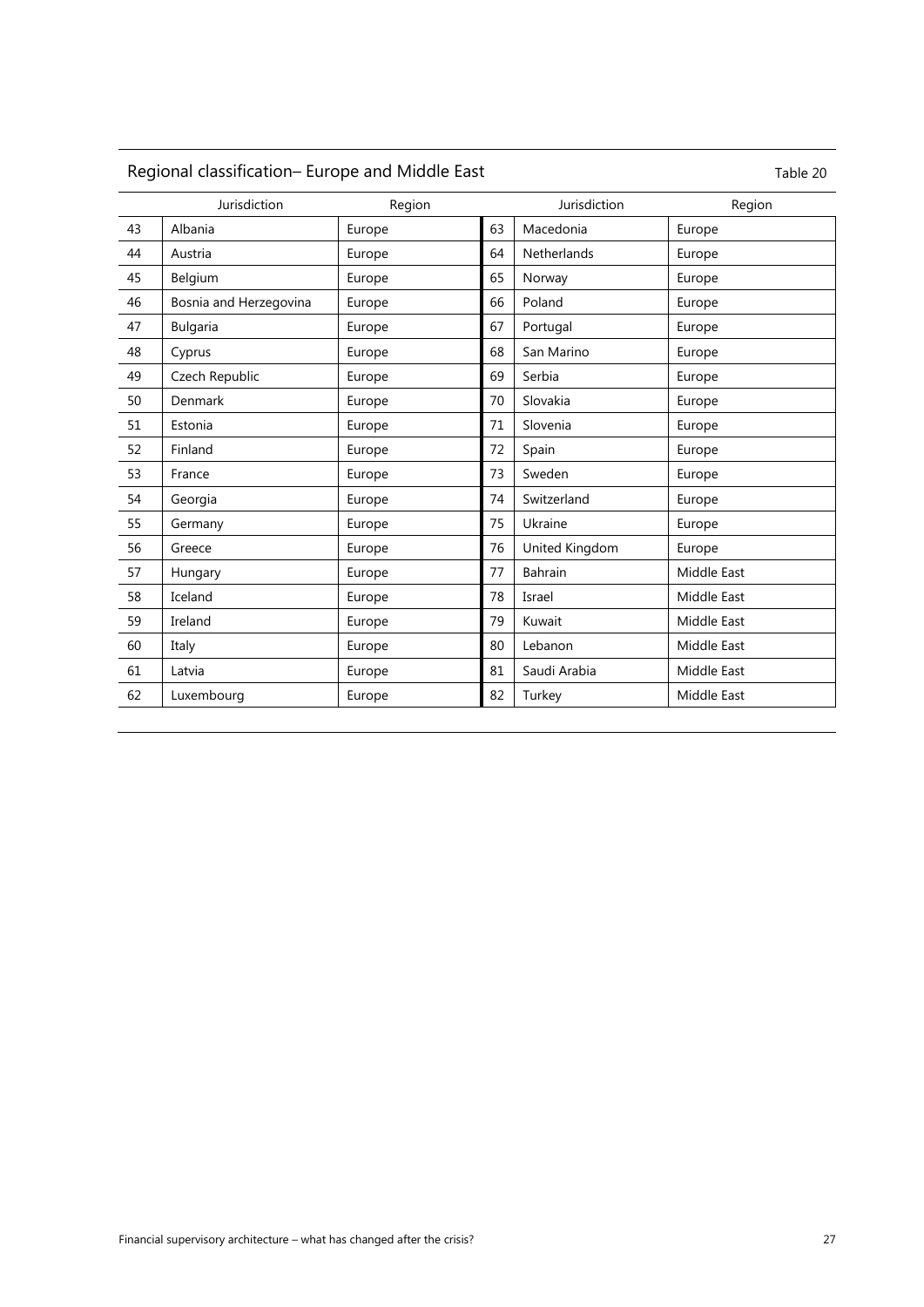### <span id="page-30-2"></span><span id="page-30-0"></span>Annex 2 – Financial supervisory architecture in the European Union

**The post-crisis changes in the EU's financial architecture were initiated following the de Larosière Report.**[42](#page-30-1) To further strengthen the supervisory structure in the EU, three European Supervisory Authorities (ESAs) were set up and started their operations in January 2011: the European Banking Authority (EBA); the European Securities and Markets Authority (ESMA) and the European Insurance and Occupational Pensions Authority (EIOPA). In addition, the European Systemic Risk Board (ESRB) was established to monitor and assess potential threats to financial stability that arise from macroeconomic developments and changes in the financial system.<sup>[43](#page-30-2)</sup> The ESAs, the national or Eurosystem competent/supervisory authorities of each Member State (NCAs), the Joint Committee of the ESAs (JC) and the ESRB constitute the European System of Financial Supervision.<sup>[44](#page-30-2)</sup>

**The main objectives of the ESAs are to safeguard the stability of the European Union's financial system and promote closer cooperation and better exchange of information among national supervisors.** Overall, the ESAs should facilitate the adoption of EU resolutions to cross-border problems and support a coherent interpretation and application of European rules.<sup>[45](#page-30-3)</sup> All three ESAs monitor and identify financial sector trends in their own jurisdictions, as well as potential risks and vulnerabilities at the microprudential level, including those in other countries and sectors. The formal setup of the joint committee of ESAs helps to ensure cross-sectoral consistency in six regulatory areas: financial conglomerates; accounting and auditing; microprudential analyses of cross-sectoral developments including risks and vulnerabilities for financial stability; retail investment products; measures for combating money laundering; and information exchange with the ESRB and developing the relationship between the ESRB and the ESAs.[46](#page-30-2)

**ESAs are expected to further develop a single rule book applicable to all 28 EU Member States and thus contribute to the functioning of the Single Market.** The EBA is specifically working towards compiling the European Single Rulebook in banking, ie to provide a single set of harmonised prudential rules for financial institutions throughout the European Union, and supports the convergence of supervisory practices. The ESMA is also working towards completing a single rulebook and it promotes supervisory convergence. In addition, the ESMA directly supervises credit rating agencies and trade repositories. The EIOPA's core responsibilities are to support the stability of the financial system, transparency of markets and financial products, as well as the protection of policyholders, pension scheme members and beneficiaries. The development of a single rule book for insurance and pensions in the European Union is one of the EIOPA's main tasks.

**One of the ESAs' main tasks is contributing to consumer protection across the European Union.** The ESA Regulations require each of the ESAs to take a leading role in promoting transparency, simplicity and fairness in the market for consumer financial products or services across the internal market, including by (i) collecting, analysing and reporting on consumer trends; (ii) reviewing and coordinating financial literacy and education initiatives by competent authorities; (iii) developing training standards for the industry; and (iv) contributing to the development of common disclosure rules. In addition, the JC aims to ensure the necessary degree of cross-sectoral consistency amongst the ESAs in relation to matters

- <span id="page-30-1"></span><sup>42</sup> European Commission (2009).
- <sup>43</sup> European Commission (2012).
- <sup>44</sup> European Commission (2014).
- <span id="page-30-3"></span> $45$  De Haan et al (2015).
- <sup>46</sup> Regulations (EU) No 1093/2010, 1094/2010, and 1095/2010 of the European Parliament and of the Council of 24 November 2010.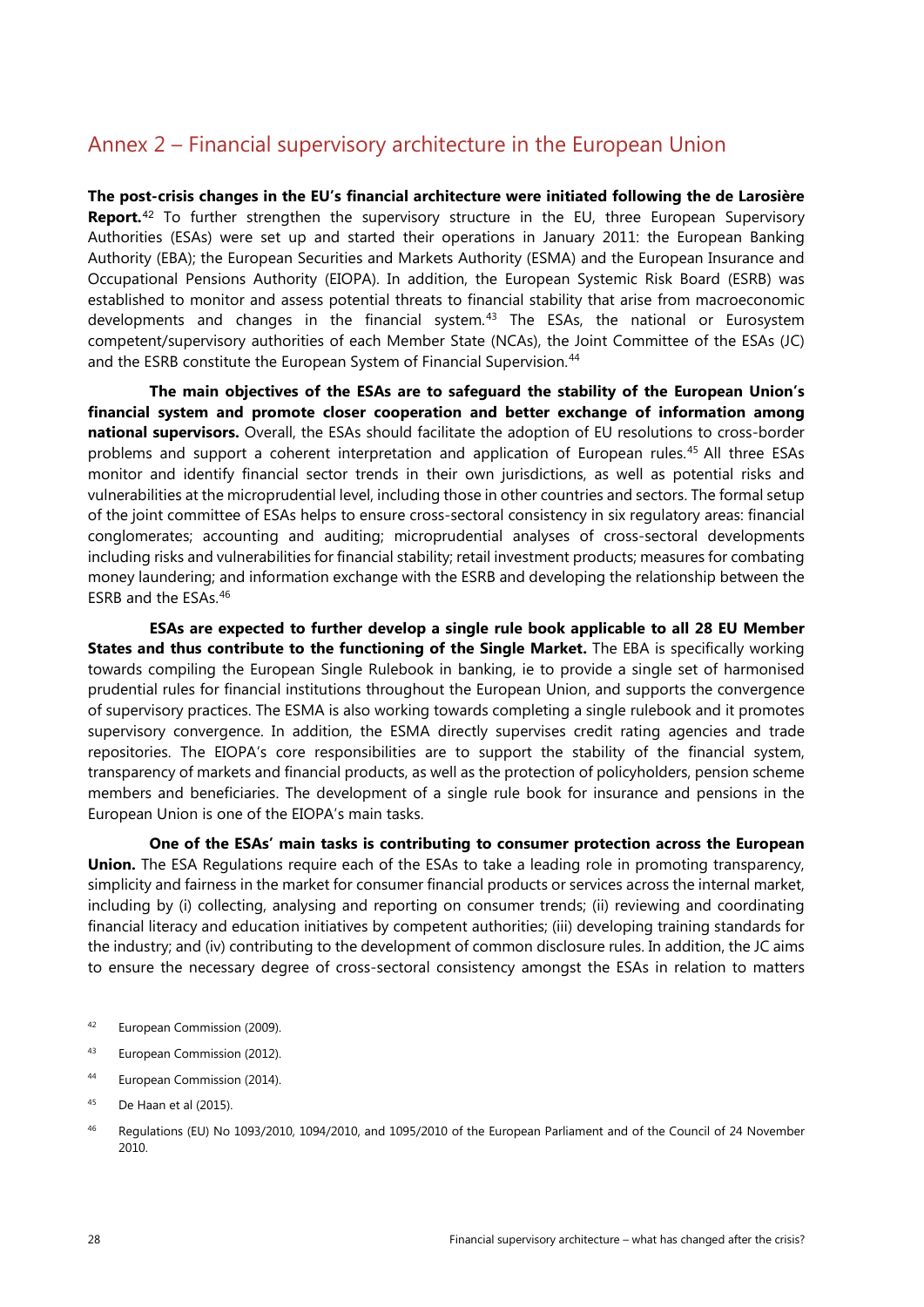<span id="page-31-2"></span>pertaining to consumer protection and financial innovation, including (i) promoting transparency, simplicity and fairness for cross-sectoral consumer financial products or services across the internal market; and (ii) monitoring new and existing cross-sectoral activities with a view to promoting the safety and soundness of markets and support the convergence of regulatory practice.<sup>[47](#page-31-0)</sup>

**The ESRB is responsible for macroprudential oversight of the financial system in the European Union and the prevention and mitigation of systemic risk.**[48](#page-31-1) The European macroprudential policy framework comprises national authorities with a macroprudential mandate; the ECB with specific macroprudential competences at the banking union level; and the ESRB with a broad mandate at EU level, although without binding powers. The ESRB has a broad remit, covering banks, insurers, asset managers, shadow banks, financial market infrastructures and other markets. The ESRB monitors and assesses systemic risks and issues warnings and recommendations where the individual parties addressed are obliged to respond under the principle of "comply or explain". The European banking legislation mandates the ESRB with specific tasks to coordinate member states' macroprudential policies.[49](#page-31-2) The macroprudential tools are primarily in the hands of European Union's national authorities.

**The key elements of the banking union, as established in response to the 2010 euro area crisis, are the Single Supervisory Mechanism (SSM), the Single Resolution Mechanism (SRM) and a single deposit insurance scheme.** In contrast to the SSM and the SRM, established in 2014 and 2015 respectively, the deposit insurance scheme is still organised at a national level. As a result, the banking union is still incomplete.

**The SSM comprises the European Central Bank (ECB) and the NCAs of euro area member states.** Since November 2014, the ECB has been the licensing authority for all banks. It is responsible for the effective and consistent functioning of the SSM and exercises oversight of the banking system. The ECB is directly responsible for the supervision of "significant" banks and indirectly responsible for the supervision of "less significant" banks, the latter being supervised on a day-to-day basis by the NCAs.

**The SRM complements the SSM by ensuring an orderly resolution of failing banks and banking groups.** The SRM comprises the Single Resolution Board (SRB) and National Resolution Authorities (NRAs) of the participating member states. In addition, the SRB also manages the Single Resolution Fund (SRF), which is designed to finance the stabilisation of the financial system in situations where the effective application of the available resolution tools requires financial support. The SRB is a centralised and independent decision-making body. The role of the SRB and the NRAs is not limited to crisis situations, but is focused primarily on planning and preparatory measures, such as drawing up resolution plans, setting appropriate levels of Minimum Requirements for own funds and Eligible Liabilities (MREL), and addressing impediments to resolvability.[50](#page-31-3) The SRB and the NRAs closely cooperate with the SSM, especially in reviewing the resolution plans. Mirroring the SSM structure, the SRB is the resolution authority for "significant" banks and other cross-border groups. [51](#page-31-2) NRAs are responsible for all other banks based on the consistent application of resolution standards established by the SRB.

<span id="page-31-0"></span><sup>&</sup>lt;sup>47</sup> Regulations (EU) No 1093/2010, 1094/2010, and 1095/2010 of the European Parliament and of the Council of 24 November 2010.

<span id="page-31-1"></span><sup>48</sup> EU Parliament, the EU macroprudential policy framework, May 2017.

<sup>&</sup>lt;sup>49</sup> For instance, the ESRB has been tasked with ensuring that the countercyclical capital buffer (CCB) is applied consistently across the EU by providing guidance to national authorities on setting CCB rates.

<span id="page-31-3"></span><sup>&</sup>lt;sup>50</sup> Single Resolution Board (2016).

<sup>&</sup>lt;sup>51</sup> Cross-border banking groups where both the parent and at least one subsidiary bank are established in two different participating member states of the banking union.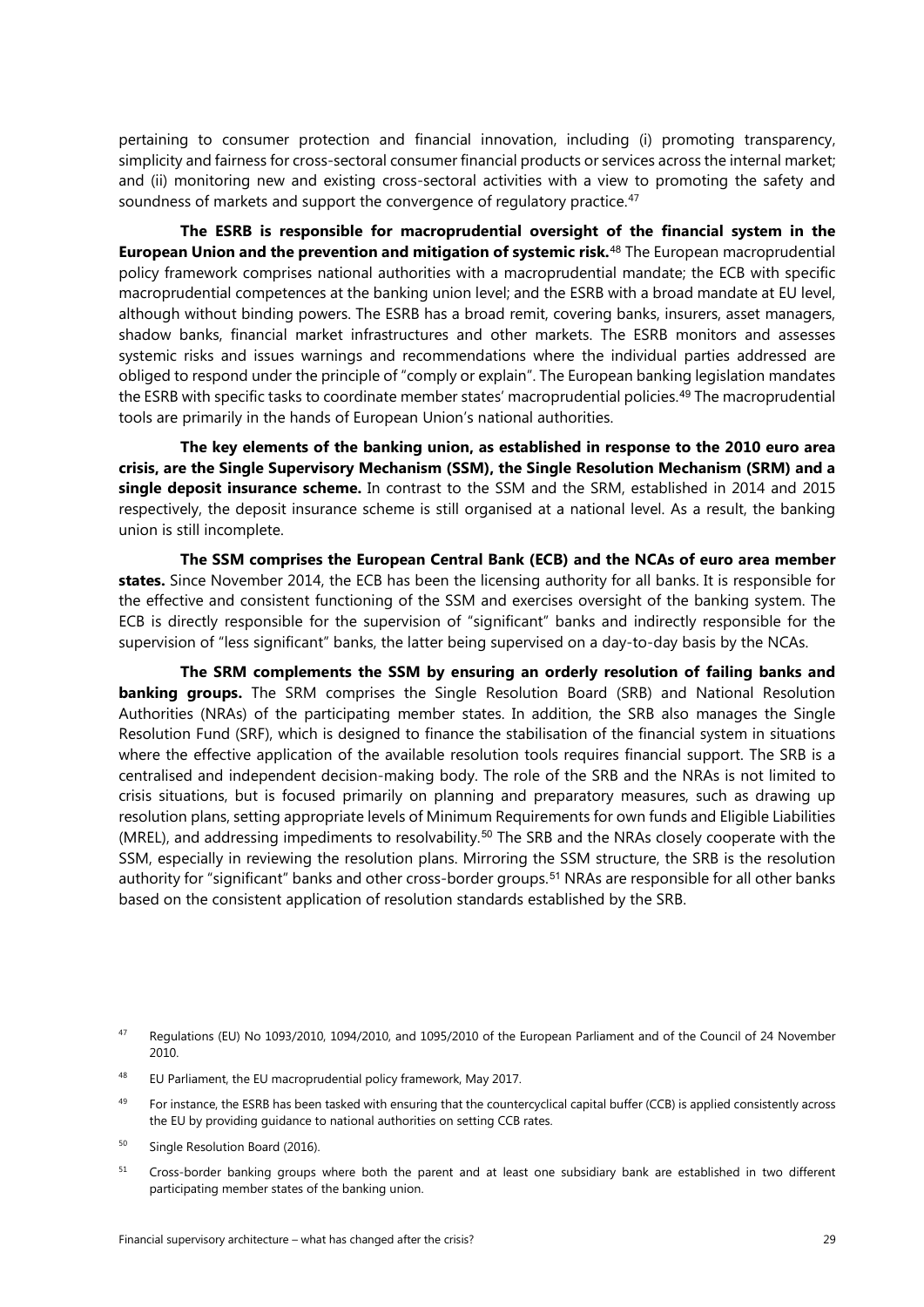### <span id="page-32-0"></span>Annex 3 – Financial supervisory architecture in the United States

**In the United States, the supervisory structure has been strengthened after the GFC by focusing on financial stability and consumer protection.** The Dodd-Frank Wall Street Reform and Consumer Protection Act of 2010 ("Dodd-Frank Act") forms the basis for the creation of the inter-agency Financial Stability Oversight Council (FSOC) and the Consumer Financial Protection Bureau (CFPB). Both arrangements for financial oversight have a nationwide responsibility.

**Microprudential supervision of banks and insurance firms is shared among a number of regulators with different mandates.** The supervisors for banks are the Federal Reserve System (Fed), the Office of the Comptroller of the Currency (OCC), the Federal Deposit Insurance Corporation (FDIC), the National Credit Union Administration (NCUA) and the individual regulators in the states. The Fed regulates state member banks (that is, members of the Federal Reserve System,) and bank holding companies in the United States; the OCC regulates national banks; and the FDIC regulates non-member state banks. There is some overlap between the state bank regulators and the Fed/FDIC. The NCUA regulates credit unions. An example of an individual state regulator is the New York State Department of Financial Services. For insurance, the states are the primary regulators, and are members of the National Association of Insurance Commissioners (NAIC), a standard-setting and regulatory support organisation. Moreover, state regulation is divided into prudential regulation and marketplace regulation. In addition, Dodd-Frank established the Federal Insurance Office (FIO) within the US Treasury to undertake a broad monitoring role of the insurance sector and its regulation, as well as a lead role in international aspects of insurance regulation and specific responsibilities in relation to systemic risk in the insurance sector. [52](#page-32-1)

**Financial markets in the United States are mainly regulated by the Securities and Exchange Commission (SEC) and the Commodity Futures Trading Commission (CFTC)**. The SEC's core responsibilities include protecting investors; maintaining fair, orderly, and efficient markets; and facilitating capital formation. The CFTC supervises the markets for commodity futures and options on futures. Both the SEC and CFTC were mandated by Dodd-Frank to enact new rules including the Volcker rule.<sup>[53](#page-32-2)</sup> In addition, a number of self-regulatory organisations help to regulate and oversee certain parts of the financial sector, including the Financial Industry Regulatory Authority, the Municipal Securities Rulemaking Board, and the National Futures Association. In addition, the Federal Housing Finance Agency (FHFA), established in 2008, is the responsible supervisor for the government-sponsored enterprises Fannie Mae, Freddie Mac, and the Federal Home Loan Bank System.

**A key aspect of the post-crisis supervisory changes has been the strengthening of consumer/investor protection.** Before the GFC, the responsibility for consumer protection was divided among several agencies. Dodd-Frank centralised and introduced a national perspective by establishing the Consumer Financial Protection Bureau (CFPB) in 2012. The Fed also supervises state member banks for compliance with consumer and community-oriented laws. The Fed also identifies and investigates possible

<span id="page-32-1"></span><sup>&</sup>lt;sup>52</sup> However, the FIO is not a regulatory authority in the narrow sense and its main objective is to monitor developments in the insurance sector as well as to provide expertise and advice to the US Treasury and other supervisors. The FIO monitors all aspects of the insurance sector including the extent to which traditionally underserved communities and consumers have access to affordable non-health insurance products. The FIO also represents the United States on prudential aspects of international insurance matters, including at the International Association of Insurance Supervisors. In addition, FIO serves as an advisory member of the FSOC, assists the Secretary with administration of the Terrorism Risk Insurance Program, and advises the Secretary on important national and international insurance matters.

<span id="page-32-2"></span><sup>&</sup>lt;sup>53</sup> In particular, the SEC was mandated to implement a variety of rules related to registration of certain private funds (hedge funds and private equity funds); the Volcker rule; security-based swaps; clearing agencies, municipal securities advisors; executive compensation; proxy voting; asset-backed securitisations; credit rating agencies; and specialised disclosures. In 2010, Dodd-Frank amended the Commodity Exchange Act to expand the CFTC's jurisdiction to include swaps and implement the Volcker rule.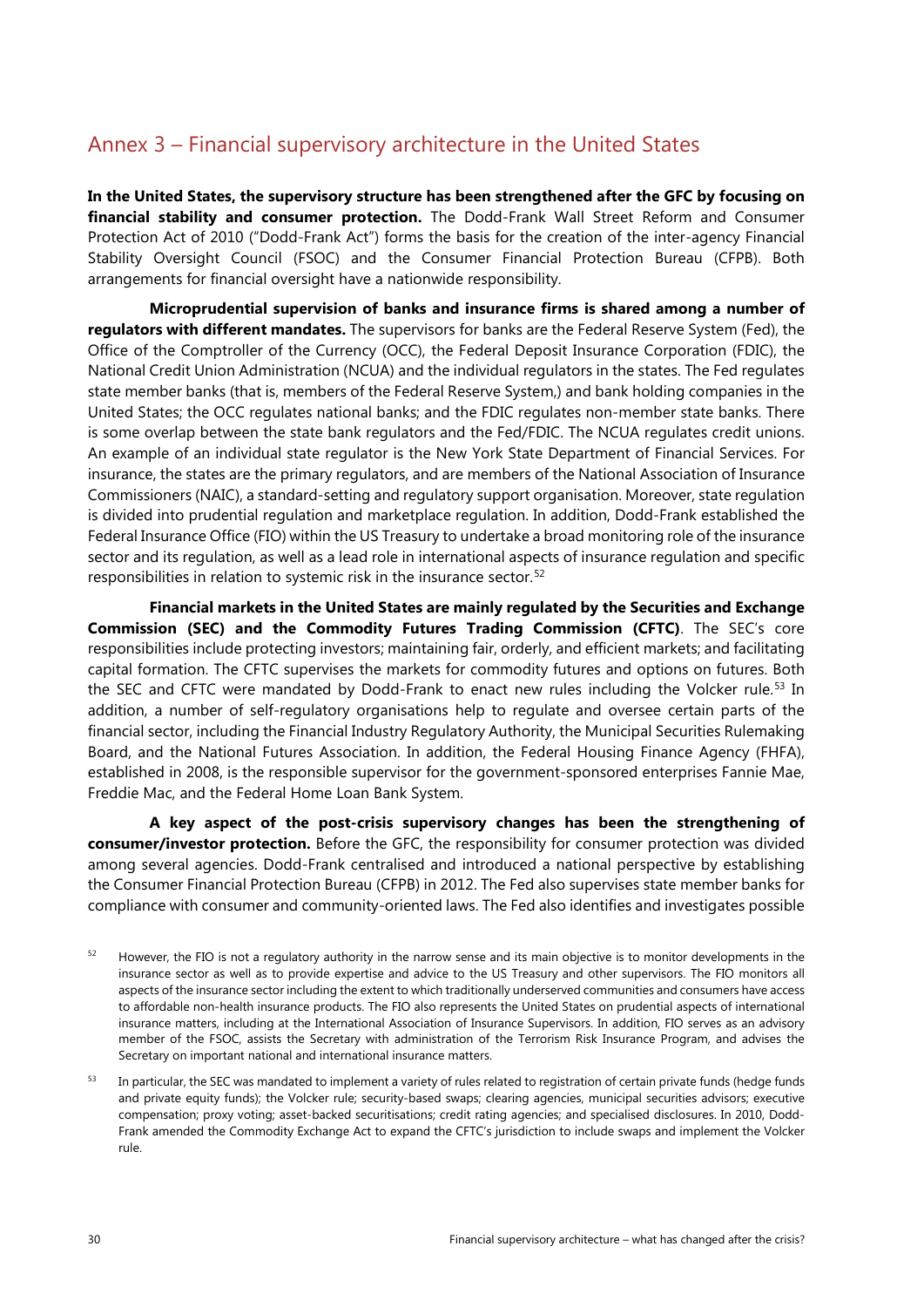violations of consumer protection laws through its consumer complaint and consumer inquiry programmes. [54](#page-33-0) The FDIC and OCC also have consumer divisions to oversee bank activities within their sectors of responsibility. In insurance, the state regulators are in charge of marketplace regulation. This includes the business conduct of insurers, as well as their advertising, general issues of consumer protection and access to insurance.

**Another important post-crisis supervisory change has been the focus on improving financial stability assessment.** Dodd-Frank created with the FSOC a new macroprudential supervisory agency. The objective is to monitor and identify emerging risks to financial stability across the entire financial system; identify potential regulatory gaps; and coordinate the microprudential agencies' response to potential systemic risks. The FSOC is chaired by the US Treasury Secretary and comprises the heads of the Fed, OCC, FDIC, CFPB, SEC, CFTC, FHFA and NCUA plus an independent member with insurance expertise appointed by the President and confirmed by the Senate. Its members are advised by the Directors of the Office of Financial Research, the FIO, [a state insurance commissioner](http://www.naic.org/Releases/2016_docs/fsoc_new_member_peter_hartt.htm) designated by the state insurance commissioners, [a state banking supervisor](https://www.csbs.org/north-carolina-commissioner-ray-grace-appointed) designated by the state banking supervisors and [a state securities commissioner](http://www.nasaa.org/37710/maryland-securities-commissioner-lubin-to-represent-nasaa-on-financial-stability-oversight-council/) designated by the state securities commissioners.

**An important new tool for the FSOC is the designation of non-bank financial institutions and financial market utilities as being systemically relevant.** This would be the case if the assessment of a company's financial distress could pose a threat to US financial stability. These companies then will be subject to consolidated supervision by the Fed.

**The role of the FDIC has been strengthened after the GFC to improve bank resolution in the United States.** Dodd-Frank introduced the Orderly Liquidation Authority (OLA), known as Title II, which allows the FDIC to be appointed as the receiver for a failing systemically important financial institution. Under Title I, both the Fed and FDIC regularly review and assess the resolution plans of US firms. The Dodd-Frank's OLA gives a number of powers to the FDIC including the stabilisation of a failing institution with loans or guarantees; selling assets or entire operations; and transferring assets and liabilities to a bridge financial institution. In addition, Dodd-Frank permits the FDIC to take temporary funding for a resolution by borrowing from the government through the Orderly Liquidation Fund (OLF), subject to certain limits. Importantly, any borrowings from the Treasury must be repaid through incomes from the sale of assets or operations of the failed company.

<span id="page-33-0"></span>The Fed has helped to ensure that consumer financial product markets are fair and transparent as well as serving as a catalyst in helping financial entities and community-oriented organisations to meet consumer needs. The Fed's policies and research takes into account consumer and community perspectives and takes corrective action to address consumer risks among the financial institutions it supervises.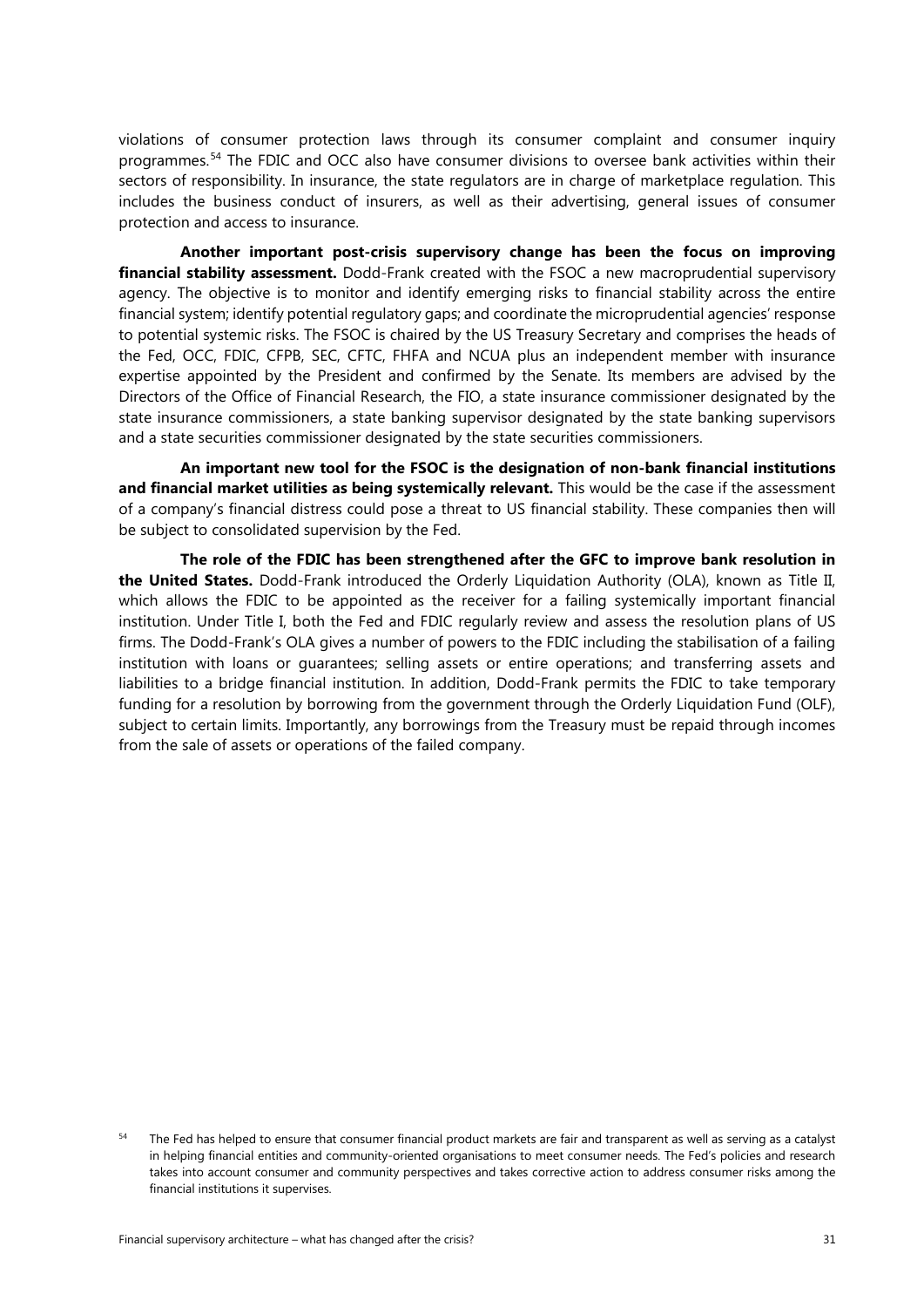### <span id="page-34-0"></span>Annex 4 – Classification of supervisory models

**This annex describes how existing supervisory models have been classified in the study.** Financial supervisory arrangements around the world are not always easy to classify within one of our main supervisory models (*sectoral, integrated within a central bank or an SSA; Twin Peaks; and Two Agency*) without using some level of judgment. Some adjustments were therefore made, where needed, to fit country-specific financial sector arrangements into our supervisory models.

#### **Sectoral model**

- Jurisdictions where there are separate supervisory authorities for banking, insurance and securities business. In general, each authority has a microprudential role and a conduct of business responsibility in the sector they supervise.
- All financial sector supervisory arrangements that did not fit any of the other models were allocated to the *sectoral* model with three exceptions: one jurisdiction that indicated only one microprudential supervisor for banking and insurance; and two jurisdictions that indicated only a microprudential supervisor for banking. These jurisdictions were not included in any of the supervisory models within this study.



#### Figure 1. Sectoral model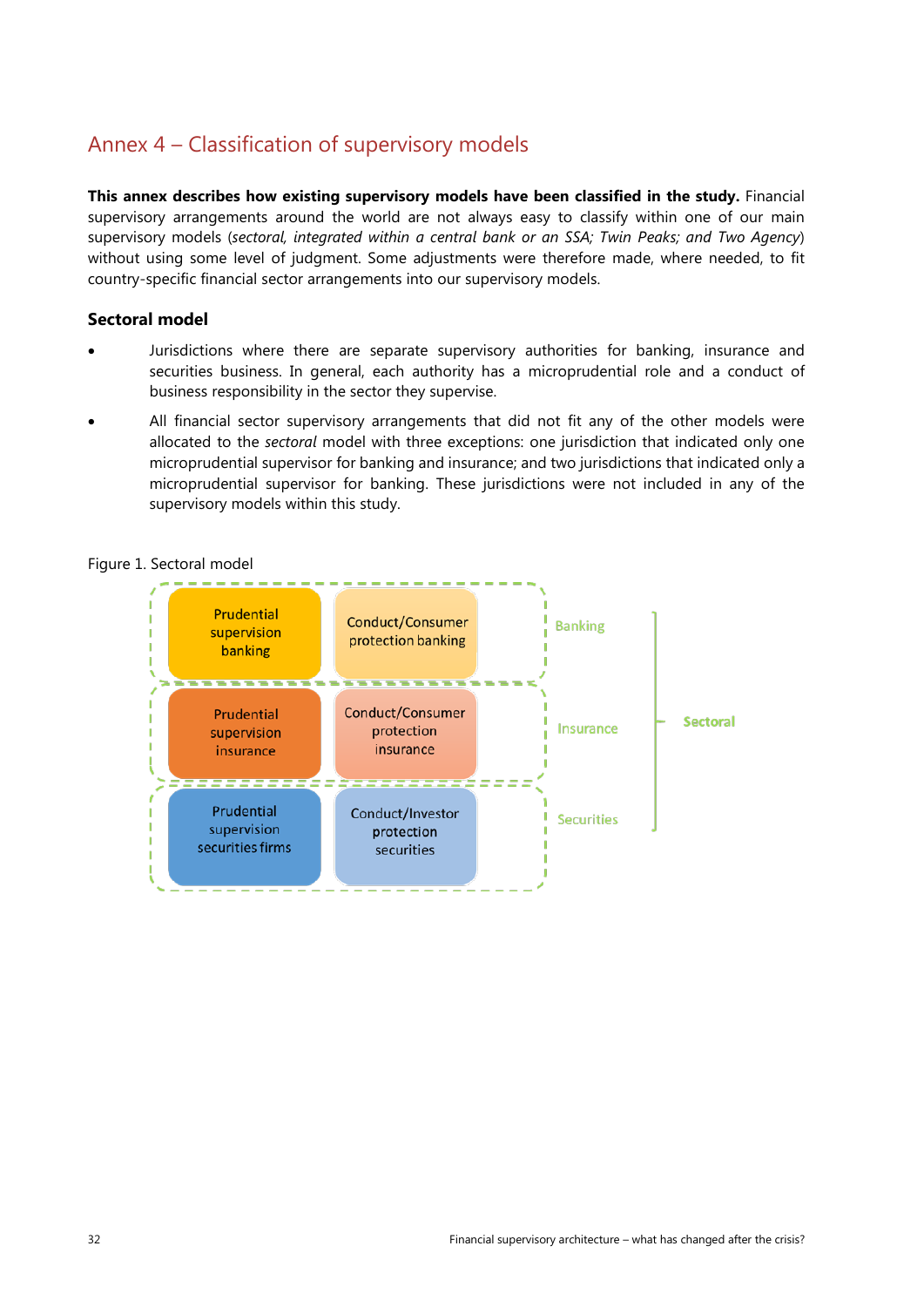#### **Integrated model**

- Jurisdictions where central banks or SSAs were (i) the primary authority for microprudential supervision for banking, insurance and securities business; and (ii) the same authority was also the conduct of business supervisor, either primary or with shared responsibilities for banking, insurance and securities firms and markets.
- Within this model, we included a jurisdiction in which there was a single microprudential supervisor for banking, insurance and securities business, and this was also the conduct supervisor for insurance products and securities but not for banking products.



Figure 2. Integrated model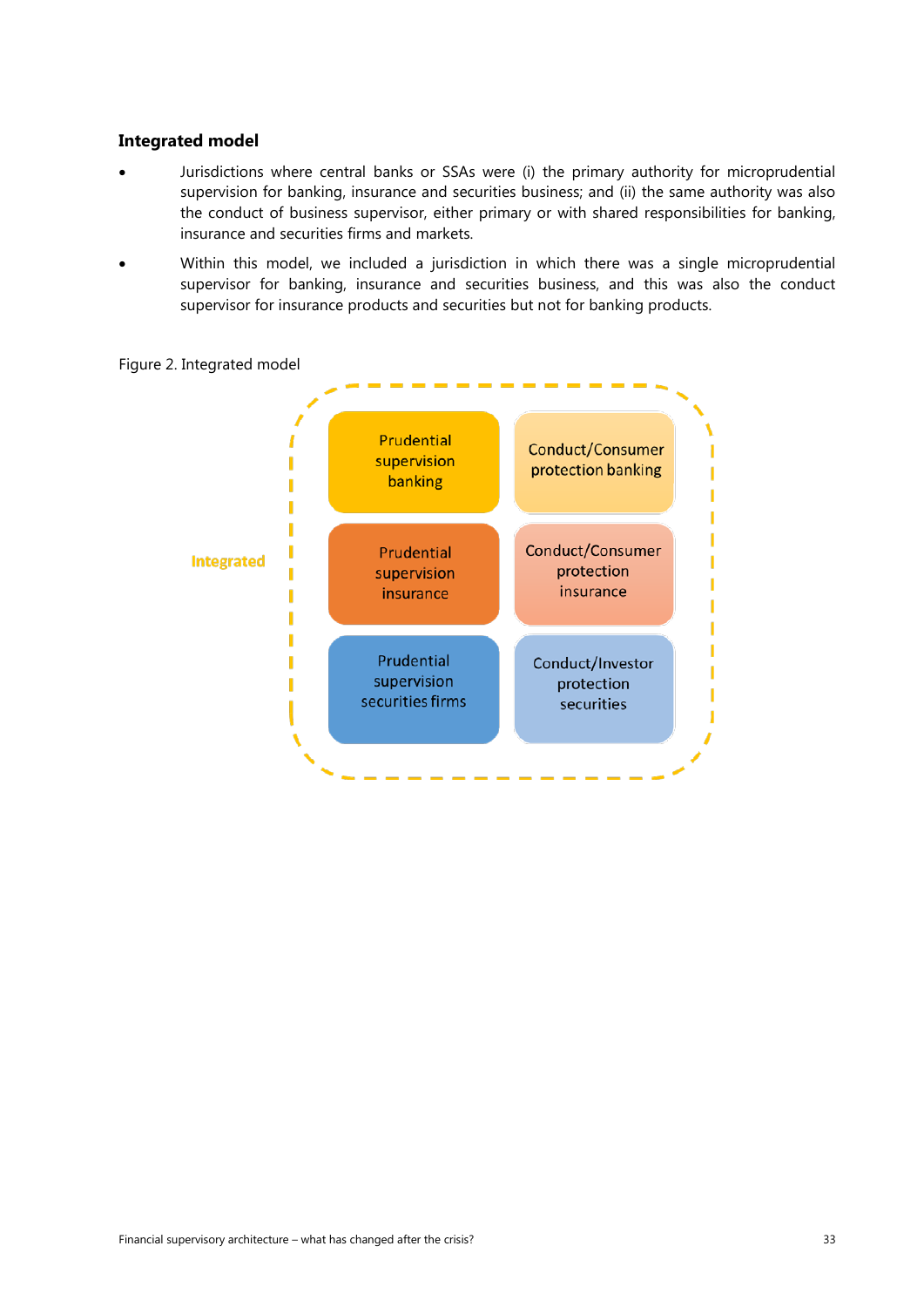#### **Twin Peaks model**

- Jurisdictions with two different financial sector supervisory authorities, one for microprudential and another for business conduct matters, for all financial sectors.
- We also included here two variations of the "textbook" model mentioned above:
	- when the microprudential supervisor for banking and insurance is integrated and there is another supervisory authority for conduct of business for banking and insurance products, which is not necessarily responsible for the supervision of securities business (prudential and/or conduct).
	- when the microprudential supervisor of financial institutions is integrated but it does not have responsibility for conduct supervision, and there is a separate conduct authority, but it is not specialised in financial products.

#### Figure 3. Twin Peaks model

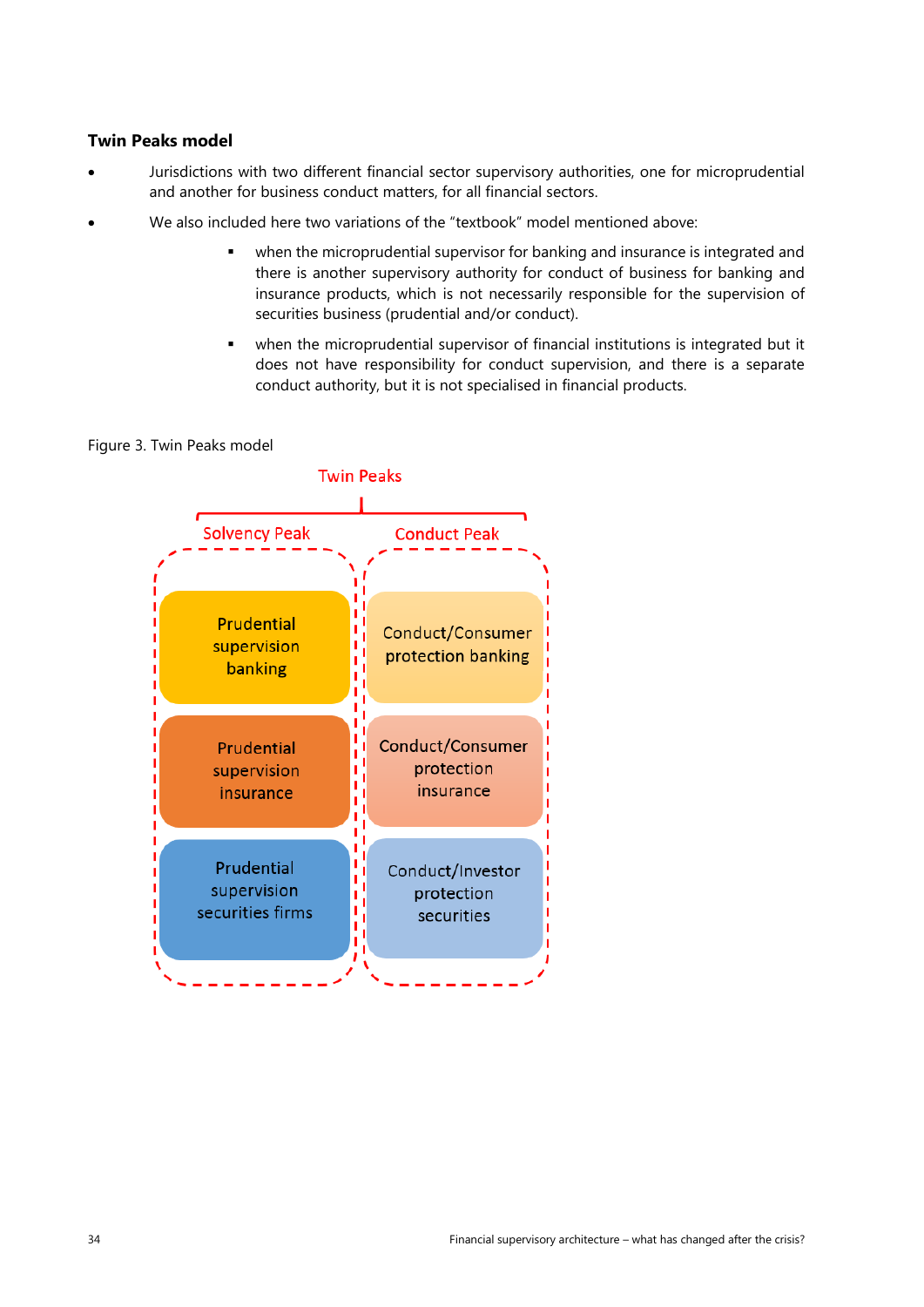#### **Two Agency model**

- Jurisdictions where there is one integrated supervisory authority for microprudential and conduct of business for banking and insurance and there is another authority for securities firms/business.
- We also included in this category those jurisdictions where there are two supervisors, one integrated for banking and insurance, and another for securities firms. The latter might share responsibilities with another authority in charge of conduct supervision.
- In addition, this category included one case in which there was an integrated supervisor for banking and insurance but there was no supervisory authority for conduct of business in this particular jurisdiction.



#### Figure 4. Two Agency model